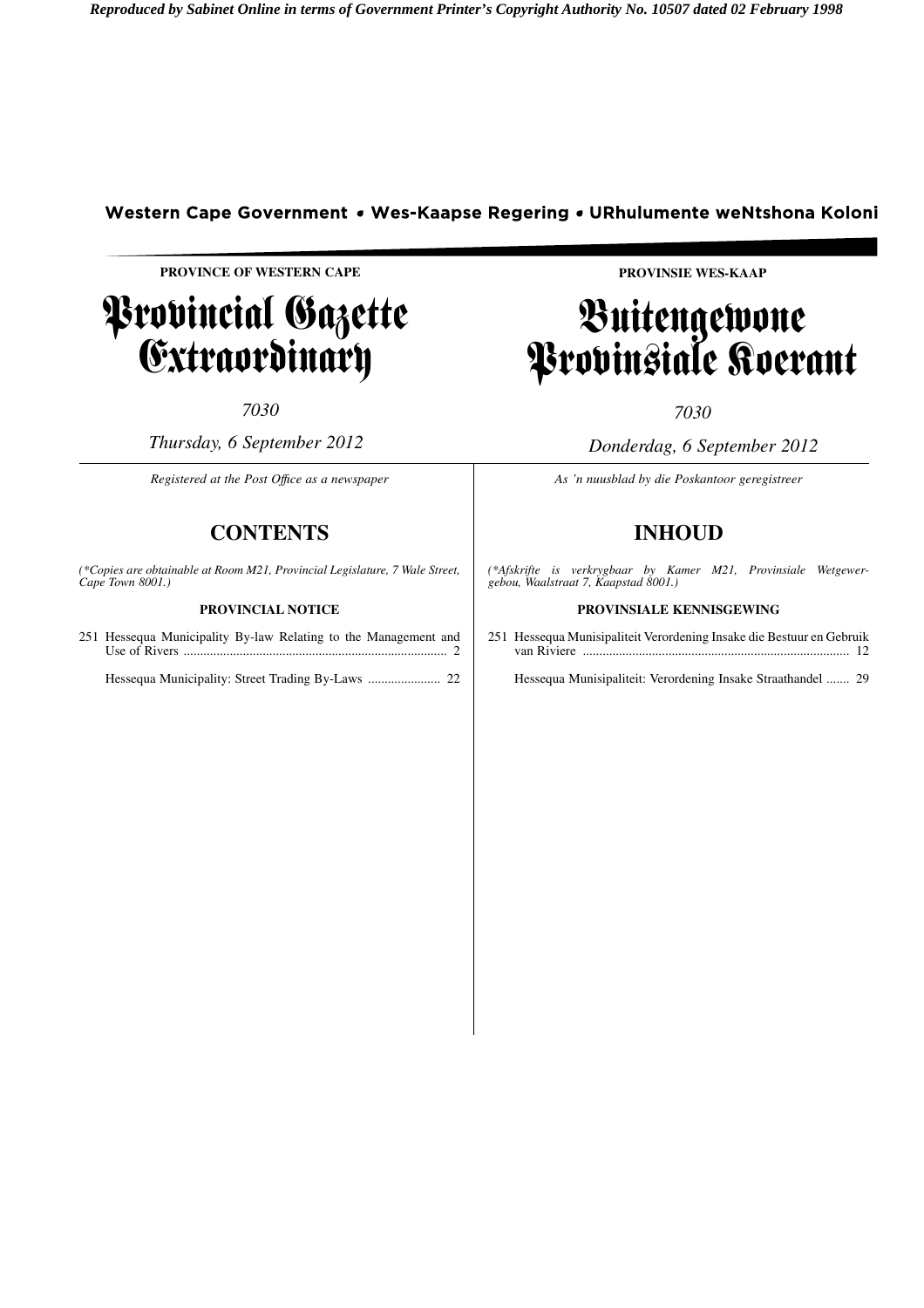# **PROVINCIAL NOTICE**

The following Provincial Notice is published for general information.

ADV. B. GERBER, DIRECTOR-GENERAL

Provincial Building, Wale Street, Cape Town.

P.N. 251/2012 6 September

# **HESSEQUA MUNICIPALITY BY-LAW RELATING TO THE MANAGEMENT AND USE OF RIVERS**

Under the provisions of section 156 of the Constitution of the Republic of South Africa, 1996, the Hessequa Municipality enacts as follows:—

# **TABLE OF CONTENT**

1. Definitions

# **CHAPTER 1: MANAGEMENT OF BOATS AND USE OF RIVERS**

- 2. Operation or use of boats on rivers
- 3. Prohibited behavior
- 4. Equipment required on board a boat or vessel
- 5. Rules for boating
- 6. Rules for water skiing where allowed

# **CHAPTER 2: REGISTRATION AND LICENSING OF BOATS**

- 7. Registration and licensing of boats
- 8. Validity of licenses, issuing of temporary permits and display of tokens
- 9. Automatic lapsing and cancellation of licenses and registrations
- 10. Cancellation of license

# **CHAPTER 3: FIXING OF TARIFFS AND FEES**

11. Fixing of tariffs and fees

# **CHAPTER 4: POLLUTION OF RIVERS**

12. Pollution of rivers

# **CHAPTER 5: POWERS OF AUTHORISED OFFICERS**

- 13. Powers of authorized officers
- 14. Delegation of powers
- 15. Removal of boats from rivers

# **CHAPTER 6: HOUSEBOATS**

16. Houseboats

# **CHAPTER 7: SPECIFIC PROVISIONS RELATING TO CERTAIN RIVERS**

17. Management plans for rivers

# **CHAPTER 8: GENERAL PROVISIONS**

- 18. Exemption from liability
- 19. Exemptions from provisions
- 20. Appeal
- 21. Penalties
- 22. Revocation of by-laws
- 23. Short title and commencement

# **PROVINSIALE KENNISGEWING**

Die volgende Provinsiale Kennisgewing word vir algemene inligting gepubliseer.

ADV. B. GERBER, DIREKTEUR-GENERAAL

Provinsiale-gebou, Waalstraat, Kaapstad.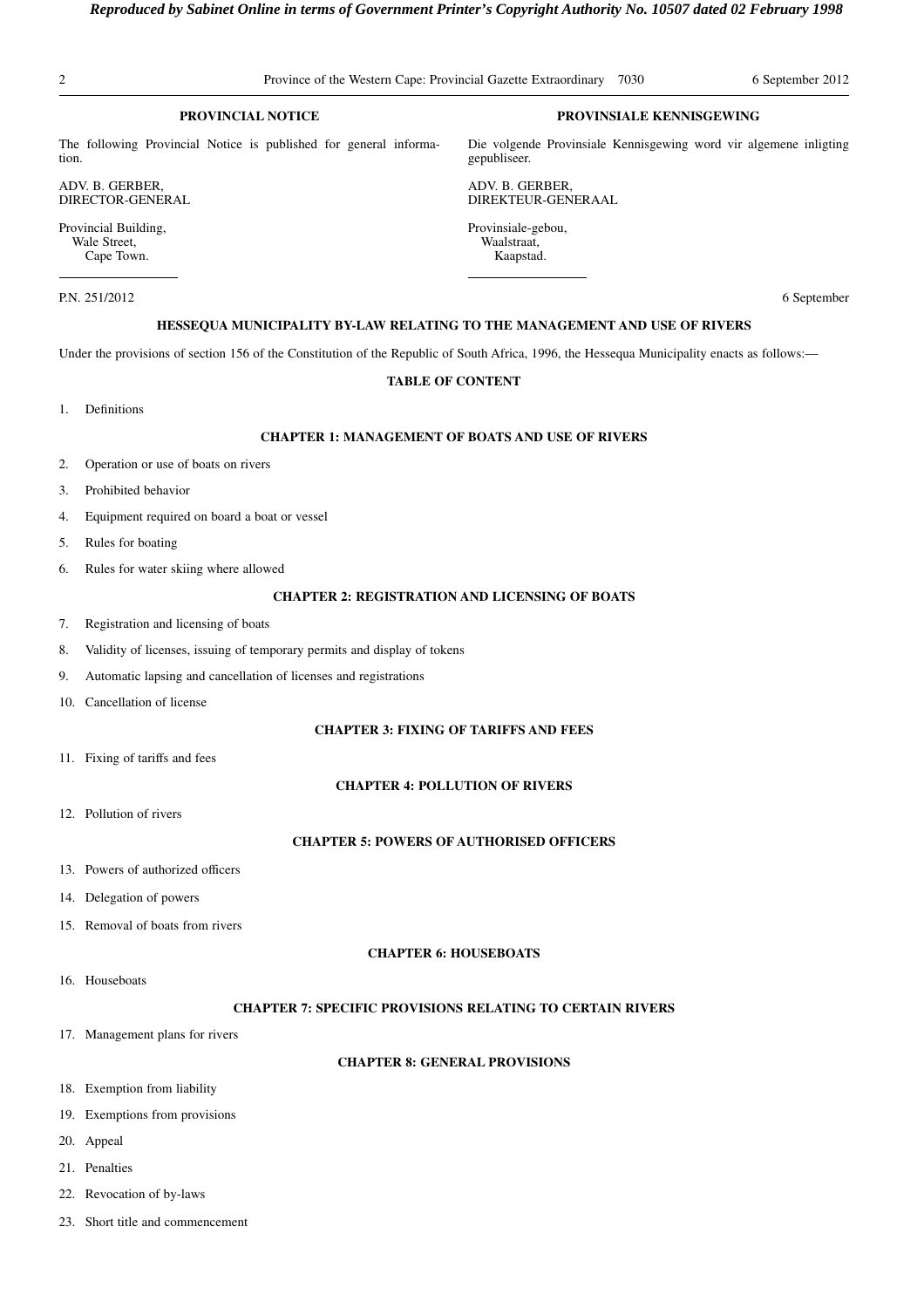## 6 September 2012 Province of the Western Cape: Provincial Gazette Extraordinary 7030 3

## **SCHEDULE 1: EQUIPMENT REQUIRED ON BOATS AND VESELS**

1. In this by-law, unless inconsistent with the context—

**''authorised officer''** means any person authorised by the municipality to perform the functions of an authorised officer under this by-law or a member of the South African Police'';

**''boat'' or ''vessel''** means any conveyance capable of floating on or in water or designed to navigate on or in water and includes, but is not limited to a sailing boat, sailing board, rowing boat, canoe, paddle ski, power boat, jet-driven boat, jet-ski, fishing boat, flat-bottomed boat, ferry, houseboat, pleasure boat, water cycle and raft;

**''bowl''** means the front part of the vessel;

**''by- law''** means this by-law and any amendments thereto;

**''due date;''** means 30 June of every year or such other date as may be determined by the municipality;

**''estuary''** means a body of surface water—

- (a) that is part of a water course that is permanently or periodically open to the sea;
- (b) in which a rise and fall of the water level as a result of the tides is measurable at spring tides when the water course is open to the sea; or
- (c) in respect of which the salinity is measurably higher as a result of the influence of the sea;

"helmsman" means a person who steers or controls a boat or vessel;

**''houseboat''** includes any vessel or boat, irrespective of whether or not it is propelled under its own power, capable of being occupied by more than one person, which is equipped with facilities for day or night accommodation and on which food preparation facilities and toilet or washing facilities have been provided, but excludes a sailing boat and a cabin boat not equipped with ablution or cooking facilities;

**''idling speed''** means the speed at which a boat moves without producing any white water behind the boat and at a maximum of 10 kilometer per hour;

**''licensee''** shall mean the person in whose name a boat or vessel has been registered as required in terms of this by-law;

''**municipality**'' means the Municipality of Hessequa established in terms of Section 12 of the Municipal Structures Act, 117 of 1998, and includes any political structure, political office bearer, duly authorised agent or any employee acting in connection with this by-law by virtue of a power vested in the municipality and delegated or sub-delegated to such political structure, political office bearer, agent or employee;

**''Municipal Manager''** means the Municipal Manager of the municipality;

**'vicinity of the river''** includes the properties adjacent to or in the immediate vicinity of the river;

**'operate' or 'control'** or any like expression, in relation to a boat or vessel means to launch, use, sail, navigate or moor a boat or vessel to be launched, used, sailed, navigated or moored on the river, or to have a boat or vessel, or to permit a boat or vessel to be, on the river;

**'permission'** means the written permission of the municipality ;

**''pleasure boat''** includes any vessel or boat, irrespective of whether or not it is propelled under its own power, capable of being occupied by more than one person, which is used for the entertainment of passengers by means of sunset trips, receptions or any other kind of entertainment.

**'port'** means the left side of the boat or vessel as seen from the stern;

**'power boat'** means a boat or vessel propelled by means of a motor or other mechanical apparatus, either in—or outboard, irrespective of whether or not such motor or apparatus is the main source of power;

**''publish''** in respect of the provisions of section 17(1) means—

- (a) to publish a notice in the Provincial Gazette and a local newspaper; and
- (b) to display the notice so published on the notice boards of the municipality;

**'registered boat'** means a boat or vessel issued with an identification number in accordance with section 6 of this by-law;

**'river'** means the Breede River, the Goukou River, the Gouritz River, the Duiwenhoks River or any other river within the area of jurisdiction of the municipality and includes an estuary;

**'rowing boat'** means a boat or vessel designed to be propelled by means of oars without any mechanical assistance;

**'sail' or 'underway'** means the situation of a boat or a vessel when it is not anchored or moored or on dry land;

**''sailing boat''** means any boat or vessel which is capable of being powered by wind under sail;

**''SAMSA''** means the South African Maritime Safety Authority;

**'starboard'** means the right side of the boat or vessel seen from the stern;

**'stern'** means the back of the boat or vessel;

**'visible'** means visible by somebody with reasonable eyesight during a dark night when the atmosphere is clear;

**'water area'** means the area between the high water mark on both banks of the river and its mouth at any specific time;

'water ski' means to ski or skate in the water with or without the assistance of any kind of skating apparatus and where the water-skier is towed by a boat or vessel by means of a towing rope; and

**'water-skier' or 'skier'** means a person who is water-skiing.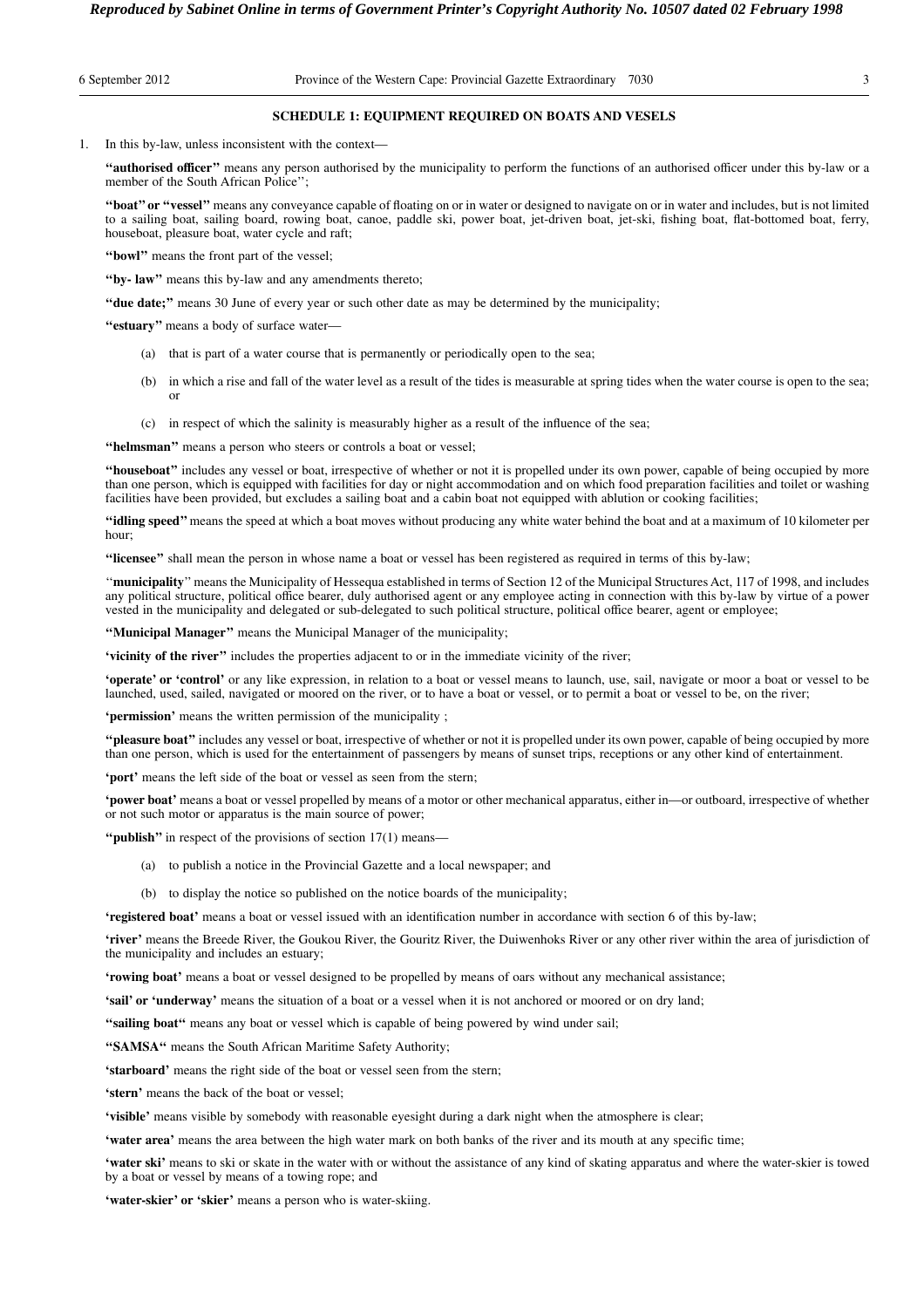# **CHAPTER 1: MANAGEMENT AND USE OF BOATS ON RIVERS**

# **2. Operation or use of boats on the river**

- (1) No person shall operate or control any power boat with a motor of more than 15 horse power on a river, unless—
	- (a) such boat has been registered and licensed by the municipality;
	- (b) a temporary permit has been issued for such boat for that particular river where the boat is to operate; and
	- (c) the person who operates that boat is in possession of a valid skipper's ticket or a certificate of competence as issued by SAMSA.
- (2) A person under the age of sixteen years may only operate or control a boat or a vessel equipped with a motor of 15 horse power or less, while such person is accompanied by a person who is in possession of a valid certificate of competence.
- (3) Where any licensee of a boat as contemplated in subsection (1) allows any other person who does not possess a certificate as contemplated in subsection (2), or who, in the opinion of an authorised officer, is not competent to operate or control such boat safely or with due regard to the environment, such officer may direct the licensee not to allow such person to operate or control such boat.
- (4) Any person who contravenes a provision of this section commits an offence.

## **3. Prohibited behavior**

- (1) No person may operate a boat or vessel on a river—
	- (a) in a manner which an authorised officer regards as reckless or negligent;
	- (b) while under the influence of intoxicating liquor or narcotic drug, or while the percentage of alcohol in his blood is 0.05 or more, expressed in grams per hundred milliliters of blood;
	- (c) while suffering from an infirmity which renders him unfit to do so;
	- (d) in a manner an authorised officer regards as dangerous to public or to the occupants of such boat or vessel or in a manner calculated to endanger or damage any property or facility, regard being had to all the circumstances of the case;
	- (e) in a manner which in the authorised officer's opinion constitutes a nuisance;
	- (f) without reasonable consideration of the rights of other persons using such river;
	- (g) while it is leaking oil, petrol, pollutant or any toxic or noxious substance;
	- (h) if the load or number of persons on board exceeds the carrying capacity as stated on the boat or vessel's registration certificate or stated on the license;
	- (i) if the boat or vessel is not registered and licensed by the municipality as required in terms of this by-law and the identification number issued in respect thereof is not permanently fixed in a manner determined by the municipality; or
	- (j) in contravention of any usage zone on a river as determined by the municipality.
- (2) No person may, in the water area, without the prior written consent of the municipality—
	- (i) offer for reward or profit any show or entertainment or conduct any business or trade or charter any boat or vessel for reward;
	- (ii) keep or use any boat or vessel for the transport of passengers or goods for payment or reward;
	- (iii) hold or arrange any fishing competition; or
	- (iv) hold or arrange any race, meeting or regatta.
- (3) When the municipality grants its authority in terms of subsection (2), it may set the conditions which it sees fit in the circumstances in any particular case, to ensure the safety of the public.
- (4) No person may, while in the water area—
	- (a) use indecent, offensive or improper language;
	- (b) behave in an offensive, improper or disorderly manner;
	- (c) willfully or negligently do anything which will cause inconvenience to any other person using the water area, or which may disturb the peace.
- (5) No person may—
	- (a) fish from any bridge or within 20 metres either side of slipway;
	- (b) fish from a boat or vessel on a river while that boat or vessel is under motorized power;
	- (c) scuba dive, spearfish or use fish nets other than a landing net or casting net in a river without a permit;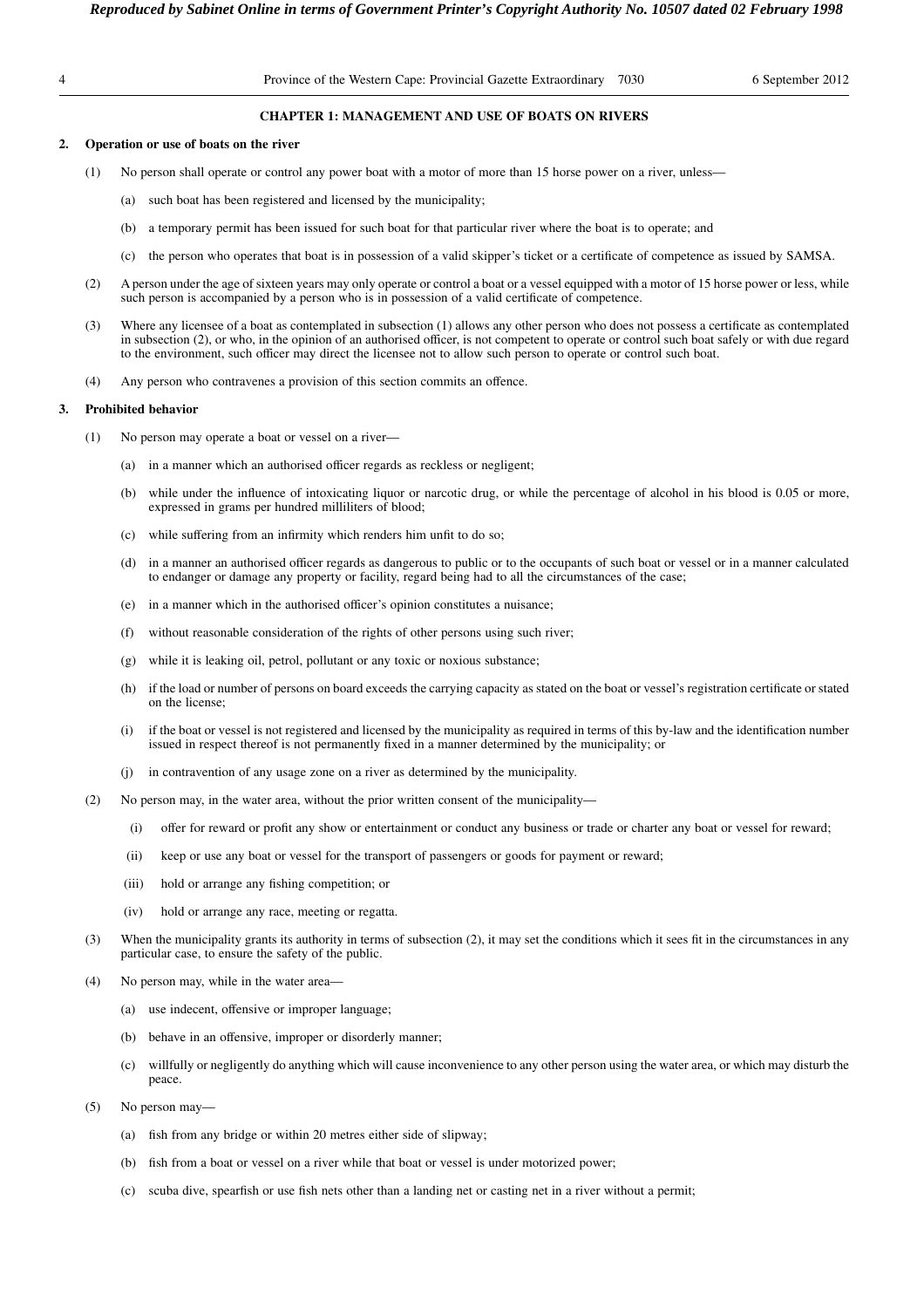# 6 September 2012 Province of the Western Cape: Provincial Gazette Extraordinary 7030 5

(d) swim in any river where boating is allowed, unless in an area designated for swimming and indicated as such by means of notice boards;

- (e) catch fish without a license;
- (f) operate any hovercraft, water jet-driven craft (including but not limited to jet-ski's), or seaplanes or any form of parachuting on any part of the water area of a river; or
- (g) place any form of obstruction on or near the surface of a river.
- (6) The municipality may restrict the size of any motor used on any river or any part of any river.
- (7) The municipality may designate any river or any portion of any river into usage zones for environmental or safety reasons.
- (8) The provisions of subsection  $(1)(i)$  only applies to a boat as contemplated in section  $2(1)$ .
- (9) A person who contravenes the provisions of this section commits an offence.

#### **4. Equipment required on board a boat or vessel**

- (1) No person may use any boat or vessel on a river, unless the equipment as listed in Schedule 1 is on board such boat or vessel.
- (2) All life-saving apparatus on board a boat or vessel must be in good working condition and within easy reach for immediate and effective use.
- (3) The batteries and fuel of any boat or vessel must be kept in separate compartments and no fuel line may run through battery compartments. Both compartments must be sufficiently ventilated.
- (4) A person who contravenes a provision of this section commits an offence.

#### **5. Rules for Boating**

- (1) No person may leave a boat or vessel unattended in the water area unless it has been properly anchored, moored or removed to dry land at a safe height above the water level.
- (2) Notwithstanding the provisions of sub-section (1), no boat or vessel may be left unattended in the water area for a period in excess of 24 hours.
- (3) No boat or vessel may be moored or launched at any place other than that indicated or approved by the municipality and an authorised officer or the municipality may move any boat or vessel or moor it at any other place without the consent of the owner if he deems it to be in the public interest. Such movement shall be at the sole risk of the owner of the boat or vessel.
- (4) No boat or vessel may be moored to any other boat or vessel or to a marker, buoy or other navigational aid.
- (5) The helmsman of any boat or vessel must ensure that he can at all times exercise full control over the boat or vessel while it is underway.
- (6) The helmsman of any boat or vessel towing a line, cable or rope for any purpose whatsoever, must ensure that he does not thereby endanger or cause any inconvenience to another person.
- (7) No person may operate a boat or vessel or allow it to be operated in such a manner that it endangers or creates a nuisance to any other boat or vessel or the occupants thereof or other persons or property or installations in the water or at the water's edge including any boats or vessels moored to any jetty;
- (8) No power boat, which is under way and no person who is water-skiing in the water area, may approach closer than 10 meters from any spot where people are swimming or closer than 10 meters from the side of the river bank or closer than 10 meters from any other boat or vessel or any such other distance as determined by the municipality unless;
	- (a) circumstances are such that the said distances cannot be maintained;
	- (b) assistance is being given in an emergency situation; or
	- (c) the power boat is fishing or any water-skier towed by it is landing or leaving the shore;

Provided that when the prescribed distances are not maintained, the power boat must immediately reduce its speed to less than 10 km per hour.

- (9) No person may be on the bow, forward deck or gunwale of any power boat which is under way unless sufficient safety rails or guard rails have been installed, and no person may jump or dive from any power boat which is under way, except when assistance is being given in an emergency or when it is necessary to moor or to land the power boat.
- (10) Where it is possible, a powerboat must be piloted in such a manner that the median line of the water area shall always be on the port side of the boat. Powerboats must proceed in an anti-clockwise direction, keeping to the right hand side of the water area**.**
- (11) A power boat must keep clear of sailing boats and boats or vessels propelled by oars or paddles.
- (12) In the case of powerboats, whenever two boats approach each other head-on or approximately head-on, each must alter course to starboard in such a manner that it passes the other on its port side and, subject to the provisions of subsection (8) at such a distance and at such a speed that the wake of either of the vessels shall not endanger the other.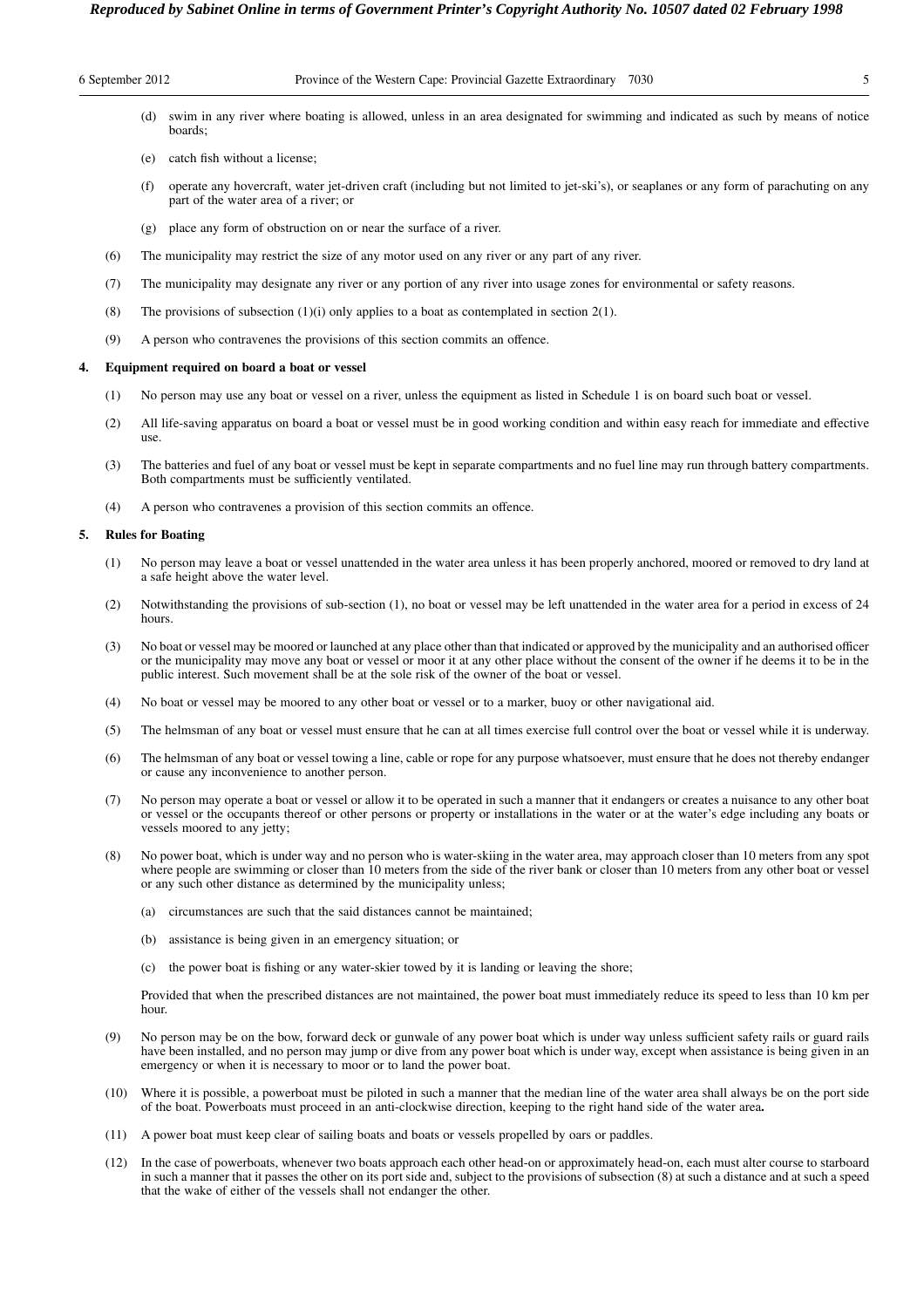| Province of the Western Cape: Provincial Gazette Extraordinary |  |  |  | 703 |  |
|----------------------------------------------------------------|--|--|--|-----|--|
|                                                                |  |  |  |     |  |

- (13) In the case of powerboats, no boat may pass another boat which is proceeding in the same direction, unless it is safe to do so. Such boat must, when it does so, pass the other boat on the port side unless it is clearly unsafe to do so or there is insufficient room to manoevre, and, subject to the provisions of subsection (8), at such a distance and at such a speed that it's wake shall not endanger the other vessel or any towed skier. Slower traffic should thus operate closer to the right hand side of the water area to allow as much room as possible on their port side.
- (14) A boat which is being passed shall maintain its speed and direction until the passing boat is safely past.
- (15) In the case of powerboats, whenever two boats approach each other in a manner other than referred to in subsections (12) and (13), the boat which has the other on its port side must maintain its speed and direction and the boat which has the other on its starboard side must keep clear and alter course to starboard so as to pass behind the other boat and must, if necessary, stop or reverse to avoid a collision.
- (16) Whenever two sailing boats are approaching one another in such a way as to involve risk of collision, the following right-of-way rules apply:
	- (a) when each has the wind on a different side, the sailing boat which has the wind on the port side, shall keep clear by altering course to pass behind the other, or by going about, or by stopping; and
	- (b) when both have the wind on the same side, the sailing boat which is to windward (upwind) must keep clear of the vessel which is to leeward (downwind).
	- (c) For the purpose of this subsection, the windward side is the side opposite which the mainsail is carried.
- (17) To avoid collisions, a power boat must give way to other classes of boats or vessels, and a rowing boat or canoe must give way to a sailing boat when circumstances require it, notwithstanding the provisions of subsections  $(11)$ ,  $(12)$ ,  $(13)$ ,  $(14)$  and  $(15)$ ; provided that this by-law shall not give the right to the helmsman of any boat or vessel to unnecessarily obstruct or interfere with the course of any other vessel. It is the duty of every user of the water area to take all possible steps to avoid an accident, irrespective of whether they have right-of-way as provided for in this section.
- (18) The helmsman of any boat or vessel must maintain a safe and cautious speed in any area where people are swimming, boats or vessels are moored, where angling is taking place or where buoys are placed and must at all times, and especially whenever visibility is obstructed due to fog or other causes, operate the boat or vessel under his control in such a manner that people, other boats or vessels or other property are not endangered.
- (19) No boat or vessel may follow closer than 100 meters in the wake of a water-skier and the same applies to a boat or vessel towing a skier.
- (20) Boats or vessels leaving a slipway or jetty must give way to incoming or passing boats or vessels.
- (21) No boat, vessel or any vehicle which is propelled by means of a propeller above the water, or by means of a water jet, shall be used in the water area.
- (22) Except in the case of an emergency, no airplane may land in or take off from the water area.
- (23) No boat or vessel may be left on any slipway except for purposes of repair.
- (24) No person may operate a boat or allow it to be operated in such a manner that excessively large waves are generated.
- (25) No person may be towed behind a boat on any apparatus where in the opinion of an authorised officer, the towing of such apparatus poses a danger to the user or any other river users.
- (26) Any person who contravenes a provision of this section commits an offence.

# **6. Rules for water-skiing where allowed**

- (1) No person may water-ski unless wearing an effective life-belt or ski-vest or approved flotation device.
- (2) No steel or other metal cable or wire may be used to tow a water-skier.
- (3) The helmsman of any boat or vessel which tows a water-skier must, before such water-skier is taken in tow, ensure that the water-skier is familiar with the distress signal for water-skiers, namely drawing the hand across the throat, as well as with the other standard communication signals used in water-skiing.
- (4) No water-skiing is allowed between sunset and sunrise and the municipality may also prohibit water-skiing at other times or in certain zones.
- (5) No boat or vessel may tow a water-skier unless a second person older than 16 years is present in the boat or vessel to observe the water-skier.
- (6) No water-skier may drop-off a water-ski except at a spot where the discarded water-ski does not constitute a danger to any other user of the river.
- (7) As soon as a water-skier has dropped the towline, the towing boat must stop until the observer or other passenger has taken the towline on board. The boat must then travel at slow speed to reach the place where the tow will be resumed, or to take the skier on board, or to return to the place where the skier has gone ashore, as the case may be.
- (8) Water-skiing shall be permitted in demarcated areas only.
- (9) The operator of a boat towing a skier must display a red flag measuring a minimum of 500mm by 500mm to indicate any of the following conditions:
	- (a) a skier down in the water, or preparing to ski;
	- (b) a tow line extended from the boat; and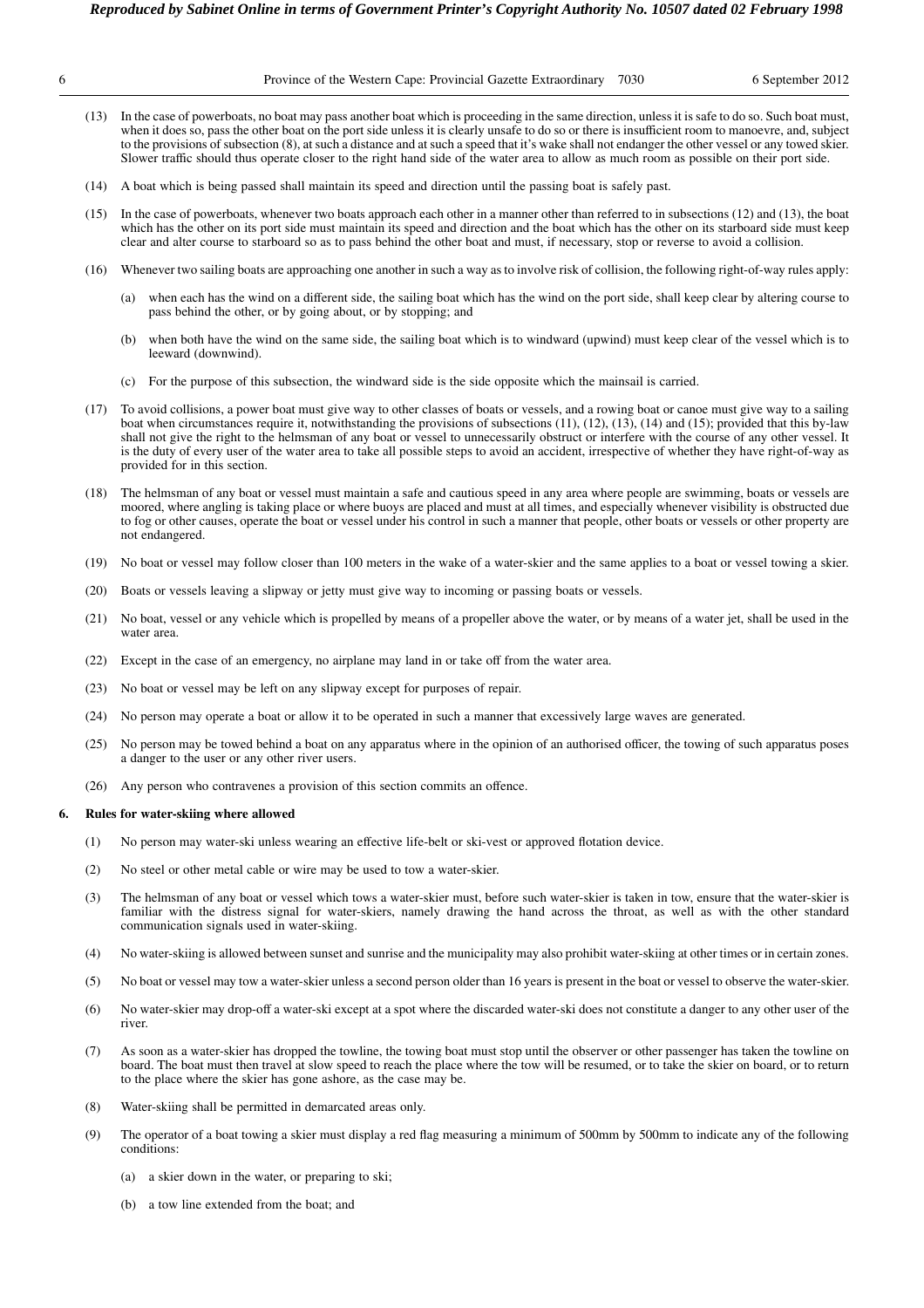6 September 2012 Province of the Western Cape: Provincial Gazette Extraordinary 7030 7

- (c) a ski in the water in the vicinity of the boat.
- (10) Any person who contravenes a provision of this section commits an offence.

# **CHAPTER 2: REGISTRATION AND LICENCING OF BOATS**

# **7. Registration and licensing of boats**

- (1) Any person who intends to operate a power boat, house boat or pleasure boat on a river must apply in writing on the prescribed form to the municipality for registration and a license for such a boat and in such application must advise the size of the boat, the method of propulsion, motor size and its intended use and what safety equipment the boat is equipped with.
- (2) Any such application must be accompanied by the fees, as determined by the municipality, for the river upon which the applicant intends operating his boat which shall be refundable if the application is not approved.
- (3) A boat in respect of which an application for a license has been made, must be made available for examination by an authorised officer at a date, place and time determined by the authorised officer unless such applicant is advised by the authorised officer that such examination is not required.
- (4) The municipality may, in the interests of safety and environmental sustainability or to ensure compliance with this by-law, limit the number of boats on a river by limiting the licenses to be issued in any given year in respect of any river.
- (5) The municipality may, in the interests of safety or to ensure compliance with this by-law, approve or refuse such application and may, in approving it, impose such conditions as to the manner of operation of or repairs or alterations to such boat as it may deem necessary
- (6) The municipality must refuse to approve an application if it is satisfied that the operation of the boat will—
	- (a) be a source of pollution in a river or the vicinity of a river;
	- (b) cause a nuisance;
	- (c) constitute a danger to persons using it, or to the public or any section of the public;
	- (d) be inappropriate with the area and nature of the river; or
	- (e) create wakes or waves which may create a nuisance to riparian owners or cause unacceptable risk of damage to the environment.
- (7) The registration of a boat is not transferable from any person to another or from one boat to another except where a licensee of a registered boat in terms of this by-law transfers his registration number and license to another boat belonging to him with the written permission of the municipality.
- (8) The registration must specify the licensee, the maximum number of persons permitted to be carried in the boat, the type and overall length of the boat the maximum power of the motor and the identification number allocated to the boat
- (9) The municipality must provide reasons in the event of it refusing to register or license a boat.
- (10) The municipality reserves the right to limit the number of registrations per licensee.
- (11) Any person who contravenes a provision of this section or who makes a false declaration in any application commits an offence.

# **8. Validity of licenses, issuing of temporary permits and displaying of tokens**

- (1) The license of a power boat shall expire as determined by the Municipal Manager for each river in question.
- (2) For the purposes of operating a power boat on a river when such boat has not been licensed and may otherwise not be operated in terms of the provisions of this by-law, application may be made to the municipality for the issuing of a temporary permit for the river in respect of which the applicant intends to operate the boat which temporary permit shall be valid for a period as approved by the municipality and against payment of the prescribed fee. No such temporary permit shall be valid for a period in excess of thirty days.
- (3) The licensee of a boat must forthwith affix the license or temporary permit or cause it to be affixed to such boat in a manner acceptable to the municipality.

#### **9. Automatic lapsing or cancellation of licenses and registrations**

- (1) A license and a boat's registration shall lapse automatically if such boat has been removed by or on the authority of the municipality in terms of section 15 (4) on account of pollution caused by the discharge of petrol or oil in a river.
- (2) If the municipality is of the opinion that a boat no longer qualifies for licensing in terms of this by-law or in terms of any conditions on which the license was issued, the license may be cancelled after notice of thirty days to that effect has been given to the licensee, at the address on the license.

#### **10. Cancellation of licenses**

- (1) The municipality may cancel any license if
	- it is satisfied that the boat in respect of which such license was issued is no longer seaworthy, or is a source of pollution in the vicinity of a river, or is operated in a manner which constituted a nuisance or danger to other boats or vessels or to the public or any section of the public;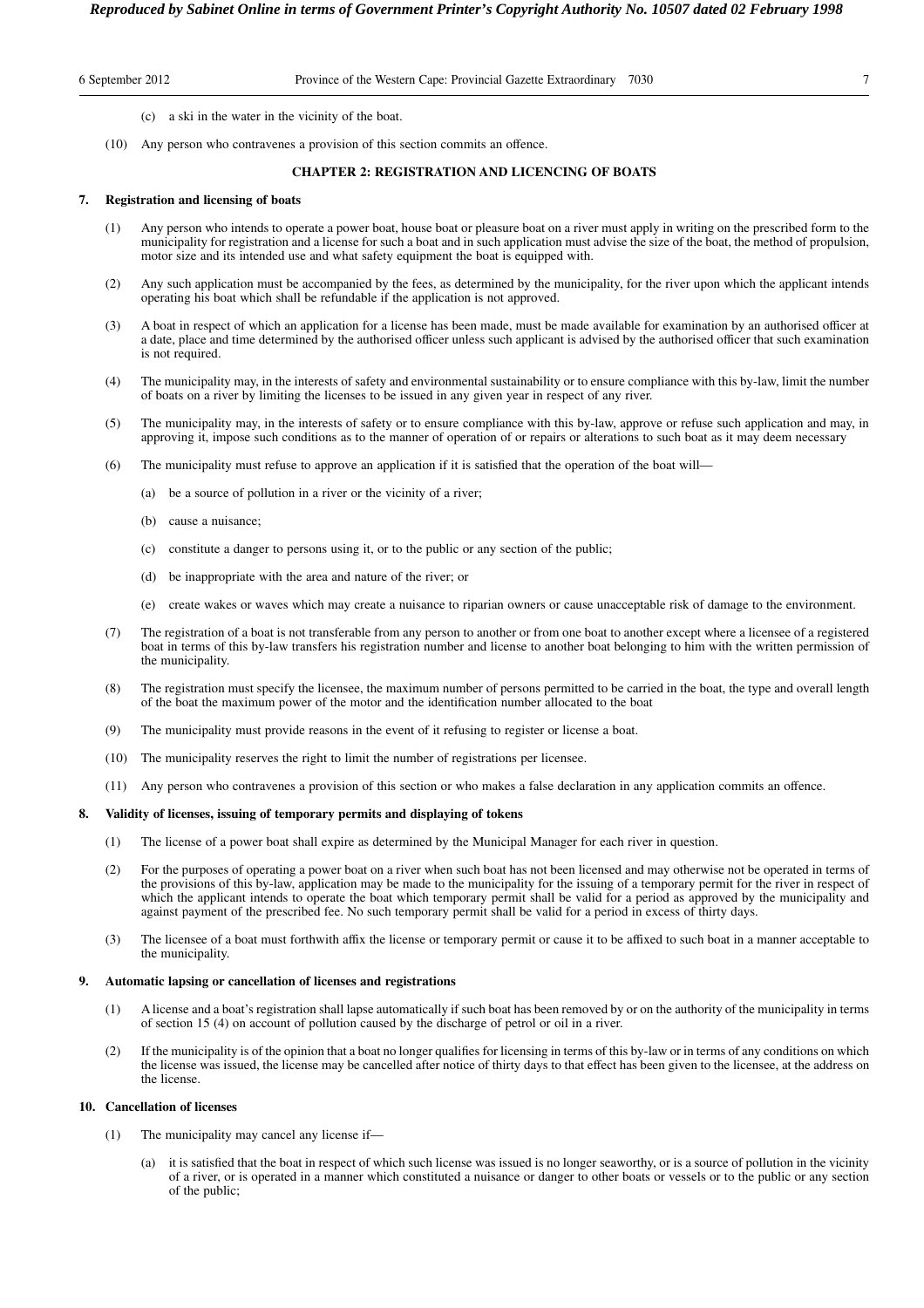- (b) the boat is transferred, sold or disposed of or if the municipality is satisfied that the licensee has ceased to exercise control over the said boat or to supervise it;
- (c) the licensee has been convicted of an offence relating to the operation or control of a boat in terms of this by-law; or
- (d) any information provided in any application form is incorrect.
- (2) If the municipality cancels any licenses in terms of this by-law, an authorized officer must forthwith notify the licensee in writing of such cancellation, at the address appearing on the application form

# **CHAPTER 3: FIXING OF TARIFFS AND FEES**

# **11. Fixing of tariffs, fees and levies**

- (1) The municipality may determine tariffs, fees and levies for the registration and licensing of boats and the provision of discs and tokens in respect of rivers or any particular river.
- (2) In fixing tariffs, fees and levies in terms of subsection (1), the municipality may distinguish between various classes of boats or vessels making use of a river or any facilities, or in respect of their size, method of propulsion or use, or may make any other distinctions which, in the opinion of the municipality, are relevant in fixing such tariffs or fees.
- (3) Any application for the licensing of a boat and the use of any facilities by a boat or vessel or for a temporary permit shall be accompanied by the prescribed fees as determined by the municipality.
- (4) All income derived from permits issued for recreational activities in terms of this by-law must be allocated to the control of recreational activities or maintenance of public infrastructure in and around the river from which the income was derived or both the control and maintenance.

# **CHAPTER 4: POLLUTION OF RIVERS**

# **12. Pollution of rivers**

- (1) No person, except with the permission of the municipality and in compliance with the provisions of the Sea-Shore Act, 1935 (Act 21 of 1935), may allow any sewer pipe or tank to discharge into a river or allow any other waste water from any other source to drain into the river.
- (2) No substance such as petrol, oil or any toxic or noxious substance may be disposed of in a river.
- (3) No person may throw bottles, cans, garbage or refuse of any kind whatsoever into the water or onto abutting land or any facility except in receptacles furnished for that purpose.
- (4) No person may by any act or omission, whether directly or indirectly, allow a nuisance or the creation or continuation of a source of danger, or allow any interference with the convenience or comfort of persons in the vicinity of a river.
- (5) No person may dispose of any fish remains in the river.
- (6) A person who contravenes any provision of this section commits an offence.

# **CHAPTER 5: POWERS OF AUTHORISED OFFICERS**

#### **13. Powers of authorized officers**

- (1) Any person who operates an unlicensed boat on a river or contravenes any provision of this by-law, may be ordered by an authorized officer to remove such boat forthwith from the river or to cease such contravention, and non-compliance with such order shall constitute an offence.
- (2) Any authorized officer shall have the right to board a boat or vessel at any time and to inspect it for the purposes of ensuring compliance with the provisions of this by-law.
- (3) Any authorized officer may, in the water area—
	- (a) investigate and test any boat or vessel or part thereof or any equipment thereon in order to determine whether the boat or vessel is suitable for navigation on or in the water and whether the provisions contained in this by-law have been complied with;
	- (b) call for any information regarding the boat or vessel from the helmsman and may, if the helmsman is unable to furnish the information, order him to remove the boat or vessel forthwith from the water until such time as the request can be complied with;
	- require the helmsman to furnish his name and address or the name and address of the licensee and any other information required for identification purposes;
	- (d) require any other person in the boat or vessel other than the helmsman, to furnish his name and address as well as any other information required for identification of the helmsman or the licensee;
	- if it appears to him that the helmsman of any boat or vessel, owing to physical or mental condition, irrespective of how this originated, is not capable of steering the boat or vessel or of being in control of it, forbid the helmsman temporarily from continuing to steer or being in control of the boat or vessel and may make arrangements which in his opinion are necessary or advisable for the safe disposal of the boat or vessel;
	- (f) if it appears to him that the load or number of persons transported in any boat or vessel is more than that stated on the registration certificate or more than can be transported in reasonable safety under prevailing conditions, forbid the helmsman of such a boat or vessel to proceed until the load or the number of persons has been reduced in the manner he considers necessary or advisable;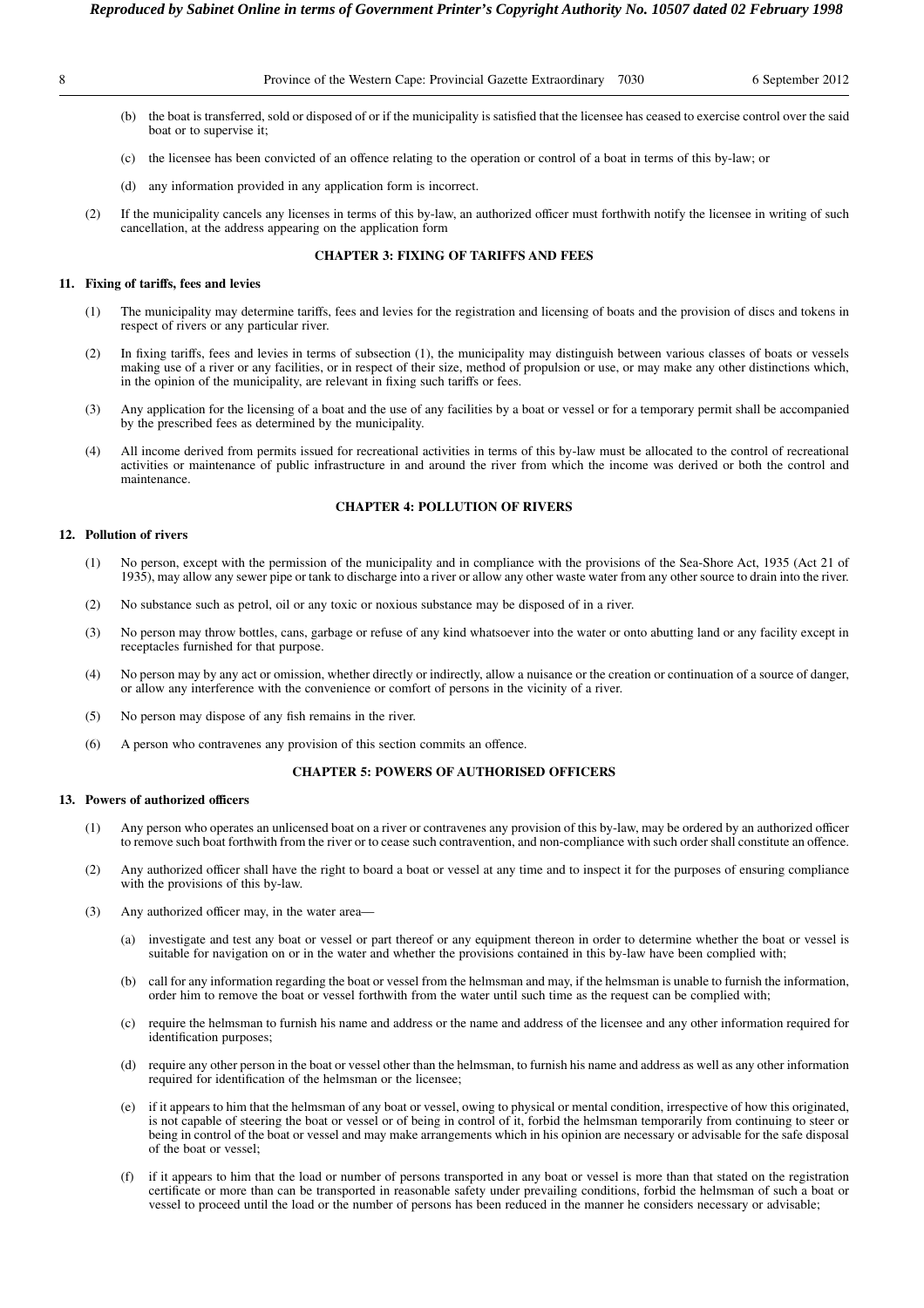| 6 September 2012 |  |  |  |  |  |  |
|------------------|--|--|--|--|--|--|
|------------------|--|--|--|--|--|--|

- (g) if it appears to him that any boat or vessel or part thereof is un-navigable in or on the water, order the helmsman to remove the boat or vessel forthwith form the water area until such time as the boat or vessel or part thereof has been made navigable in or on the water;
- (h) if it appears to him that any of the equipment prescribed by this by-law is not on board the boat or vessel or in good working condition or easily available for immediate use on board, order the helmsman to remove the boat or vessel forthwith from the water area until such time as all the provisions of this by-law have been complied with
- (i) remove any fishing rod or line that has been left unattended, from a river, if in his opinion the rod or line constitutes a threat to the safety of others.
- (4) No person may—
	- (a) obstruct or interfere with any authorized officer whilst the latter is engaged in the execution of his duties; of
	- (b) refuse to furnish his or her correct name and address when requested to do so by an authorized officer.
	- (5) A person who contravenes any provision of subsection (4) commits an offence.

# **14. Delegation of power**

The municipality may delegate and or transfer any powers conferred on it under this by-law with the exception of the power to levy or determine fees, to any person or persons or organization.

# **15. Removal of boats from the river**

- (1) If the owner of an unlicensed boat fails to remove such boat from a river after having been instructed to do so by the municipality or any authorized officer, the municipality may remove such boat forthwith.
- (2) (a) In the event of the municipality canceling any license, or if any license expires or lapses in terms of this by-law, the owner of the boat, the license of which has expired or lapsed or has been cancelled, must immediately remove such boat from the river;
	- (b) If the owner of a boat, the license of which has expired or lapsed or has been cancelled, fails to remove such boat for vessel from a river within thirty days after such license has expired or lapsed or after notification to him of the said cancellation, the municipality may remove such boat forthwith.
- (3) Any boat in or on a river for which the fees as prescribed by the municipality are in arrears for more than thirty days, may be removed from the river by the municipality after written notice has been given to the owner or licensee.
- (4) Where the municipality is entitled to remove a boat, an authorized officer may make any arrangements considered necessary by him to ensure the removal of such boat or vessel and the municipality may recover the cost of such removal from the owner or licensee.
- (5) If a boat or vessel removed from the river in terms of the provisions of subsections (1), (2)(b) or (4) is not claimed within ninety days after such removal, or in the case of a boat or vessel referred to in subsection (3), within ninety days after the said written notice has been given and all fees in arrears have been paid, the municipality may seize such boat or vessel by Court Order to claim fees in arrears.

# **CHAPTER 6: HOUSEBOATS**

# **16. Houseboats**

- (1) No person may, in the water area, keep or use any houseboat without the prior written approval of the municipality.
- (2) The owner of any houseboat wishing to use it on the river must apply to the municipality by completion of the prescribed form and payment of the prescribed fee. The application must contain full details pertaining to the construction, size, method of propulsion, intended use and area of operation. Furthermore, the applicant must satisfy the municipality that the houseboat has sufficient facilities to store any rubbish, waste or sewerage generated on board the houseboat.
- (3) The municipality may request any further detail pertaining to the houseboat which it deems necessary to enable it to decide whether to grant authorization or not.
- (4) The houseboat, in respect of which the application has been made, must be submitted for examination by an authorized officer of the municipality at a date, place and time appointed by the authorizing officer.
- (5) The municipality, in granting authorization to keep or use a houseboat on a river may impose such conditions as it deems necessary in the interests of safety or to limit the impact of the houseboat on other users of the river.
- (6) The municipality is entitled, at its sole discretion to limit the number of houseboats operating on the river.
- (7) Any authorization granted by the municipality shall be valid for a period of 12 months, where after it shall automatically lapse and thereafter the owner of the houseboat must submit an application for permission as provided herein.
- (8) The owner of a houseboat used on a river must ensure that all persons operating the houseboat shall have the necessary skill to control the houseboat.
- (9) No houseboat shall be allowed to remain anchored at any place on the river for a period longer than 24 hours, without the written permission from the municipality.
- (10) Every houseboat shall be required to obtain the relevant safety certification from the South African Maritime Safety Authority (SAMSA).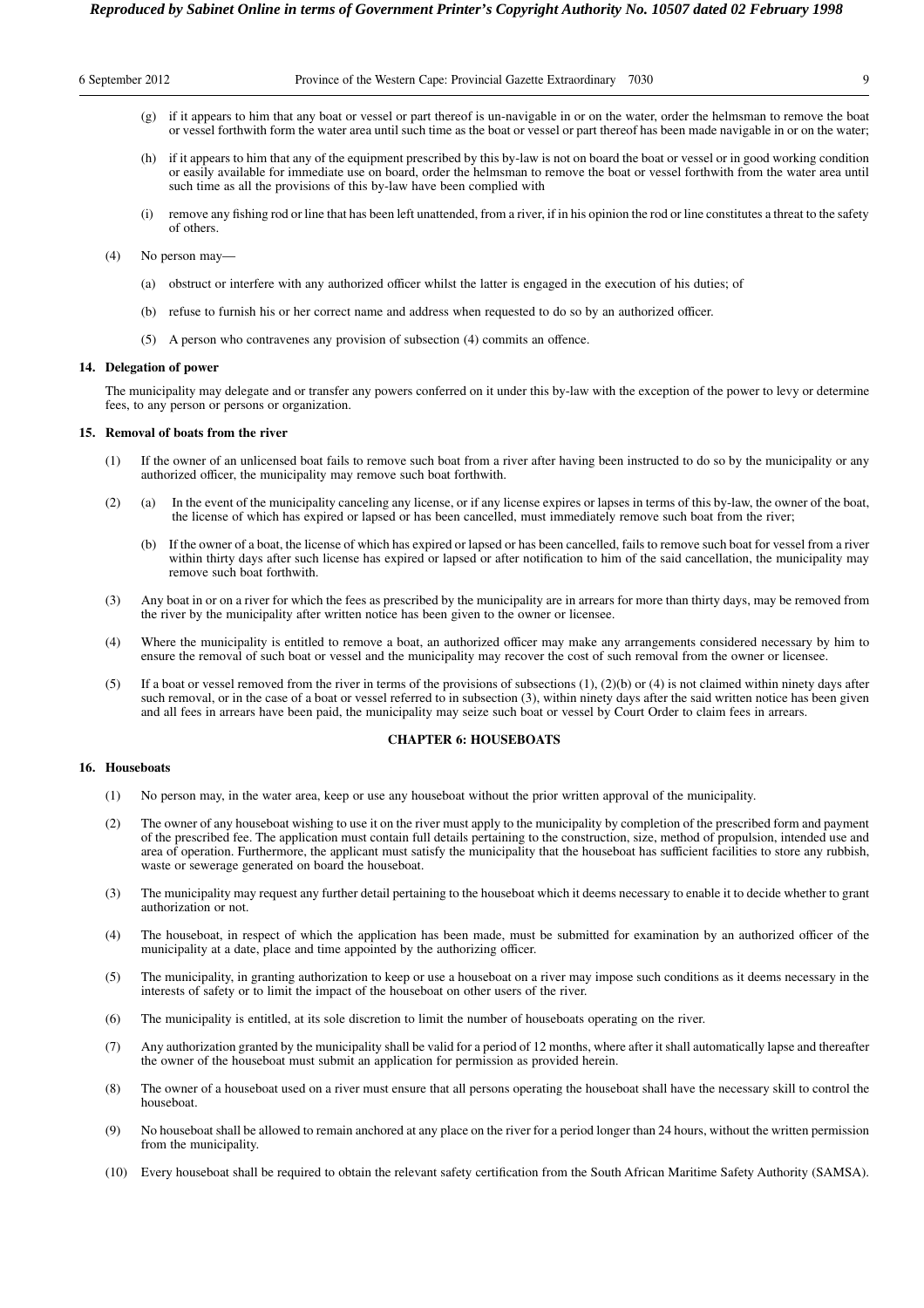# **CHAPTER 7: SPECIFIC PROVISIONS RELATING TO CERTAIN RIVERS**

# **17. Management plans for specific rivers**

- (1) The municipality may compile and publish management plans for the control and use of the following rivers in its area of jurisdiction—
	- (a) Breede River;
	- (b) Goukou River;
	- (c) Gouritz River; and
	- (d) Duiwenhoks River.
- (2) The management plans contemplated in subsection (1) may provide for rules, including, but not limited to—
	- (a) the use of boats or vessels on the rivers and the sizes and numbers to be allowed;
	- (b) safety on the rivers;
	- (c) pollution of rivers;
	- (d) erection of structures and facilities;
	- (e) demarcation of areas for usage;
	- (f) the organization of public events and regattas; and
	- (g) protection of fish, bird- or animal life and vegetation.
- (3) The management plans contemplated in subsection (1) must be subject to a public participation process involving communities and interest groups.
- (4) The management plans contemplated in subsection (1) will, if compiled and published, become effective and the provisions of such management plans will enjoy preference in the event of any conflict with the provisions of this by-law.
- (5) A person who fails to comply with any directives, conditions or rules laid down in a management plan contemplated in subsection (1) commits an offence.

# **CHAPTER 8: GENERAL PROVISIONS**

#### **18. Exemption from liability**

- (1) The municipality shall not be liable for any injury which is sustained by any person using a river or any other facilities or for damage to any property thereon, whatever the cause may be.
- (2) The municipality as a whole, individual councilors, any person in the service of the Council, any authorized officer or any person or organization to whom the municipality has delegated any powers in terms of section 13 of this by-law shall not, except in the event of any willful act or omission on the part of the municipality or the said person or organization, be liable for any loss or damage which results from any loss of or damage to property which is caused by or arises out of or in connection with anything which is done or performed in good faith in exercise or performance of a power or duty conferred or imposed in terms of this by-law.

# **19. Exemptions**

- (1) Any person may by means of a written application, in which the reasons are given in full, apply to the municipality for exemption from any provision of this by-law.
- (2) The municipality may:
	- (a) grant an exemption in writing and the conditions in terms of which, if any, and the period for which such exemption is granted must be stipulated therein;
	- (b) alter or cancel any exemption or condition in an exemption; or
	- (c) refuse to grant an exemption.
- (3) An exemption does not take effect before the applicant has undertaken in writing to comply with all conditions imposed by the municipality under subsection (2); however, if an activity is commenced before such undertaking has been submitted to the municipality, the exemption lapses.
- (4) If any condition of an exemption is not complied with, the exemption lapses immediately.

# **20. Appeal**

A person whose rights are affected by a decision of the municipality may appeal against that decision by giving written notice of the appeal and the reasons therefore in terms of section 62 of the Local Government: Municipal Systems Act, Act 32 of 2000 to the municipal manager within 21 days of the date of the notification of the decision.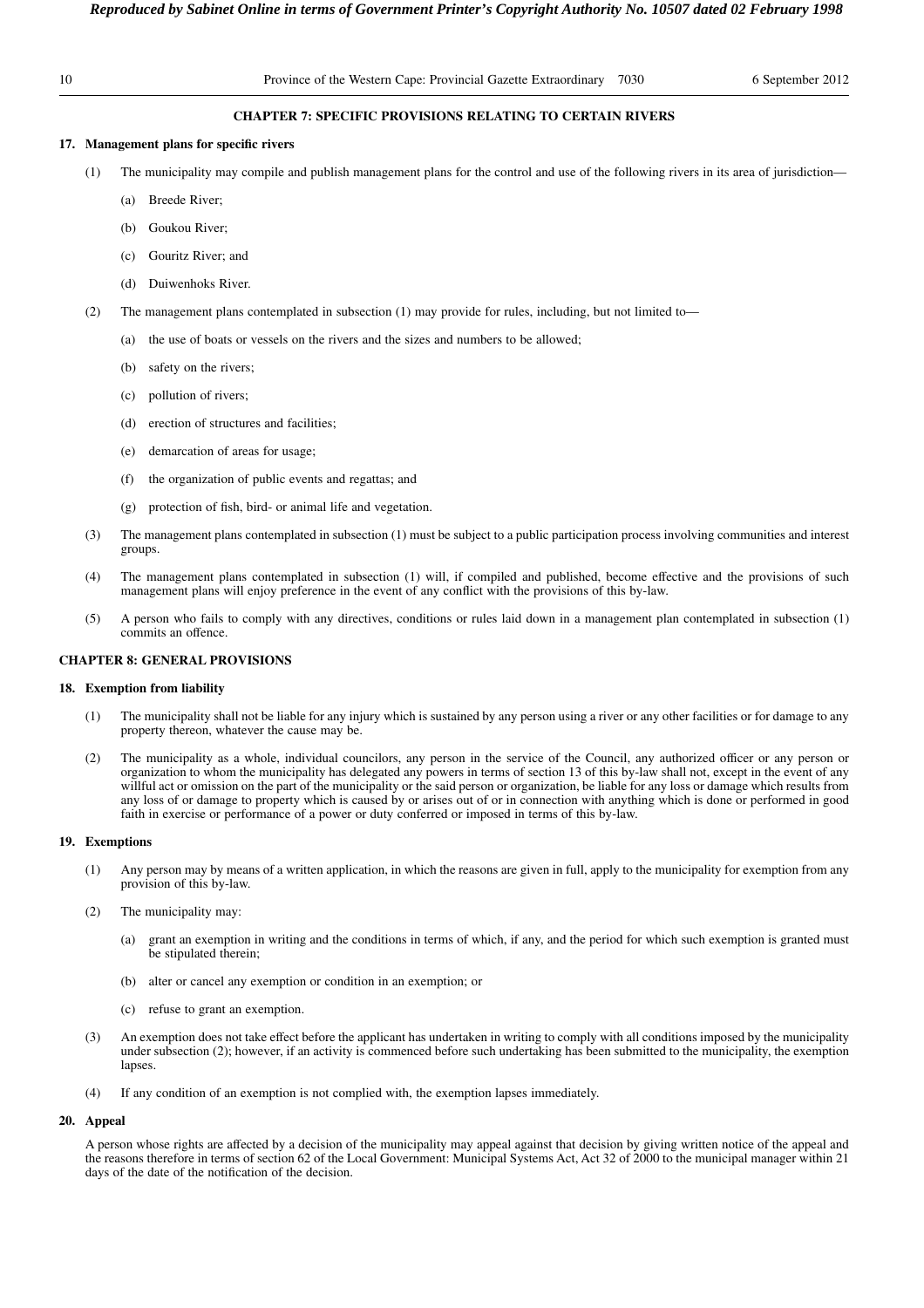### **21. Penalties**

A person who has committed an offence in terms of this by-law is liable upon conviction to a fine or imprisonment, or either such fine or imprisonment or to both such fine and such imprisonment and, in the case of a continuing offence, to an additional fine or an additional period of imprisonment or to such additional imprisonment without the option of a fine or to both such additional fine and imprisonment for each day on which such offence is continued and, a further amount equal to any costs and expenses found by the court to have been incurred by the municipality as result of such contravention or failure.

# **22. Revocation of by-laws**

The provisions of any by-laws previously promulgated by the municipality or by any of the disestablished municipalities now incorporated in the municipality, are hereby repealed as far as they relate to matters provided for in this by-law, and insofar as it has been made applicable to the municipality by the authorisation for the execution of powers and functions in terms of section 84(3) of the Local Government: Municipal Structures Act, Act 117 of 1998.

# **23. Short title and commencement**

This by-law may be cited as the by-law relating to the Management and use of Rivers, and commences on the date of publication thereof in the Provincial Gazette.

|                                                                                                                                                                                                                                                                                                                       | (Section 4)                                                                                                                        |
|-----------------------------------------------------------------------------------------------------------------------------------------------------------------------------------------------------------------------------------------------------------------------------------------------------------------------|------------------------------------------------------------------------------------------------------------------------------------|
| <b>Equipment required</b>                                                                                                                                                                                                                                                                                             | Type of boat or vessel                                                                                                             |
| 1. A life belt<br>2. Life-buoy or other floating device                                                                                                                                                                                                                                                               | Any boat or vessel, excluding a canoe, paddle-ski, paddle-boat, or<br>rowing boat.                                                 |
| 3. Sufficient oars, paddles or poles or alternative<br>propulsion apparatus to land boat or vessel                                                                                                                                                                                                                    | Any boat or vessel                                                                                                                 |
| 4. A pump or other bailer                                                                                                                                                                                                                                                                                             | Any boat or vessel, unless boat or vessel has been designed<br>to float with the number of persons on board even if waterlogged    |
| 5. A water-skiing rear mirror                                                                                                                                                                                                                                                                                         | Power boat used to tow a water-skier                                                                                               |
| 6. Whistle or siren to be employed for prevention of<br>collisions<br>7. Fire extinguisher<br>8. Flame arrestor for each carburetor of any petrol motor on the boat<br>or vessel, except an outboard motor                                                                                                            | Power boat<br>House boat                                                                                                           |
| 9. Silencer on the exhaust                                                                                                                                                                                                                                                                                            | Any motor driven boat or vessel                                                                                                    |
| 10. Lights which must be visible for a distance of at least 200<br>metres if boat or vessel is used between the hours of sunset and<br>sunrise:<br>(a) whitle light visible from all angles<br>(b) port and starboard lights visible for 112.5 degrees<br>(c) lantern or flashlight to be shown to prevent collisions | Power boats and sailing boats whilst at anchor<br>Power boats and sailing boats whilst underway<br>Vessels other than a power boat |
| 11. Container for refuse                                                                                                                                                                                                                                                                                              | Any boat or vessel, excluding a canoe, paddle-ski or sailboard                                                                     |
| 12. Anchor with at least 30 metres of anchor line                                                                                                                                                                                                                                                                     | Any boat or vessel, excluding a canoe, paddle-ski, jet-ski or<br>sailboard                                                         |

# **SCHEDULE 1**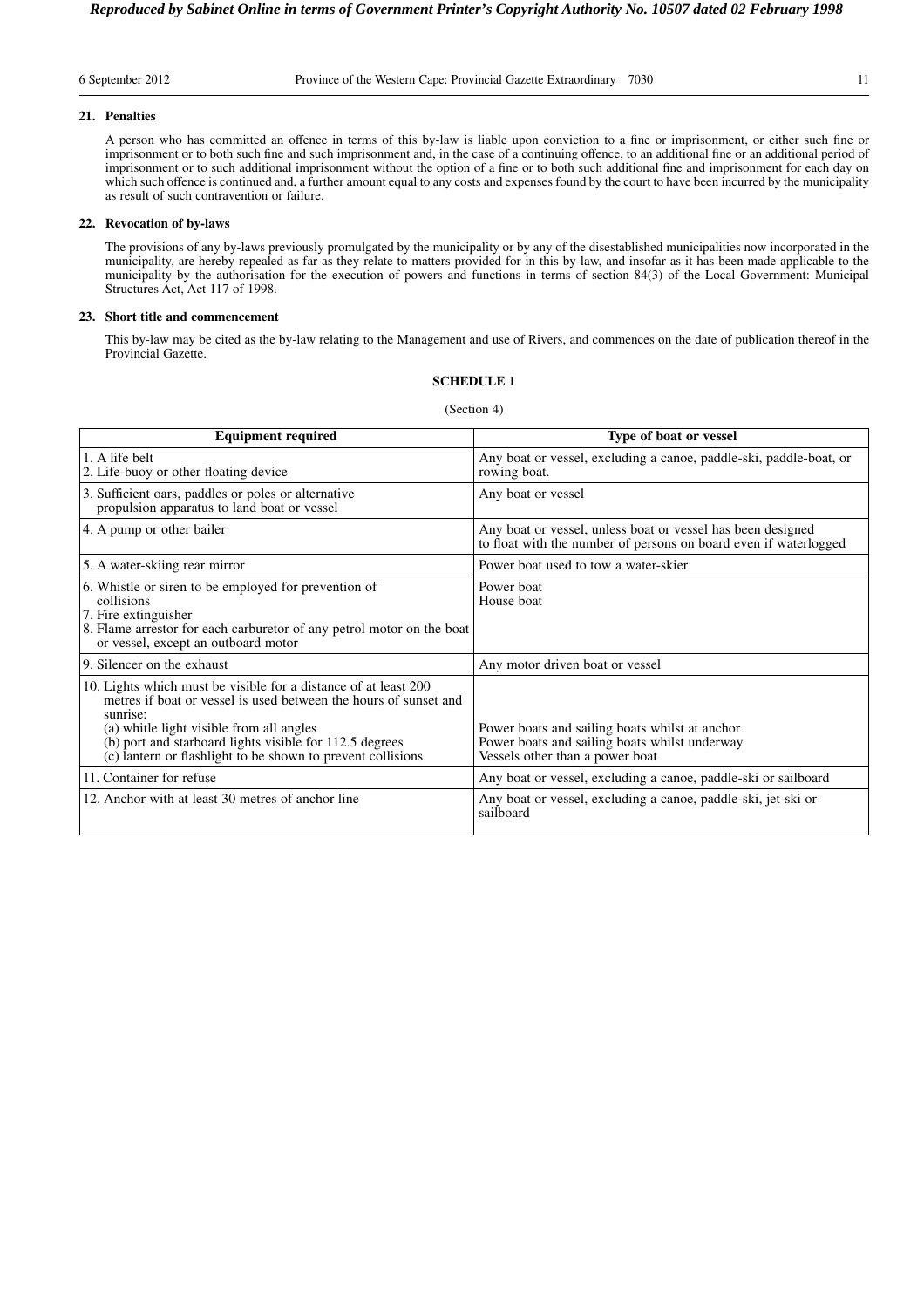| 12 | Provinsie Wes-Kaap: Buitengewone Provinsiale Koerant 7030<br>6 September 2012                                                                     |
|----|---------------------------------------------------------------------------------------------------------------------------------------------------|
|    | HESSEQUA MUNISIPALITEIT VERORDENING INSAKE DIE BESTUUR EN GEBRUIK VAN RIVIERE                                                                     |
|    | Kragtens die bepalings van artikel 156 van die Grondwet van die Republiek van Suid-Afrika, 1996, verorden die Hessequa Munisipaliteit as<br>volg: |
|    | <b>INHOUDSOPGAWE</b>                                                                                                                              |
| 1. | Woordomskrywings                                                                                                                                  |
|    | <b>HOOFSTUK 1: BESTUUR VAN BOTE EN DIE GEBRUIK VAN RIVIERE</b>                                                                                    |
| 2. | Gebruik van bote op riviere                                                                                                                       |
| 3. | Verbode gedrag                                                                                                                                    |
| 4. | Toerusting aanboord 'n boot of vaartuig                                                                                                           |
| 5. | Reëls vir die gebruik van bote                                                                                                                    |
| 6. | Reëls vir waterski, waar toegelaat                                                                                                                |
|    | <b>HOOFSTUK 2: REGISTRASIE EN LISENSIËRING VAN BOTE</b>                                                                                           |
| 7. | Registrasie en lisensiëring van bote                                                                                                              |
| 8. | Geldigheid van lisensies, uitreik van tydelike permitte en die vertoon van tekens                                                                 |
| 9. | Outomatiese verval en kansellasie van lisensies en registrasies                                                                                   |
|    | 10. Kansellasie van lisensie                                                                                                                      |
|    | <b>HOOFSTUK 3: VASSTELLING VAN TARIEWE EN FOOIE</b>                                                                                               |
|    | 11. Vasstelling van tariewe en fooie                                                                                                              |
|    | <b>HOOFSTUK 4: BESOEDELING VAN RIVIERE</b>                                                                                                        |
|    | 12. Besoedeling van riviere                                                                                                                       |
|    | HOOFSTUK 5: BEVOEGDHEDE VAN GEMAGTIGDE BEAMPTES                                                                                                   |
|    | 13. Bevoegdhede van gemagtigde beamptes                                                                                                           |
|    | 14. Delegasie van bevoegdhede                                                                                                                     |
|    | 15. Verwydering van bote van riviere                                                                                                              |
|    | <b>HOOFSTUK 6: HUISBOTE</b>                                                                                                                       |
|    | 16. Huisbote                                                                                                                                      |
|    | <b>HOOFSTUK 7: BESONDERE BEPALINGS TEN OPSIGTE VAN SEKERE RIVIERE</b>                                                                             |
|    | 17. Bestuursplanne vir riviere                                                                                                                    |
|    | <b>HOOFSTUK 8: ALGEMENE BEPALINGS</b>                                                                                                             |
|    | 18. Vrystelling van aanspreeklikheid                                                                                                              |
|    | 19. Vrystelling van bepalings                                                                                                                     |
|    | 20. Appèl                                                                                                                                         |
|    | 21. Strawwe                                                                                                                                       |
|    | 22. Herroeping van verordeninge                                                                                                                   |
|    | 23. Kort titel en inwerkingtrede                                                                                                                  |

1. In hierdie verordeninge, tensy dit uit die samehang anders blyk, beteken—

**''gemagtigde beampte''** enige persoon wat deur die munisipaliteit gemagtig is om die funksies van 'n gemagtigde beampte ingevolge hierdie verordening uit te oefen or 'n lid van die Suid-Afrikaanse Polisie;

**''boot'' of ''vaartuig''** enige vervoer wat op of in water kan dryf of ontwerp is om op of in water te navigeer, insluitende, maar nie beperk nie tot, 'n seilboot, seilbord, waterponie, vissersboot, platboomskuit, pont, huisboot, plesierboot, waterfiets en vlot;

**''boeg''** die voorkant van die vaartuig;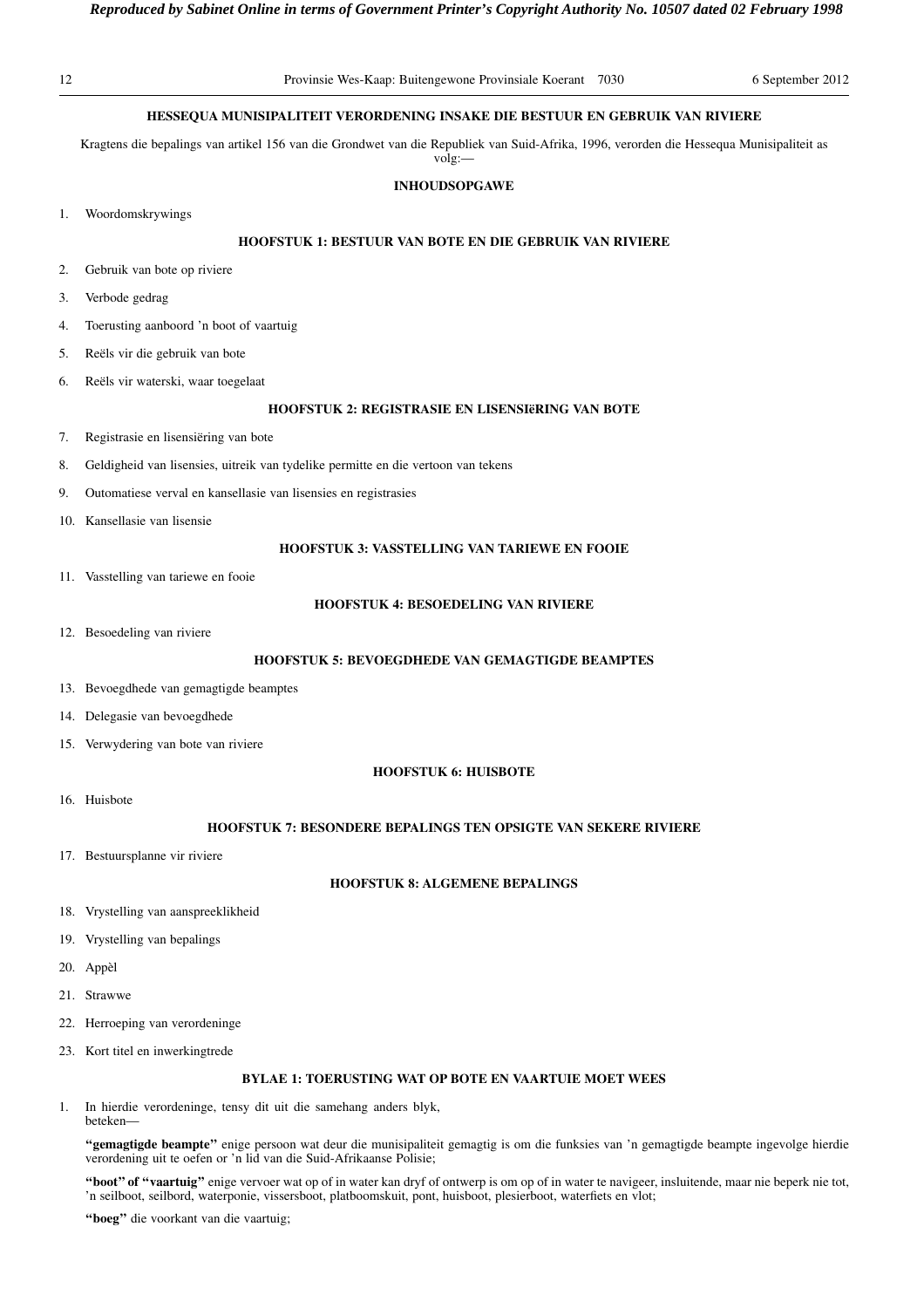|  | 6 September 2012 |  |  |  |
|--|------------------|--|--|--|
|--|------------------|--|--|--|

**''verordening''** hierdie verordening en enige wysigings daaraan;

**''keerdatum''** 30 Junie van elke jaar of sodanige ander datum soos deur die munisipaliteit bepaal;

#### **''tregtermond'' 'n wateroppervlak—**

- (a) wat deel is van 'n watervloei wat permanent of periodiek oop is na die see;
- (b) waarin die styg en val van die watervlak as gevolg van die getye meetbaar is tydens vloedgety wanneer die watervloei oop is na die see; of
- (c) waarin die soutgehalte meetbaar hoër is as gevolg van die invloed van die see;

**''stuurman''** 'n persoon wat 'n boot of vaartuig stuur of in beheer is daarvan;

**''huisboot''** enige vaartuig of boot, ongeag of dit op eie krag aangedryf word, wat deur meer as een persoon geokkupeer kan word, toegerus is met akkommodasiegeriewe vir die dag of nag en waarop geriewe vir die voorbereiding van kos asook toilette of wasgeriewe voorsien word, maar sluit 'n seilboot en 'n kajuitboot wat nie met ablusie- of kookgeriewe toegerus is nie, uit;

**''luierspoed''** die spoed waarteen 'n boot beweeg wat geen wit water agter die boot wys nie en teen 'n maksimum spoed van 10 kilometer per uur;

**''gelisensieërde''** die persoon in wie se naam 'n boot of vaartuig geregistreer is soos deur hierdie verordening vereis;

''**munisipaliteit''** die Hessequa Munisipaliteit wat ingevolge Artikel 12 van die Wet op Munisipale Strukture, 117 van 1998, daargestel is en sluit alle politieke strukture, politieke ampsdraers, raadslede, behoorlik gemagtigde agente of alle werknemers in wat ingevolge hierdie verordening optree uit hoofde van 'n bevoegdheid wat by die munisipaliteit berus en aan sodanige politieke struktuur, politieke ampsdraer, raadslid, agent of werknemer gedelegeer of gesubdelegeer is;

**''munisipale bestuurder''** die munisipale bestuurder van die munisipaliteit;

**''omgewing van die rivier''** eiendom langs of in die onmiddellike omgewing van die rivier;

**''gebruik' of 'beheer''** of enige soortgelyke uitdrukking ten opsigte van 'n boot of vaartuig, om 'n boot of vaartuig te water te laat, te gebruik, te seil, te navigeer, te dok of om 'n boot of vaartuig op 'n rivier te hê of om toe te laat dat 'n boot of vaartuig op 'n rivier is;

**''toestemming''** die geskrewe toestemming van die munisipaliteit;

**''plesierboot''** enige vaartuig of boot ongeag of dit op eie krag aangedryf word, wat deur meer as een persoon geokkupeer kan word, wat gebruik word vir die vermaak van passasiers by wyse van skemervaarte, onthale of enige ander vorm van vermaak;

**'bakboord'** die linkerkant van die boot of vaartuig soos beskou vanaf die boeg;

**'kragboot'** enige boot of vaartuig wat aangedryf word deur 'n motor of ander meganiese apparaat, hetsy binne- of buiteboord en ongeag of sodanige motor of apparaat die hoof kragbron is;

**''publiseer''** ten opsigte van die bepalings van artikel 17(1)—

- (a) om in die Provinsiale Gazette en 'n plaaslike koerant te publiseer; en
- (b) om die kennisgewing wat gepubliseer is op die munisipaliteit se kennisgewingborde te vertoon;

**''geregistreerde boot''** 'n boot of vaartuig wat ingevolge artikel 6 van hierdie verordening van 'n identifikasienommer voorsien is;

**''rivier''** die Breede Rivier, die Goukou Rivier, die Gouritz Rivier, die Duiwenhoks Rivier of enige ander rivier in die munisipaliteit se jurisdiksiegebied en sluit 'n tregtermond in;

**''roeiboot''** 'n boot of vaartuig wat ontwerp is om aangedryf te word deur middel van spane sonder enige meganiese bystand;

**''seil'' of ''onderweg''** die stand van 'n boot of vaartuig wat nie ge-anker of gedok is nie of op droeë grond is;

**''seilboot''** enige boot of vaartuig wat deur die middel van seile deur die wind aangedryf kan word;

**''SAMV''** die Suid-Afrikaanse Maritieme Veiligheidsgesag (South African Maritime Safety Authority);

**''stuurboord''** die regterkant van die boot of vaartuig soos beskou vanaf die boeg;

"stewe" die agterkant van 'n boot of vaartuig;

**''sigbaar''** sigbaar vir iemand met redelike sig tydens 'n donker nag met 'n skoon atmosfeer;

**''watergebied''** die gebied tussen die hoogwatermerk op beide banke van die rivier en sy monding op enige gegewe tyd;

**''waterski''** om in die water te ski of skaats met of sonder enige bystand van enige soort skitoerusting en waar die waterskiër deur 'n boot of vaartuig gesleep word aan 'n sleeptou;

**''water-skiër'' of ''skiër''** 'n persoon wat waterski.

# **HOOFSTUK 1: BESTUUR VAN BOTE EN DIE GEBRUIK VAN RIVIERE**

# **2. Gebruik van bote op riviere**

- (1) Niemand mag 'n boot met 'n masjien van meer as 15 perdekrag op 'n rivier gebruik of in beheer daarvan wees nie, tensy—
	- (a) so 'n boot deur die munisipaliteit geregistreer en gelisensieër is nie;
	- (b) 'n tydelike permit vir sodange boot uitgereik is vir die bepaalde rivier waarop die boot gebruik gaan word nie; en
	- (c) die persoon wat die boot beheer in besit is van 'n geldige skipperslisensie of 'n sertifikaat van bekwaamheid wat deur die SAMV uitgereik is.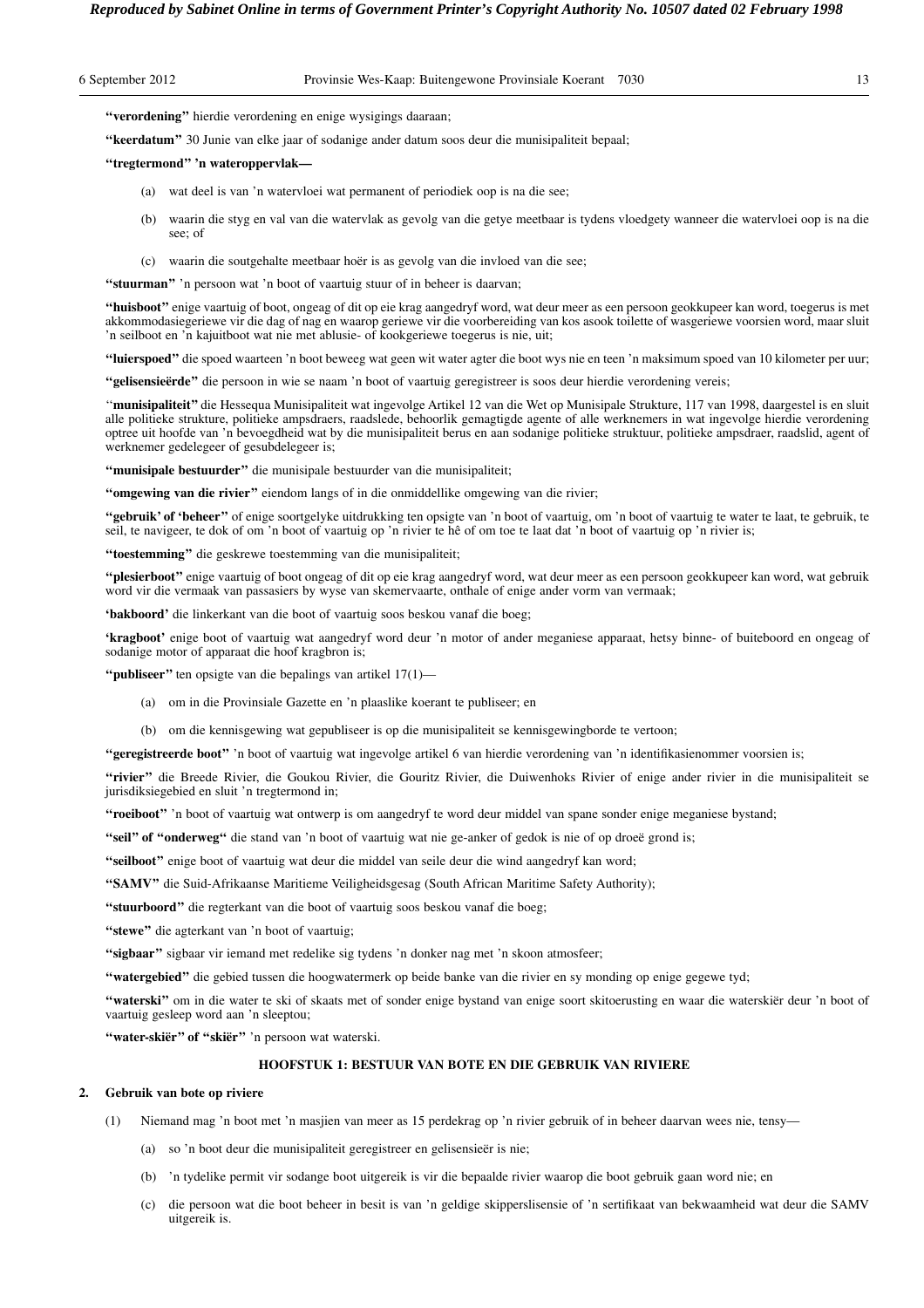| Provinsie Wes-Kaap: Buitengewone Provinsiale Koerant 7030 | 6 September 2012 |
|-----------------------------------------------------------|------------------|
|                                                           |                  |

- (2) 'n Persoon onder die ouderdom van 15 jaar mag slegs in beheer wees van 'n boot met 'n masjien van 15 perdekrag of minder terwyl so 'n persoon vergesel is van 'n persoon wat in besit is van 'n geldige sertifikaat van bekwaamheid.
- (3) Waar enige lisensiehouer van 'n boot soos bedoel in subartikel (1) toelaat dat enige ander persoon, wat nie in besit is van 'n sertifikaat soos bedoel in subartikel (2) nie, 'n boot gebruik of beheer, of wat na die mening van die gemagtigde beampte nie bevoeg is om 'n boot met die nodige respek vir die omgewing te gebruik of in beheer daarvan te wees nie, mag so 'n gemagtigde beampte die gelisensieërde instruksie gee om nie so 'n ander persoon toe te laat om sodanige boot te gebruik of in beheer daarvan te wees nie.
- (4) Enige persoon wat 'n bepaling van hierdie artikel oortree, pleeg 'n misdryf.

#### **3. Verbode gedrag**

- (1) Geen persoon mag 'n boot of vaartuig op 'n rivier gebruik—
	- (a) op 'n roekelose of nalatige wyse nie;
	- (b) terwyl hy onder die invloed van drank of dwelmmiddels is, of terwyl die alkohol persentasie in sy bloed 0.05 of meer, uitgedruk in gram per 100 milliliters bloed;
	- (c) terwyl hy aan 'n siekte of swakheid lei wat hom ongeskik maak of dit te doen nie;
	- (d) op 'n wyse wat deur die gemagtigde beampte beskou word gevaarlik te wees vir die publiek of die insittendes van so 'n boot of vaartuig of op 'n wyse wat bereken is om eiendom of geriewe in gevaar te stel of te beskadig, met inagneming van al die omstandighede van die geval;
	- (e) op 'n wyse wat na die mening van die gemagtigde beampte 'n oorlas daarstel;
	- (f) sonder redelike inagneming van die regte van ander persone wat so 'n rivier gebruik;
	- (g) terwyl dit olie, petrol, besoedelende of enige ander toksiese of aanstootlike middele lek;
	- (h) indien die vrag of die aantal persone aan boord die dravermoë van die vaartuig oorskrei, soos aangedui op die vaartuig se registrasiesertifikaat of soos gemeld op die lisensie;
	- (i) indien die boot of vaartuig nie by die munisipaliteit geregistreer en gelisensieër is soos in hierdie verordening vereis word en indien die identifikasienommer wat ten opsigte van die boot of vaartuig uitgereik is nie permanent aangebring is op 'n wyse deur die munisipaliteit bepaal nie; en
	- (j) in stryd met enige gebruiksone op 'n rivier soos deur die munisipaliteit bepaal is nie.
- (2) Geen persoon mag in die watergebied sonder die voorafverkreë skriftelike goedkeuring van die munisipaliteit—
	- (i) teen vergoeding of vir wins enige vertoning of vermaak aanbied of enige besigheid of enige ambag bedryf of enige boor of vaartuig verhuur nie;
	- (ii) enige boot of vaartuig vir die vervoer van passassiers of goedere teen vergoeding aanhou of gebruik nie;
	- (iii) enige visvangkompetisie reël of aanbied nie; of
	- (iv) enige wedren, vergadering of regatta reël of aanbied nie.
- (3) Wanneer die munisipaliteit goedkeuring verleen ingevolge subartikel (2) mag dit enige voorwaardes stel wat dit in die lig van die omstandighede van elke geval goedvind ten einde die publiek se veiligheid te beskerm.
- (4) Terwyl in 'n watergebied, mag geen persoon—
	- (a) onwelvoeglike, aanstootlike of onbehoorlike taal gebruik nie;
	- (b) homself op 'n aanstootlike, onbehoorlike of wanordelike wyse gedra nie;
	- (c) opsetlik of nalatiglik enige iets doen wat ongerief van ander gebruikers van die watergebied mag veroorsaak, of wat die vreedsaamheid mag versteur nie.
- (5) Niemand mag—
	- (a) van enige brug af of binne 20 meter aan enige kant van 'n sleephelling visvang nie;
	- (b) vanaf 'n boot of vaartuig hengel terwyl daardie boot of vaartuig onder gemotoriseerde krag aangedryf word nie;
	- (c) sonder 'n permit scubaduik, vis skiet of visnette, behalwe 'n land- of gooinet, gebruik nie;
	- (d) in enige rivier swem waar bootry toegelaat word nie, tensy dit in 'n gebied is wat vir swem gereserveer is en indien dit as sulks deur 'n kennisgewingbord aangedui word;
	- (e) sonder 'n lisensie visvang nie;
	- (f) enige skeertuig, straalaangedrewe watertuig (insluitende, maar nie beperk nie tot waterponies) of seevliegtuig gebruik of enige valskermaktiwiteite beoefen op enige deel van die watergebied van 'n rivier nie; of
	- (g) enige obstruksie op of naby 'n rivier se oppervlak plaas nie.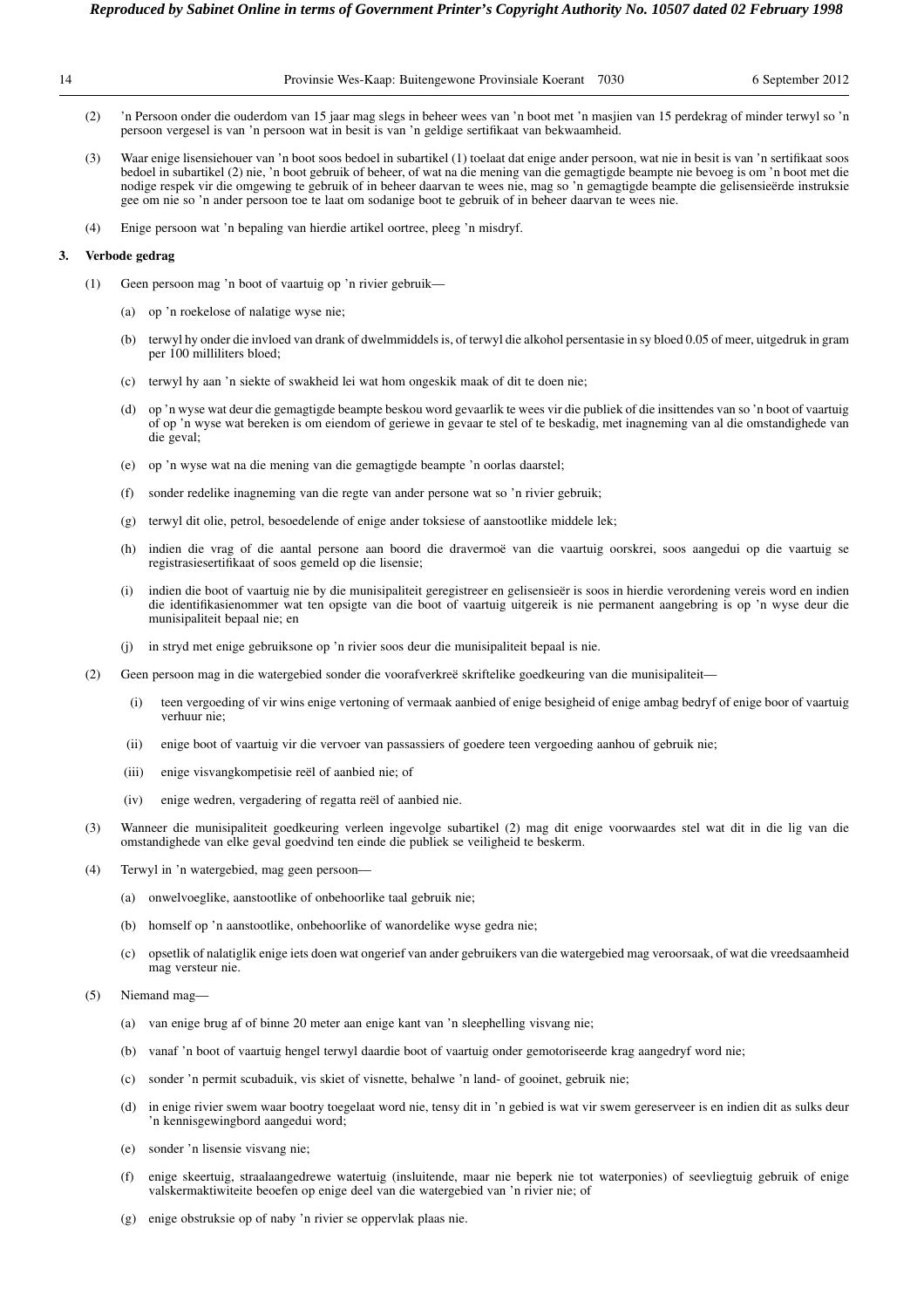- (6) Die munisipaliteit mag die grootte beperk van enige motor wat op enige rivier of gedeelte van 'n rivier gebruik word.
- (7) Die munisipaliteit mag aan enige rivier of gedeelte daarvan gebruiksones toeken vir die die beskerming van die omgewing of vir veiligheidsoorwegings.
- (8) Die bepalings van subartikel (1)(i) is slegs van toepassing op 'n boot bedoel in artikel 2(1).
- (9) Enige persoon wat 'n bepaling van hierdie artikel oortree, pleeg 'n misdryf.

#### **4. Toerusting aanboord 'n boot of vaartuig**

- (1) Geen persoon mag enige boot of vaartuig op 'n rivier gebruik nie tensy die toerusting wat in Bylae 1 gelys is aanboord so 'n boot of vaartuig is nie.
- (2) Alle lewensreddingstoerusting aan boord van 'n boot of vaartuig moet in 'n goeie, werkende toestand en binne maklike reikafstand wees vir onmiddelike en effektiewe gebruik.
- (3) Die batterye en brandstof van enige boot of vaartuig moet in afsonderlike kompartemente gehou word en geen brandstoftoevoerpyp mag deur 'n batterykompartement loop nie. Beide kompartemente moet behoorlik geventileer wees.
- (4) Enige persoon wat 'n bepaling van hierdie artikel oortree, pleeg 'n misdryf.

#### **5. Reëls vir die gebruik van bote**

- (1) Niemand mag 'n boot of vaartuig sonder toesig in die watergebied laat tensy dit behoorlik ge-anker, vasgemeer of na droeë grond tot 'n veilige hoogte bo die watervlak verwyder is nie.
- (2) Nieteenstaande die bepalings van subartikel (1), mag geen boot of vaartuig in 'n watergebied vir 'n langer tydperk as 24 ure sonder toesig gelaat word nie.
- (3) Geen boot of vaartuig mag vasgemeer of te water gelaat word op enige plek wat nie 'n plek is wat deur die munisipaliteit aangedui of goedgekeur is nie, en 'n gemagtigde beampte of die munisipaliteit mag enige boot of vaartuig sonder die toestemming van die eienaar skuif, of dit op 'n ander plek vasmeer indien dit in openbare belang geag word en sodanige beweging sal gedoen word op die risiko van die eienaar van die boot of vaartuig.
- (4) Geen boot of vaartuig mag vasgemeer word aan enige ander boot of vaartuig of aan 'n merker, boei of ander navigasiehulpmiddel.
- (5) Die stuurman van enige boot of vaartuig moet seker maak dat hy te alle tye volle beheer oor die boot of vaartuig kan uitoefen terwyl dit onderweg is.
- (6) Die stuurman van enige boot of vaartuig wat 'n lyn, kabel of tou vir enige doeleindes sleep, moet seker maak dat geen ander persoon in gevaar gestel of verontrief word nie.
- (7) Geen persoon mag 'n boot of vaartuig gebruik of toelaat dat dit gebruik word op so 'n wyse dat dit gevaar of oorlas veroorsaak vir enige ander boot of vaartuig of die insittendes daarvan of vir ander persone of eiendom of installasies in die water of aan die rand van die water of vir enige bote of vaartuie wat by 'n kaai vasgemeer is nie.
- (8) Geen kragboot wat onderweg is en geen persoon wat in 'n watergebied waterski mag nader as 10 meter gaan aan 'n plek waar mense swem of nader as 10 meter van die kant van 'n rivier of nader as 10 meter van enige ander boot of vaartuig of sodanige ander afstand soos deur die munisipaliteit bepaal, tensy:
	- (a) omstandighede sodanig is dat die gemelde afstande nie gehandhaaf kan word nie;
	- (b) bystand verleen word in 'n noodsituasie; of
	- (c) die kragboot gebruik word om vis te vang of enige waterskiër wat deur dit getrek word besig is om aan land te gaan of dit te verlaat; Met dien verstande dat waar die voorgeskrewe afstande nie gehandhaaf word nie, moet die kragboot onmiddellik sy spoed na minder as 10 km per uur verminder.
- (9) Niemand mag op die boeg, voordek of boordwand van enige kragboot wat onderweg is wees nie tensy voldoende veiligheidsreëlings aangebring is, en geen persoon mag vanaf enige kragboot wat onderweg is spring of duik nie tensy hulp verleen word in 'n noodgeval of tensy dit nodig is om die boot te water te laat of aan land te bring.
- (10) Waar moontlik, moet 'n kragboot so geloods word dat die mediaanlyn van die water altyd aan die bakboordkant van die boot is en kragbote moet anti-klokgewys beweeg en aan die regterkant van die watergebied hou.
- (11) 'n Kragboot moet weghou van seilbote en bote of vaartuie wat deur roeispane of spane aangedryf word.
- (12) In die geval van kragbote, wanneer twee bote kop-aan-kop of naastenby kop-aan-kop nader, moet elkeen sy koers so na stuurboord verander sodat hulle mekaar aan die bakboord-kant verbygaan en, onderworpe aan die bepalings van subartikel (8), op so 'n afstand en teen so 'n spoed dat die kielwater van enige van die vaartuie nie die ander in gevaar stel nie.
- (13) In die geval van kragbote, mag geen boot 'n ander boot wat in dieselfde rigting beweeg verbygaan nie tensy dit veilig is om so te doen. So 'n boot moet, wanneer 'n ander boot verbygesteek word, sodanige boot aan die bakboordkant verbygaan tensy dit ooglopend onveilig is of indien daar genoegsame ruimte is om te manuevre en, onderworpe aan die bepalings van subartikel (8), op so 'n afstand en teen so 'n spoed dat die kielwater nie die ander vaartuig of 'n skiër in gevaarstel nie. Stadiger verkeer moet dus nader aan die regterkant van die watergebied hou ten einde soveel ruimte moontlik aan die bakboordkant te laat.
- (14) 'n Boot wat verbygegaan word moet sy spoed en rigting hanhaaf totdat die verbyganende boot veilig verby is.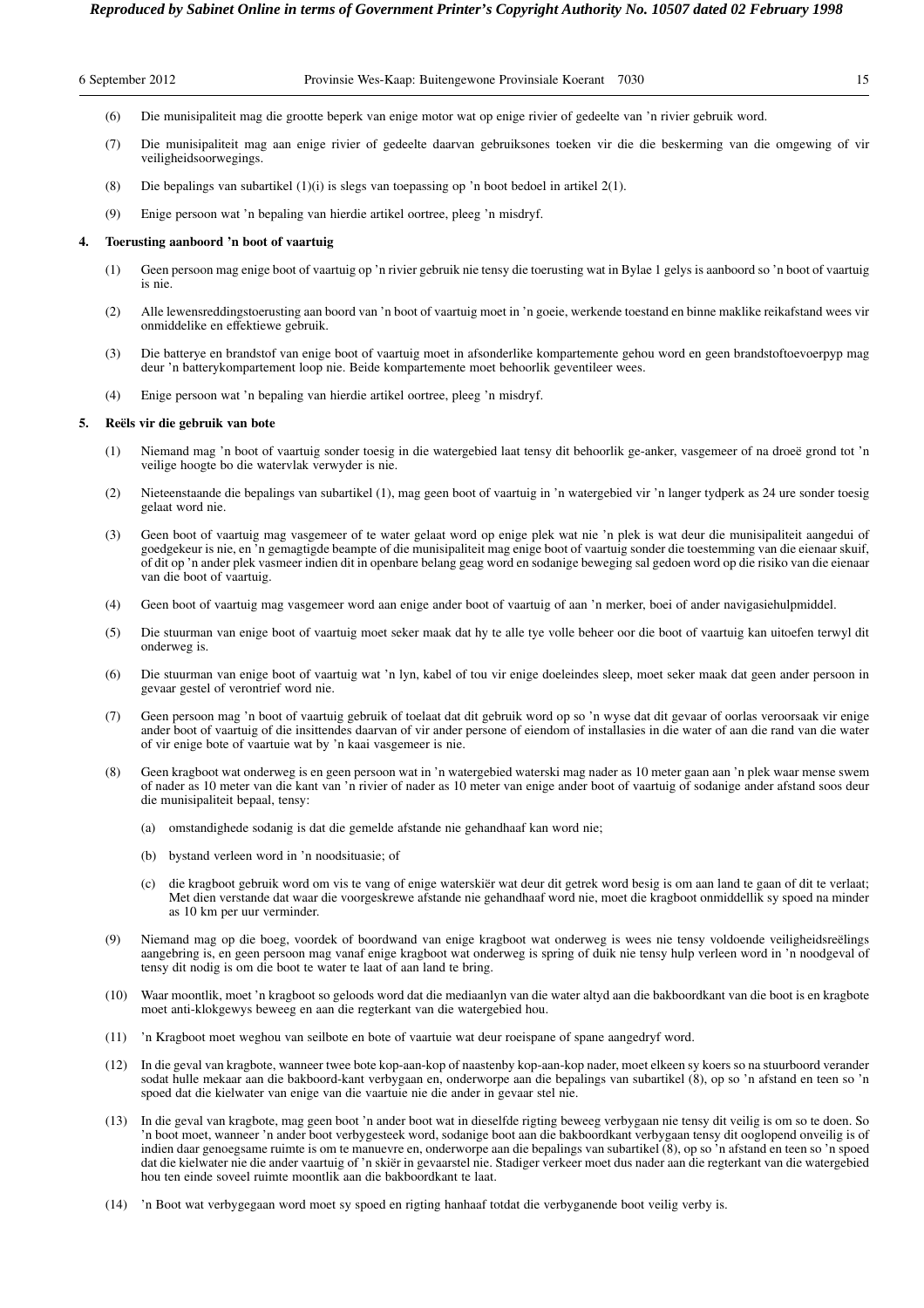|    |      | Reproduced by Sabinet Online in terms of Government Printer's Copyright Authority No. 10507 dated 02 February 1998                                                                                                                                                                                                                                                                                                               |
|----|------|----------------------------------------------------------------------------------------------------------------------------------------------------------------------------------------------------------------------------------------------------------------------------------------------------------------------------------------------------------------------------------------------------------------------------------|
| 16 |      | Provinsie Wes-Kaap: Buitengewone Provinsiale Koerant<br>6 September 2012<br>7030                                                                                                                                                                                                                                                                                                                                                 |
|    | (15) | In die geval van kragbote, wanneer twee bote mekaar nader op 'n ander wyse as vermeld in subartikels (12) en (13), moet die boot wat die<br>ander boot aan sy bakboordkant het sy spoed en rigting handhaaf en die boot wat die ander boot aan sy stuurboordkant het moet koers na<br>stuurboord verander sodat hy agter die ander boot verbygaan en moet, indien nodig, stop of agteruitbeweeg ten einde 'n botsing te voorkom. |
|    | (16) | Wanneer twee seilbote mekaar nader op 'n wyse wat die risiko van 'n botsing inhou, geld die volgende reg van weg reëls:                                                                                                                                                                                                                                                                                                          |
|    |      | indien elkeen die wind aan 'n verskillende kant kry, moet die seilboot wat die wind aan bakboordkant kry die weg oophou deur koers<br>(a)<br>te verander sodat hy agter die ander boot verbygaan, of deur om die ander boot te gaan of te stop; en                                                                                                                                                                               |

- (b) indien beide die wind aan dieselfde kant kry, moet die seilboot wat aan die loefsy (wind-op) is wegbly van die vaartuig wat aan die lykant (wind-af) is;
- (c) Vir die doeleindes van hierdie subartikel is die loefsy die teenoorgestelde kant van die kant waar die hoofseil gedra word.
- (17) Ten einde botsings te vermy, moet 'n kragboot die reg van weg gee aan ander klasse bote of vaartuie, en 'n roeiboot of kano moet die reg van weg gee aan 'n seilboot wanneer omstandighede dit vereis, nieteenstaande die bepalings van subartikels (11), (12), (13), (14) en (15), met dien verstande dat hierdie verordening nie aan enige stuurman die reg gee om onnodig die rigting van 'n ander vaartuig te blokkeer of daarmee in te meng nie. Dit is die plig van elke gebruiker van die watergebied om alle moontlike stappe te neem ten einde 'n ongeluk te voorkom, ongeag wie die reg van weg het soos bepaal in hierdie verordening.
- (18) Die stuurman van enige boot of vaartuig moet 'n veilige en versigtige spoed handhaaf in gebiede waar mense swem, bote of vaartuie vasgemaak is, waar visgevang word of waar boeie geplaas is en moet te alle tye, en veral wanneer sigbaarheid deur mis of ander oorsake belemmer word, die boot so hanteer dat mense, ander bote of vaartuie of ander eiendom nie in gevaar gestel word nie.
- (19) Geen boot of vaartuig mag nader as 100 meter in die kielwater van 'n waterskiër volg nie en dieselfde geld vir 'n boot of vaartuig wat 'n skiër trek
- (20) Bote en vaartuie wat 'n sleephelling of jettie verlaat moet die reg van weg verleen aan inkomende of verbygaande bote of vaartuie.
- (21) Geen boot, vaartuig of ander voertuig wat by wyse van 'n skroefprop bokant die water, of by wyse van 'n waterstraal aangedryf word, mag in die watergebied gebruik word nie.
- (22) Tensy in 'n noodsituasie, mag geen vliegtuig in die watergebied land of opstyg nie.
- (23) Geen boot of vaartuig mag op 'n sleephelling gelaat word nie, tensy dit vir die doeleindes van herstelwerk is.
- (24) Geen persoon mag 'n boot gebruik, of toelaat dat dit gebruik word, op 'n wyse dat buitensporig groot branders geskep word nie.
- (25) Niemand mag agter 'n boot gesleep word op enige aparatuur wat na die mening van die gemagtigde beampte 'n gevaar vir die gebruiker of ander gebruikers van die rivier inhou nie.
- (26) Enige persoon wat 'n bepaling van hierdie artikel oortree, pleeg 'n misdryf.

#### **6. Reëls vir waterski, waar toegelaat**

- (1) Niemand mag waterski tensy hy of sy 'n effektiewe lewensgordel of ski-frokkie of goedgekeurde drywingsapparaat aanhet nie.
- (2) Geen staal of ander metaalkabel of draad mag gebruik word om 'n waterskiër te sleep nie.
- (3) Die stuurman van enige boot of vaartuig wat 'n waterskiër sleep moet, voordat die waterskiër gesleep word, seker maak dat die waterskiër kennis dra van die noodsein vir waterskiërs, naamlik die trek van die hand oor die keel, sowel as ander standaard kommunikasietekens wat in waterski gebruik word.
- (4) Waterski word nie tussen sonsondergang en sonop toegelaat nie en die munisipaliteit mag ook waterski op enige ander tyd of in sekere sones verbied.
- (5) Geen boot of vaartuig mag 'n waterskiër sleep tensy 'n tweede persoon wat ouer as 16 jaar is in die boot teenwoordig is om die waterskiër dop te hou nie.
- (6) Geen waterskiër mag 'n ski uitskop behalwe op 'n plek waar 'n ski wat so uitgeskop is nie 'n gevaar vir enige ande gebruiker van die rivier sal inhou nie.
- (7) Sodra 'n waterskiër die sleeptou laat val, moet die boot stop totdat die observeerder of 'n ander passassier die sleeptou aanboord geneem het. Die boot moet dan stadig na die plek beweeg vanwaar die sleep voortgesit sal word of die skiër aanboord gebring sal word, of om terug te keer na die plek waar die skiër aan wal gegaan het, wat ookal die geval mag wees.
- (8) Waterski word slegs in afgebakende gebiede toegelaat.
- (9) Die bestuurder van 'n boot wat 'n skiër sleep moet 'n rooi vlag met 'n minimum afmeting van 500mm by 500mm vertoon ten einde die volgende toestande aan te dui:
	- (a) Wanneer 'n skiër geval het of wil begin ski;
	- (b) wanneer 'n sleeptou vanaf die boot in die water is; en
	- (c) wanneer 'n ski in die water in die omgewing van die boot is.
- (10) Enige persoon wat 'n bepaling van hierdie artikel oortree, pleeg 'n misdryf.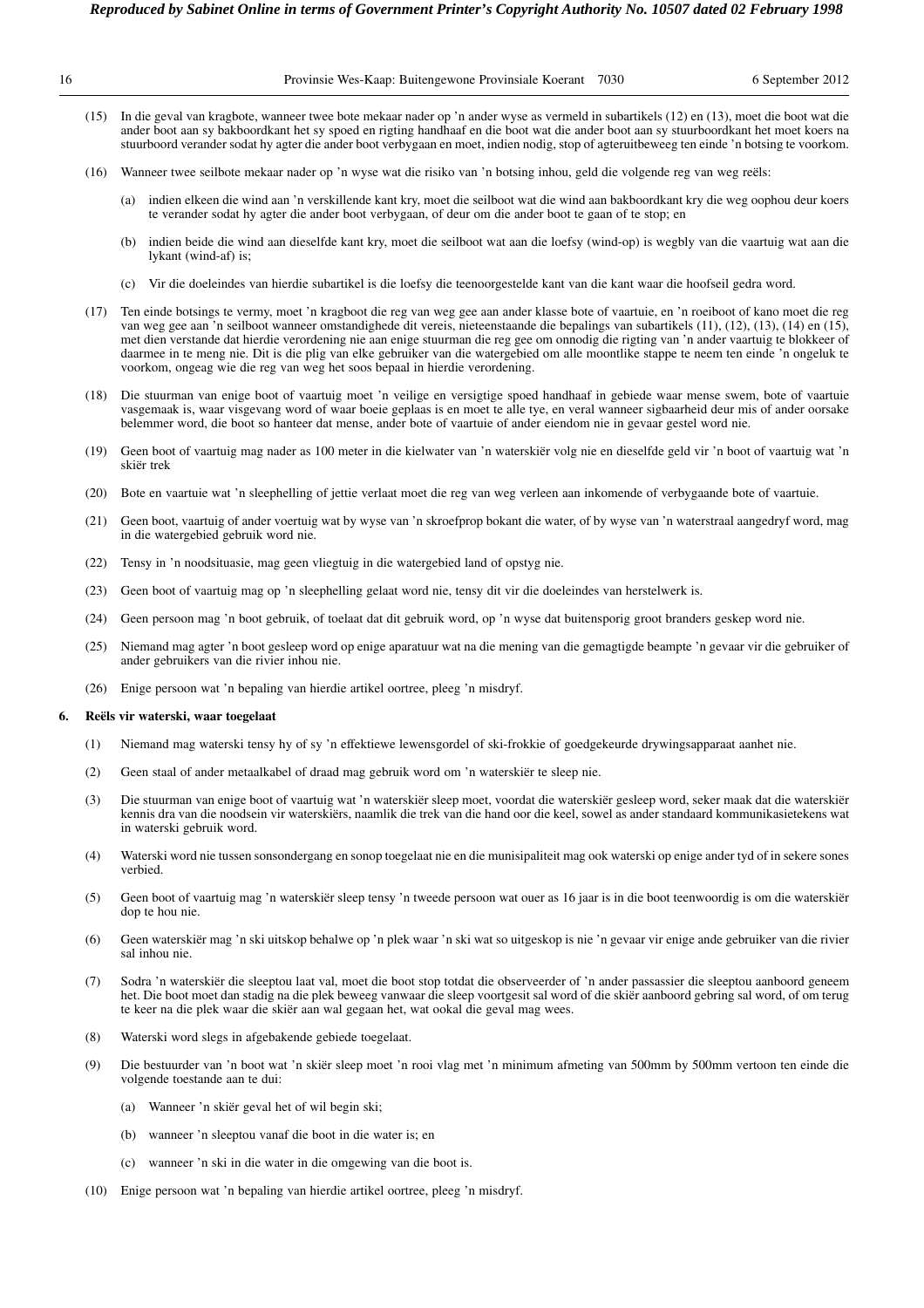# **HOOFSTUK 2: REGISTRASIE EN LISENSIëRING VAN BOTE**

# **7. Registrasie en lisensiëring van bote**

- (1) Enige persoon wat van plan is om 'n kragboot, huisboot of plesierboot op 'n rivier te gebruik moet skriftelik op die voorgeskrewe vorm by die munisipaliteit aansoek doen om registrasie en die lisensie vir so 'n boot en die aansoek moet die grootte van die boot, die metode van aandrywing, die masjiengrootte, die voorgenome gebruik en die veiligheidstoerusting op die boot aandui.
- (2) Enige sodanige aansoek moet vergesel gaan van die fooie, soos deur die munisipaliteit bepaal, vir die rivier waarop die aansoeker van voorneme is om die boot te gebruik en die fooie sal terugbetaalbaar wees indien die aansoek nie goedgekeur word nie.
- (3) 'n Boot ten opsigte waarvan 'n aansoek om 'n lisensie gebring is moet beskikbaar gestel word vir inspeksie deur 'n gemagtigde beampte op 'n datum, plek en tyd vasgestel deur die gemagtigde beampte tensy die aansoeker deur die gemagtigde beampte in kennis gestel word dat sodanige inspeksie nie nodig is nie.
- (4) Die munisipaliteit mag, in belang van veiligheid en omgewingsvolhoubaarheid of ten einde voldoening aan hierdie verordening te verseker, die aantal bote op 'n rivier beperk deur die aantal lisensies te beperk wat in enige gegewe jaar ten opsigte van enige rivier uitgereik word.
- (5) Die munisipaliteit mag, in belang van veiligheid of ten einde voldoening aan hierdie verordening te verseker, enige aansoek goedkeur of afkeur en mag, wanneer so 'n aansoek goedgekeur word, voorwaardes oplê rakende die wyse van gebruik of van herstelwerk of alterasies aan so 'n boot soos dit mag nodig vind.
- (6) Die munisipaliteit moet weier om 'n aansoek goed te keur indien dit van mening is dat die gebruik van die boot—
	- (a) 'n bron van besoedeling in 'n rivier of in die omgewing van 'n rivier sal wees;
	- (b) oorlas sal veroorsaak;
	- (c) 'n gevaar vir die persone wat dit gebruik of die publiek of 'n deel van die publiek sal daarstel;
	- (d) onvanpas sal wees in die gebied en die aard van die rivier; of
	- (e) kielwater of branders sal veroorsaak wat 'n oorlas vir oewerbewoners sal wees of 'n onaanvaarbare risiko van skade aan die omgewing inhou.
- (7) Die registrasie van 'n boot is nie oordraagbaar van een persoon na 'n ander nie of van een boot na 'n ander nie tensy 'n lisensiehouer van 'n boot wat ingevolge hierdie verordening geregistreer is sy registrasienommer en lisensie met die skriftelike goedkeuring van die munisipaliteit oordra na 'n ander boot wat aan hom behoort.
- (8) Die registrasie moet die lisensiehouer, die maksimum getal persone wat deur die boot gedra mag word, die tipe en lengte van die boot, die maksimum krag van die motor en die identifikasienommer wat aan die boot toegeken is spesifiseer.
- (9) Waar die munisipaliteit weier om 'n boot te registreer of te lisensieer, moet dit redes vir die weiering verstrek.
- (10) Die munisipaliteit behou die reg voor om die aantal registrasies per lisensiehouer te beperk.
- (11) Enige persoon wat 'n bepaling van hierdie artikel oortree of 'n vals verklaring maak, pleeg 'n misdryf.

# **8. Geldigheid van lisensies, uitreik van tydelike permitte en die vertoon van tekens**

- (1) Die lisensie van 'n boot verval soos deur die munisipale bestuurder bepaal vir elke rivier.
- (2) Ten einde 'n boot op 'n rivier te gebruik waar so 'n boot nie gelisensieeer is nie en andersinds nie in terme van hierdie verordening gebruik mag word nie, mag 'n aansoek tot die munisipaliteit gerig word vir die uitreiking van 'n tydelike permit vir die rivier ten opsigte waarvan die aansoeker van plan is om die boot te gebruik en sodanige tydelike permit sal van krag wees vir 'n tydperk soos deur die munisipaliteit goedgekeur teen betaling van die voorgeskrewe fooi. Geen sodanige tydelike permit sal vir meer as dertig dae geldig wees nie.
- (3) Die lisensiehouer van 'n boot moet onverwyld die lisensie of tydelike permit op die boot aanbring of laat aanbring op 'n wyse wat vir die munisipaliteit aanvaarbaar is.

### **9. Outomatiese verval en kansellasie van lisensies en registrasies**

- (1) 'n Lisensie en 'n boot se registrasie verval outomaties indien so 'n boot deur of op gesag van die munisipaliteit verwyder is ingevolge artikel 15(4) as gevolg van die veroorsaking van besoedeling deur die vrystelling van petrol of olie in die rivier.
- (2) Indien die munisipaliteit van mening is dat 'n boot nie langer vir registrasie ingevolge hierdie verordening of ingevolge enige voorwaardes waarop 'n lisensie toegestaan is kwalifiseer nie, mag die lisensie gekanselleer word nadat dertig dae kennis te dien effekte aan die gelisensieërde gegee is by die adres wat op die lisensie verskyn.

# **10.** Kansellasie van lisensie

- (1) Die munisipaliteit mag enige lisensie kanselleer indien—
	- (a) dit tevrede is dat die boot ten opsigte waarvan so 'n lisensie uitgereik is nie meer seewaardig is nie, of 'n bron van besoedeling in die omgewing van die rivier is, of op 'n wyse gebruik word wat 'n oorlas of gevaar vir ander vaartuie of die publiek of 'n deel van die publiek daarstel;
	- (b) die boot oorgedra, verkoop of mee weggedoen is of indien die munisipaliteit oortuig is dat die lisensiehouer nie meer beheeer of toesig oor die boot uitoefen nie;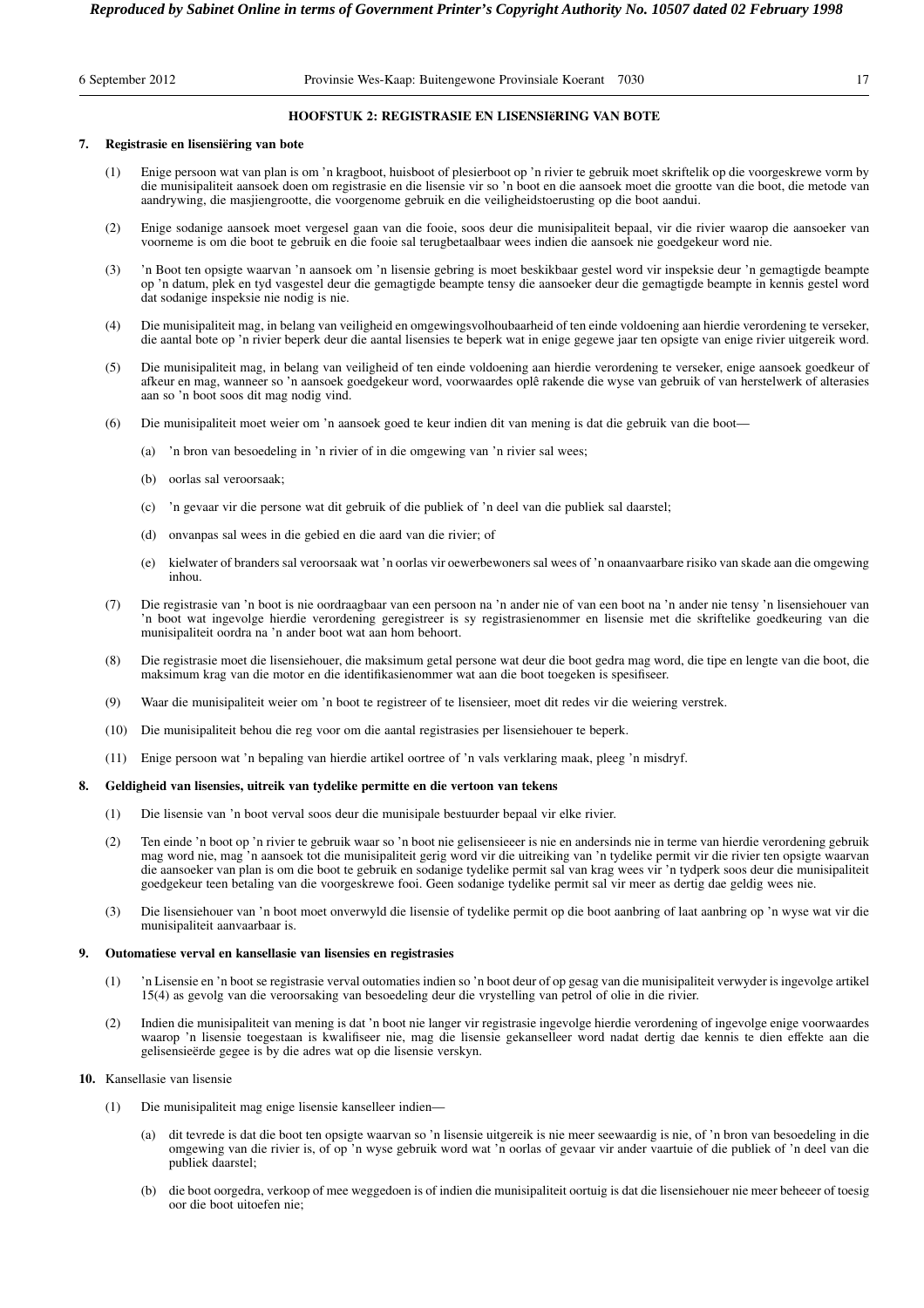- <sup>18</sup> Provinsie Wes-Kaap: Buitengewone Provinsiale Koerant 7030 6 September 2012 *Reproduced by Sabinet Online in terms of Government Printer's Copyright Authority No. 10507 dated 02 February 1998* 
	- (c) die lisensiehouer skuldig bevind is aan 'n oortreding wat verband hou met die gebruik van of beheer oor 'n boot ingevolge hierdie verordening; of
	- (d) enige inligting wat op die aansoekvorm verstrek is verkeerd is.
	- (2) Indien die munisipaliteit enige lisensie ingevolge hierdie verordening kanselleeer, moet 'n gemagtigde beampte die lisensiehouer onverwyld skriftelik, by die adres wat op die aansoekvorm verskaf is, van sodanige kansellasie in kennis stel.

# **HOOFSTUK 3: VASSTELLING VAN TARIEWE EN FOOIE**

# **11. Vasstelling van tariewe, fooie en heffings**

- (1) Die munisipaliteit mag tariewe, fooie en heffings vasstel vir die registrasie en lisensiëring van bote en die verskaffing van skyfies en tekens ten opsigte van riviere of enige besonderse rivier.
- (2) By die vasstelling van tariewe, fooie en heffings ingevolge subartikel (1) mag die munisipaliteit onderskei tussen verskillende klasse bote en vaartuie wat van 'n rivier of enige geriewe gebruik maak, ten opsigte van hul grootte, metode van aandrywing of gebruik, of dit mag enige and onderskeid tref wat, na die mening van die munisipaliteit, relevant is tot die daarstelling van sodanige tariewe of fooie.
- (3) Enige aansoek vir die lisensiëring van 'n boot en die gebruik van geriewe deur 'n boot of vaartuig moet vergesel gaan van die voorgeskrewe fooie deur die munisipaliteit bepaal.
- (4) Alle inkomste wat gegenereer word uit permitte wat uitgereik word ingevolge hierdie verordening vir ontspanningsaktiwiteite moet toegewys word aan die beheer van ontspanningsaktiwiteite of die onderhoud van openbare infrastruktuur en en om die rivier ten opsigte waarvan die inkomste gegenereer is of beide die beheer en onderhoud.

#### **HOOFSTUK 4: BESOEDELING VAN RIVIERE**

# **12. Besoedeling van riviere**

- (1) Niemand mag, behalwe met die goedkeuring van die munisipaliteit en in ooreenstemming met die bepalings van die Wet op die Beheer oor Strandgebiede, 1935 (Wet 21 of 1935), toelaat dat enige rioolpyp of—tenk in 'n rivier uitloop nie of toelaat dat enige ander afvalwater van enige bron in die rivier beland nie.
- (2) Daar mag van geen stof soos petrol, olie of enige giftige of aanstootlike stof in 'n rivier mee weggedoen word nie.
- (3) Niemand mag enige bottels kanne, afval of vullis van enige aard in die water of op enige aangrensende grond of gerief gooi nie, behalwe in houers wat vir daardie doel voorsien word.
- (4) Niemand mag deur enige handeling of versuim, hetsy direk of indirek, 'n oorlas toelaat of toelaat dat 'n bron van gevaar geskep of voortgesit word, of enige inmenging met die gemak of gerief van persone in die omgewing van 'n rivier toelaat nie.
- (5) Niemand mag enige visafval in 'n rivier stort nie.
- (6) Enige persoon wat 'n bepaling van hierdie artikel oortree, pleeg 'n misdryf.

# **HOOFSTUK 5: BEVOEGDHEDE VAN GEMAGTIGDE BEAMPTES**

# **13.** Bevoegdhede van gemagtigde beamptes

- (1) Enige persoon wat 'n ongelisensieerde boot op 'n rivier gebruik of enige bepaling van hierdie verordening oortree, mag deur 'n gemagtigde beampte aangesê word om so 'n ongelisensieerde boot sonder verwyl van die rivier te verwyder of om sodanige oortreding te staak en nie-nakoming van so 'n bevel is 'n misdryf.
- (2) Enige gemagtigde beampte het die reg om te eniger tyd aan boord 'n vaartuig te gaan en dit te inspekteer ten einde te vas te stel of die bepalings van hierdie verordening nagekom word.
- (3) Enige gemagtigde beampte mag in die watergebied—
	- (a) enige boot of vaartuig of enige toerusting daarop ondersoek en toets ten einde te bepaal of die boot of vaartuig geskik is vir navigasie op of in die water en of die bepalings van hierdie verordening nagekom word;
	- (b) enige inligting ten opsigte van die boot of vaartuig van die stuurman versoek, en indien die stuurman nie in staat is om die inligting te verstrek nie, hom beveel of die boot of vaartuig onverwyld van die water te verwyder tot tyd en wyl daar aan die versoek voldoen kan word;
	- (c) van die stuurman vereis om sy naam en adres asook die naam en adres van die lisensiehouer te verstrek asook enige ander inligting wat vir identifikasiedoeleindes vereis word;
	- (d) van enige ander persoon op die boot of vaartuig, buiten die stuurman, vereis om sy naam en adres asook enige ander inligting wat vir die identifikasie van die stuurman of lisensiehouer vereis word te verstrek;
	- (e) indien dit vir hom voorkom dat die stuurman van enige boot of vaartuig as gevolg van enige fisieke of geestelike toestand, ongeag die oorsprong daarvan, nie in staat is om die boot of vaartuig te stuur of in beheer daarvan te wees nie, die stuurman tydelik verbied om aan te hou stuur of in beheer van die boot of vaartuig en hy mag reëlings tref wat na sy mening nodig en aan te beveel is vir die veilige besorging van die boot of vaartuig;
	- (f) indien dit vir hom voorkom dat die vrag of die aantal persone wat in enige boot of vaartuig vervoer word meer is as wat op die registrasiesertifikaat aangedui word, die stuurman verbied om met die vaart voort te gaan totdat die vrag of die getal persone op die wyse verminder is as wat hy nodig en aan te beveel vind;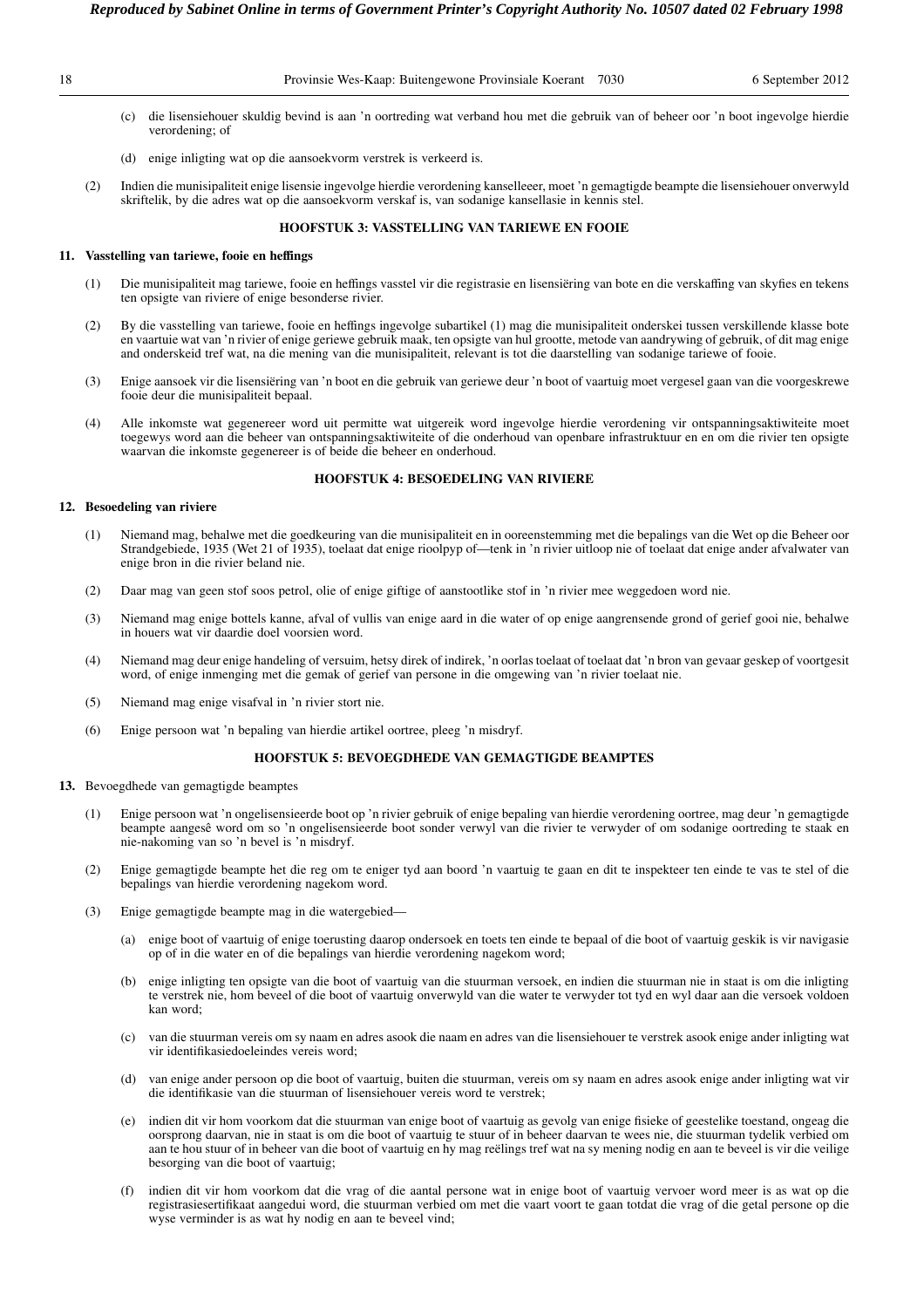|  | 6 September 2012 |  |  |
|--|------------------|--|--|
|--|------------------|--|--|

- (g) indien dit vir hom voorkom dat enige boot of vaartuig of deel daarvan nie-navigeerbaar in of op die water is, die stuurman beveel om die boot of vaartuig onverwyld uit die watergebied te verwyder tot tyd en wyl die boot of vaartuig of gedeelte daarvan navigeerbaar gemaak is;
- (h) indien dit vir hom voorkom dat enige van die toerusting wat deur hierdie verordening voorgeskryf word nie aan boord die boot of vaartuig is nie of nie in 'n goeie werkende toestand is of maklik beskikbaar is vir onmiddellike gebruik nie, die stuurman beveel om die boot of vaartuig onverwyld uit die watergebied te verwyder tot tyd en wyl daar aan al die bepalings van hierdie verordening voldoen word;
- (i) enige visstok of—lyn wat onbewaak gelaat word van 'n rivier verwyder, indien sodanige stok of lyn 'n gevaar vir die veiligheid van ander persone.
- (4) Niemand mag—
	- (a) met 'n gemagtigde beampte inmeng in die uitvoering van sy pligte nie of hom belemmer om sy werk te doen nie; of
	- (b) weier om sy naam of korrekte adres op versoek van 'n gemagtigde beampte te vertrek nie.
- (5) Enige persoon wat 'n bepaling van subartikel (4) oortree, pleeg 'n misdryf.

#### **14. Delegasie van bevoegdhede**

Die munisipaliteit mag enige bevoegdhede wat aan dit opgedra is ingevolge hierdie verordening, met die uitsondering van die bevoegdheid om fooie te hef of vas te stel, aan enige persoon, persone of organisasies delegeer of oordra.

#### **15. Verwydering van bote van die rivier**

- (1) Indien die eienaar van 'n ongelisensieerde boot versuim om so 'n boot van die rivier te verwyder nadat hy aangesê is om dit te doen deur die munisipaliteit of enige gemagtigde beampte, mag die munisipaliteit sodanige boot onverwyld verwyder.
- (2) (a) Waar die munisipaliteit enige lisensie kanselleer, of indien enige lisensie verstryk of verval in terme van hierdie verordening, moet die eienaar van die boot waarvan die lisensie verval of verstryk het so 'n boot onverwyld van die rivier verwyder;
	- (b) Indien die eienaar van 'n boot waarvan die lisensie verval of verstryk het of dit gekanselleer is, versuim om sodanige boot binne dertig dae nadat die lisensie verval of verstryk het of na kennisgewing dat dit gekanselleer is te verwyder, mag die munisipaliteit sodanige boot onverwyld verwyder.
- (3) Enige boot in of op 'n rivier waarvan die fooie soos voorgeskryf deur die munisipaliteit vir meer as dertig dae agterstallig is, mag van die rivier verwyder word deur die munisipaliteit nadat skriftelik kennis gegee is aan die eienaar of lisensiehouer.
- (4) Waar die munisipaliteit gemagtig is om 'n boot of vaartuig te verwyder, mag 'n gemagtigde beampte enige reëling tref wat hy nodig vind ten einde seker te maak dat so 'n boot of vaartuig verwyder word en die munisipaliteit mag die koste verbonde aan sodanige verwydering van die eienaar of lisensiehouer verhaal.
- (5) Indien 'n boot of vaartuig wat van 'n rivier verwyder is ingevolge die bepalings van subartikels (1), (2)(b) of (4) nie binne negentig dae na sodanige verwydering geëis word nie, of in die geval van 'n boot of vaartuig waarna verwys word in subartikel (3), binne negentig dae nadat sodanige kennis gegee is en nadat alle agterstallige fooie betaal is, mag die munisipaliteit op sodanige boot of vaartuig ingevolge 'n hofbevel beslag lê ten einde die agterstallige fooie te verhaal.

# **HOOFSTUK 6: HUISBOTE**

# **16. Huisbote**

- (1) Niemand mag 'n huisboot binne die watergebied aanhou of gebruik sonder die voorafverkreë skriftelike goedkeuring van die munisipaliteit nie.
- (2) Die eienaar van enige huisboot wat sodanige boot op 'n rivier wil gebruik moet skriftelik op die voorgeskrewe vorm by die munisipaliteit aansoek doen teen betaling van die voorgeskrewe fooi. Die aansoek moet volle besonderhede bevat van die konstruksie, grootte van die boot, die metode van aandrywing, die voorgenome gebruik en die gebied waar dit gebruik sal word. Voorts moet die aansoeker die munisipaliteit tevrede stel dat die huisboot voldoende geriewe aan boord het vir die bewaring van vullis, afval of riool wat aan boord gegenereer mag word.
- (3) Die munisipaliteit mag sodanige verdere besonderhede ten opsigte van die huisboot versoek wat dit nodig mag ag om dit in staat te stel om te besluit of die aansoek goedgekeur moet word of nie.
- (4) Die huisboot ten opsigte waarvan die aansoek gedoen word moet beskikbaar gestel word vir 'n ondersoek deur 'n gemagtigde beampte van die munisipaliteit op 'n datum, plek en tyd deur die beampte aangedui.
- (5) By die verlening van magtiging om 'n huisboot aan te hou of te gebruik op 'n rivier, mag die munisipaliteit sodanige voorwaardes stel as wat dit nodig vind in die belang van veiligheid of om die impak van die huisboot op ander gebruikers van die rivier te beperk.
- (6) Die munisipaliteit het volle diskresie om die aantal huisbote op 'n rivier te beperk.
- (7) Enige magtiging wat deur die munisipaliteit verleen is sal vir 'n tydperk van 12 maande geldig wees en daarna verval dit outomaties, waarna die eienaar van die huisboot weer 'n aansoek moet indien ingevolge hierdie verordening.
- (8) Die eienaar van 'n huisboot wat op 'n rivier gebruik word moet seker maak dat alle persone wat die huisboot gebruik oor die nodige vaardighede beskik om dit te beheer.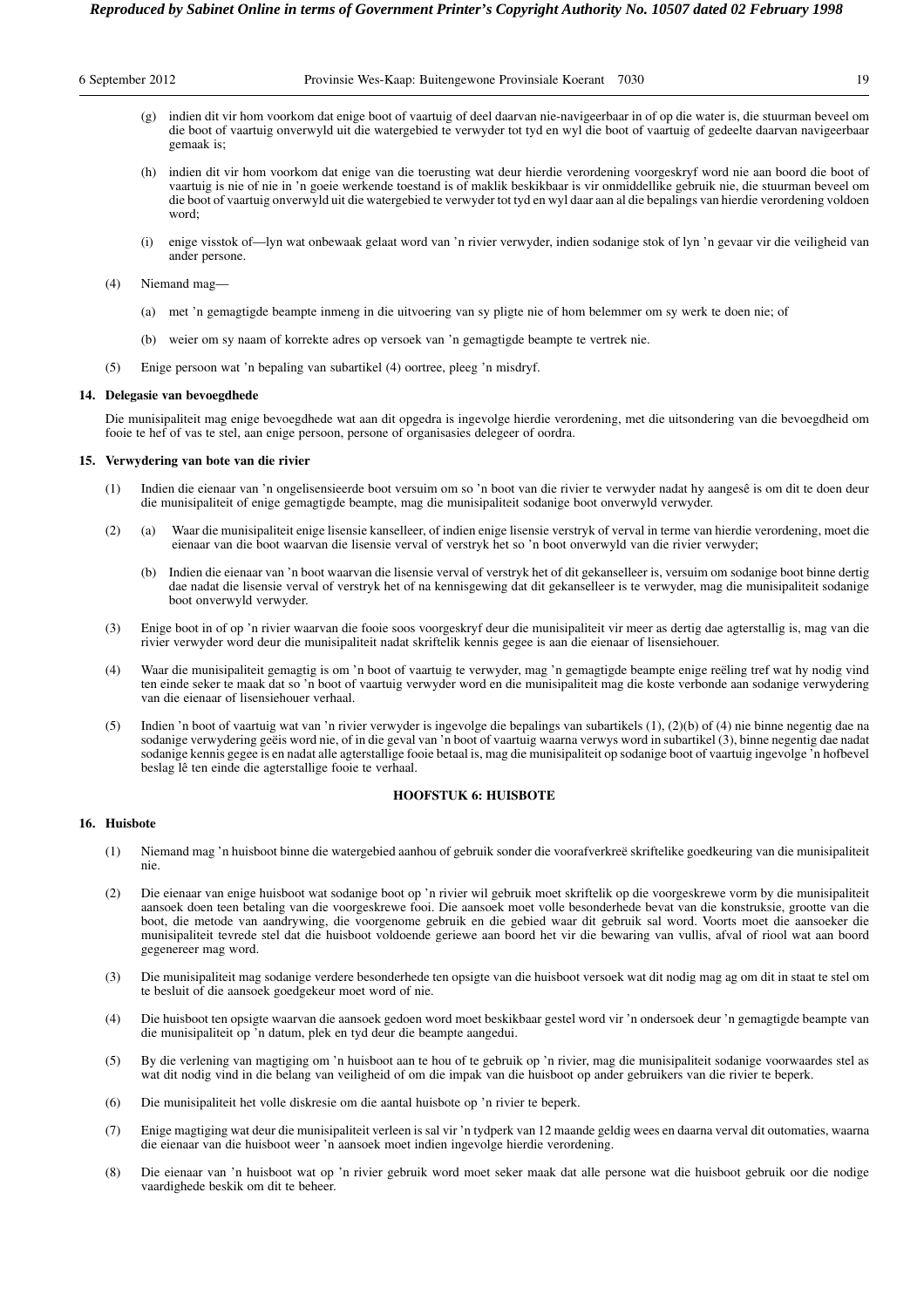| 20 |      | Provinsie Wes-Kaap: Buitengewone Provinsiale Koerant 7030<br>6 September 2012                                                                      |
|----|------|----------------------------------------------------------------------------------------------------------------------------------------------------|
|    | (9)  | Geen huisboot mag vir langer as 24 uur sonder die skriftelike goedkeuring van die munisipaliteit op enige plek in die rivier voor anker lê<br>nie. |
|    | (10) | Elke huisboot moet die nodige veiligheidssertifikaat van die SAMV bekom.                                                                           |
|    |      | <b>HOOFSTUK 7: BESONDERE BEPALINGS TEN OPSIGTE VAN SEKERE RIVIERE</b>                                                                              |
|    |      | 17. Bestuursplanne vir riviere                                                                                                                     |
|    | (1)  | Die munisipaliteit mag bestuursplanne vir die beheer en gebruik van die volgende riviere in sy jurisdiksiegebied daarstel en publiseer—            |

- (a) Breede Rivier;
- (b) Goukou Rivier;
- (c) Gouritz Rivier; and
- (d) Duiwenhoks Rivier.
- (2) Die bestuursplanne bedoel in subartikel (1) mag vir reëls voorsiening maak, maar is nie tot die volgende beperk nie—
	- (a) die gebruik van bote en vaartuie op die riviere en die groottes en getalle wat toegelaat sal word;
	- (b) veiligheid op die riviere;
	- (c) besoedeling van die riviere;
	- (d) die oprigting van strukture en geriewe;
	- (e) die afbakening van gebiede vir gebruik;
	- (f) die reël van openbare geleenthede en regattas; en
	- (g) die beskerming van die vis-, dier en plantlewe.
- (3) Die bestuursplanne bedoel in subartikel (1) moet aan 'n openbare deelnameproses onderwerp word en gemeenskappe en belangegroepe moet betrek word.
- (4) Die bestuursplanne bedoel in subartikel (1) sal, indien saamgestel en gepubliseer, geldig wees en die bepalings van sodanige bestuursplanne sal voorkeur geniet indien daar enige teenstrydigheid is met die bepalings van die verordening.
- (5) Enige persoon wat versuim om te voldoen aan enige voorskrifte, voorwaardes of reëls wat in 'n bestuursplan bedoel in subartikel (1) vervat is, pleeg 'n misdryf.

# **HOOFSTUK 8: ALGEMENE BEPALINGS**

# **18. Vrystelling van aanspreeklikheid**

- (1) Ongeag die oorsaak daarvan sal die munisipaliteit nie aanspreeklik wees vir enige besering opgedoen deur enige persoon wat 'n rivier of enige ander geriewe gebruik of vir skade aan enige eiendom daarop nie.
- (2) Die munisipaliteit as geheel, individuele raadslede, enige persoon in diens van die munisipaliteit of enige organisasie aan wie die munisipaliteit enige bevoegdhede gedelegeer het ingevolge artikel 13 van hierdie verordening sal nie, behalwe in die geval van enige opsetlike handeling of versuim deur die munisipaliteit of sodanige persoon of organisasie, vir enige verlies of skade aanspreeklik wees wat veroorsaak is of spruit uit of in verband met enigiets wat ter goeder trou gedoen in die uitvoering van enige bevoegdheid of verpligting wat in terme van hierdie verordening opgelê is nie.

# **19. Vrystelling van bepalings**

- (1) Enige persoon mag by wyse van 'n skriftelike aansoek waarin die redes vir die aansoek ten volle aangedui word, by die munisipaliteit aansoek doen om vrystelling van die bepalings van hierdie verordening.
- (2) Die munisipaliteit mag:
	- (a) 'n vrystelling skriftelik verleen en die voorwaardes, indien enige, en die tydperk waarvoor die vrystelling verleen word, moet daarin uiteengesit word;
	- (b) enige vrystelling of voorwaarde in 'n vrystelling wysig of kanselleer; of
	- (c) weier om vrystelling te verleen.
- (3) 'n Vrystelling is nie van krag voordat die aansoeker skriftelik onderneem het om aan al die voorwaardes wat ingevolge subartikel (2) gestel is na te kom nie, met dien verstande dat indien 'n aktiwiteit onderneem word voordat so 'n onderneming by die munisipaliteit ingedien is, verval die vrystelling.
- (4) Indien enige voorwaarde van 'n vrystelling nie nagekom word nie, verval die vrystelling onmiddellik.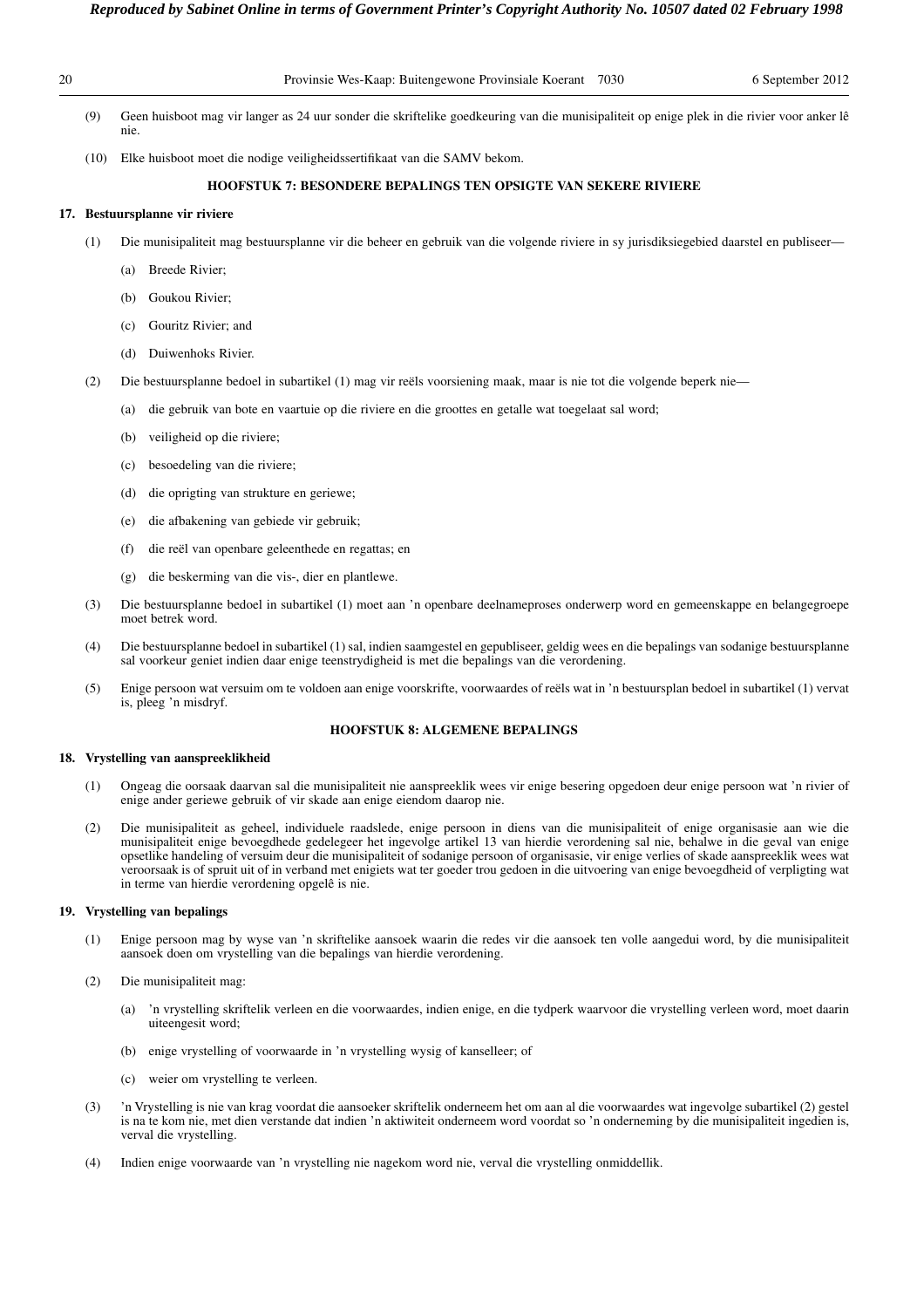|  | 6 September 2012 |  |
|--|------------------|--|
|  |                  |  |

## **20. Appèl**

Iemand wie se regte geraak word deur 'n besluit van die munisipaliteit mag ingevolge Artikel 62 van die Wet op Plaaslike Regering: Munisipale Stelsels, 200 (Wet 32 van 2000) teen die besluit appèl aanteken by wyse van skriftelike kennisgewing van die appèl en die redes daarvoor aan die Munisipale Bestuurder binne 21 dae van die datum van kennisgewing van die besluit.

# **21. Strawwe**

Iemand wat 'n misdryf ingevolge hierdie verordening begaan het, is by skuldigbevinding aanspreeklik vir 'n boete of, indien die boete nie betaal word nie, gevangenisstraf of sodanige gevangenisstraf sonder die opsie van 'n boete, of sowel die boete as sodanige gevangenisstraf en, in die geval van 'n opeenvolgende of volgehoue misdryf, vir 'n boete vir elke dag waarop sodanige misdryf voortduur, of indien die boete nie betaal word nie, tot bykomende gevangenisstraf.

# **22. Herroeping van verordeninge**

Die bepalings van enige verordeninge wat voorheen deur die munisipaliteit of by enigeen van die ontbinde munisipaliteite wat nou in die munisipaliteit geïnkorporeer is, afgekondig is, word hiermee herroep insoverre hulle betrekking het op sake waarvoor daar in hierdie verordening voorsiening gemaak word en insoverre dit op die munisipaliteit van toepassing gemaak is deur die magtiging vir die uitvoering van magte en funksies ingevolge Artikel 84(3) van die Wet op Plaaslike Regering : Munisipale Strukture, Wet 117 van 1998.

# **23. Kort titel en inwerkingtrede**

Hierdie verordening word die Verordening insake die Bestuur en Gebruik van Riviere genoem en tree in werking op die datum van die publikasie daarvan in die Provinsiale Koerant.

# **BYLAE 1**

#### (Artikel 4)

| <b>Toerusting vereis</b>                                                                                                                                                                                                                                                                                        | Tipe boot of vaartuig                                                                                                                     |
|-----------------------------------------------------------------------------------------------------------------------------------------------------------------------------------------------------------------------------------------------------------------------------------------------------------------|-------------------------------------------------------------------------------------------------------------------------------------------|
| 1. 'n Lewensgordel<br>2. Lewensboei of ander drywende voorwerp                                                                                                                                                                                                                                                  | Enige boot of vaartuig, uitsluitende 'n kanoe, roei-ski,<br>wielstoomboot of roeiboot.                                                    |
| 3. Voldoende roeispane of pale of alternatiewe aandrywingsapparaat<br>om 'n boot of vaartuig te land                                                                                                                                                                                                            | Enige boot of vaartuig                                                                                                                    |
| 4. 'n Pomp of ander skepapparaat                                                                                                                                                                                                                                                                                | Enige boot of vaartuig, tensy die boot of vaartuig ontwerp is om te<br>dryf met die aantal persone aan boord self indien dit vol water is |
| 5. 'n Water-ski truspieël                                                                                                                                                                                                                                                                                       | Kragboot wat gebruik word om 'n waterskiër te trek                                                                                        |
| 6. Fluit of sirene wat gebruik moet word om ongelukke te vermy<br>7. Brandblusser<br>8. Vlamvasvanger vir elke vergasser van enige petrolenjin op 'n<br>boot of vaartuig, behalwe 'n buiteboordmasjien                                                                                                          | Kragboot<br>Huisboot                                                                                                                      |
| 9. Knaldemper op die uitlaatstelsel                                                                                                                                                                                                                                                                             | Enige masjiengedrewe boot of vaartuig                                                                                                     |
| 10. Ligte wat vir ten minste 200m sigbaar moet wees indien die<br>boot of vaartuig tussen sonsondergang en sonop gebruik word:<br>(a) whitle lig sigbaar vanuit alle hoeke<br>(b) bakboord en stuurboord ligte sigbaar vir 112.5 grade<br>(c) lantern of flitsende lig wat gewys word om botsings te<br>voorkom | Kragbote en seilbote voor anker<br>Kragbote en seilbote terwyl onderweg<br>Vaartuie anders as 'n kragboot                                 |
| 11. Vullishouer                                                                                                                                                                                                                                                                                                 | Enige boot of vaartuig, behalwe 'n kanoe, roei-ski of seilplank                                                                           |
| 12. Anker met ten minste 30 meter ankerlyn                                                                                                                                                                                                                                                                      | Enige boot of vaartuig, behalwe 'n kanoe, roei-ski, waterponie of<br>seilplank                                                            |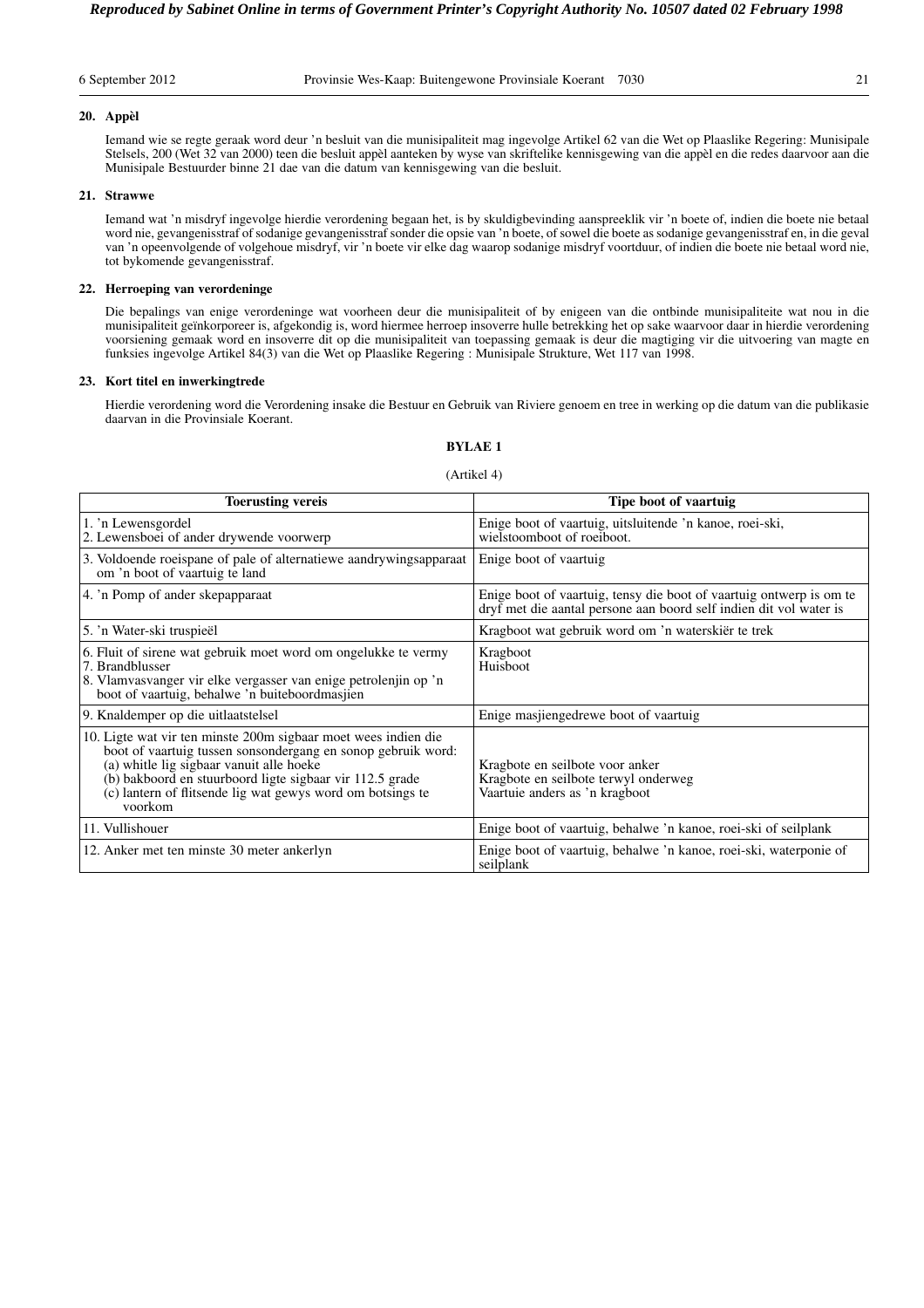# **HESSEQUA MUNICIPALITY: STREET TRADING BY-LAWS**

In terms of and under the provisions of section 156 of the Constitution of the Republic of South Africa, 1996 the Hessequa Municipality enacts as follows:—

# **Table of Contents**

- 1. Definitions
- 2. Principles and objectives
- 3. Application

# **CHAPTER 1: GENERAL PROVISIONS APPLICABLE TO STREET TRADING**

- 4. Restricted and prohibited areas
- 5. Places where street trading is prohibited
- 6. Duties of street trader
- 7. Prohibited conduct
- 8. Removal and impoundment
- 9. Confiscated goods register
- 10. Disposal of impounded goods
- 11. Sale of impounded goods
- 12. Municipal employees and councillors may not purchase impounded goods
- 13. Newspaper vendors

# **CHAPTER 2: MISCELLANEOUS PROVISIONS**

- 14. Penalty
- 15. Responsibility of persons employing street traders
- 16. Indemnity
- 17. Appeal
- 18. Liaison forums in community
- 19. Revocation of by-laws
- 20. Short title and commencement
- **1. Definitions**
	- (1) In this by-law, unless the context otherwise indicates—

**''Act''** means the Businesses Act, 1991 (Act 71 of 1991), and includes the regulations promulgated under the Act;

**''approval''** means approval by the municipality and ''approve'' has a corresponding meaning;

"garden" means a garden to which the public has a right to access;

**''goods''** means any movable property and includes a living thing;

**''intersection''** means an intersection as defined in the regulations promulgated in terms of the National Road Traffic Act, 1996 (Act93 of 1996);

**''litter''** means any object or matter which is discarded by a person in any place except in an approved receptacle provided for that purpose or at a waste disposal or processing facility;

**''motor vehicle''** means a motor vehicle as defined in section 1 of the National Road Traffic Act, 1996 (Act 93 of 1996);

**''municipality''** means—

- (a) the Hessequa Municipality, and includes any political structure, political office bearer, councilor, duly authorised agent thereof or any employee acting in connection with this by-law by virtue of a power vested in the municipality and delegated or sub-delegated to such political structure, political office bearer, councilor, agent or employee; or
- (b) A service provider fulfilling a responsibility under this by-law, assigned to it in terns of section 81(2) of the Local Government: Municipal Systems Act, 2000, or any other law as the case may be;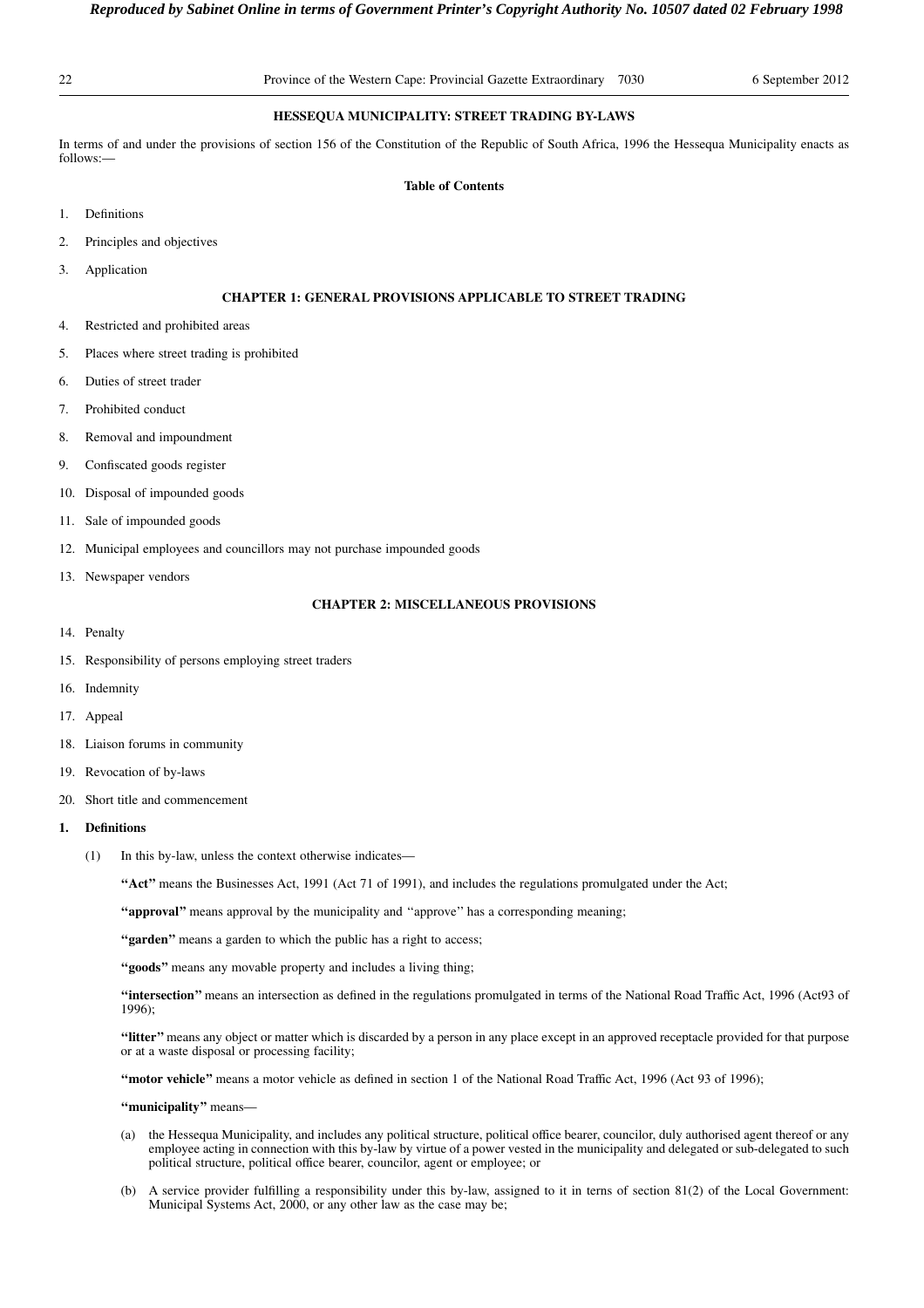**''municipal manager''** is the person appointed by the municipality in terms of Section 82 of the Municipal Structures Act, 1998 and includes any person:

- (a) acting in such position; and
- (b) to whom the municipal manager has delegated any power, function or responsibility in as far as it concerns the execution of those powers, functions or duties.

**''nuisance''**means any act, omission or condition which is offensive or dangerous, or which materially interferes with the ordinary comfort, convenience, peace or quiet of other people or which affects, or may affect, the safety of the public;

**''official''** means a designated officer who is authorized by the municipality to perform and exercise any or all of the functions and powers contemplated in this by-law;

"**park**" means a park to which the public has a right to access;

**''perishable foodstuffs''**mean perishable foodstuffs declared as such in the Perishable Foodstuffs Regulations published under Government Notice R1183 in Government Gazette 12497 of 1 June 1990 (as amended) in terms of the Foodstuffs, Cosmetics and Disinfectants Act, 1972 (Act 54 of 1972 and which includes meat, milk, fish, fish spawn, molluscs, crustaceans, fruit, vegetables and bread;

**''premises''** includes any land, building, structure, part of a building or of a structure, or any vehicle, conveyance, vessel or aircraft;

**''prescribed''** means prescribed by the municipality by resolution;

**''property''**, in relation to a street trader, means goods in which a street trader trades, and includes any article, container, vehicle or structure used or intended to be used in connection with street trading by the street trader;

**''public amenity''** means—

- (a) any land, square, camping site, caravan park, beach, swimming pool, public open space, public resort, recreation site, river, dam, nature reserve, zoo-logical, botanical or other garden, or hiking trail, including any portion thereof and any facility or apparatus therein or thereon, which is the property of, or is possessed, controlled or leased by the municipality and to which the general public has access, whether on payment of admission of fees or not, but excluding a public road or street;
- (b) a building, structure, hall room or office, including any part thereof or any facility or apparatus therein, which is the property of, or is possessed, controlled or leased by the municipality and to which the general public has access, whether on payment of admission of fees or not; and
- (c) a public amenity contemplated in paragraphs (a) and (b) if it is lawfully controlled or managed in terms of an agreement between a person and the municipality;

**''public road''** means any road, street or thoroughfare or any other place (whether a thoroughfare or not) which is commonly used by the public or any section thereof or to which the public or any section thereof has a right of access, and includes-

- (a) the verge of any such road, street or thoroughfare;
- (b) any bridge, ferry or drift traversed by any such road, street or thoroughfare; and
- (c) any other work or object forming part of or connected with or belonging to such road, street or thoroughfare;

**''roadway''** means a roadway as defined in section 1 of the National Road Traffic Act, 1996 (Act 93 of 1996);

**''sell''**includes barter, exchange, hire out, display, expose, offer or prepare for sale, store with a view to sell, or provide a service for reward, and ''sale'' or ''selling'' has a corresponding meaning;

**''sidewalk''** means a sidewalk as defined in section 1 of the National Road Traffic Act, 1996 (Act 93 of 1996);

**''street furniture''** means any furniture installed by the municipality on the street for public use;

**''street trader''** means any person carrying on business, whether as principal, employee or agent, by selling, supplying or offering any goods or the supplying or offering to supply any service for reward, in or from a public road or public place in the municipality, but excludes a newspaper vendor;

**''street trading''** means the carrying on of the business as a street trader;

**''verge''** means a verge as defined in section 1 of the National Road Traffic Act, 1996 (Act 93 of 1996), and any words or expressions to which a meaning has been assigned in the Businesses Act, 1991, (Act 71 of 1991) have a corresponding meaning in this by-law.

- (2) A single act of selling or offering or rendering of services in a public road or public amenity constitutes street trading.
- (3) A reference to a person carrying on the business of street trader includes the employee of the person.

# **2. Principles and objectives**

- (1) The Municipality, acting in terms of section 6A(1)(a)(i) of the Businesses Act, 1991 (Act 71 of 1991), and—
	- (a) having regard to the principles set out in the Act and in the Constitution;
	- (b) taking into consideration the need of the residents to actively participate in economic activities; and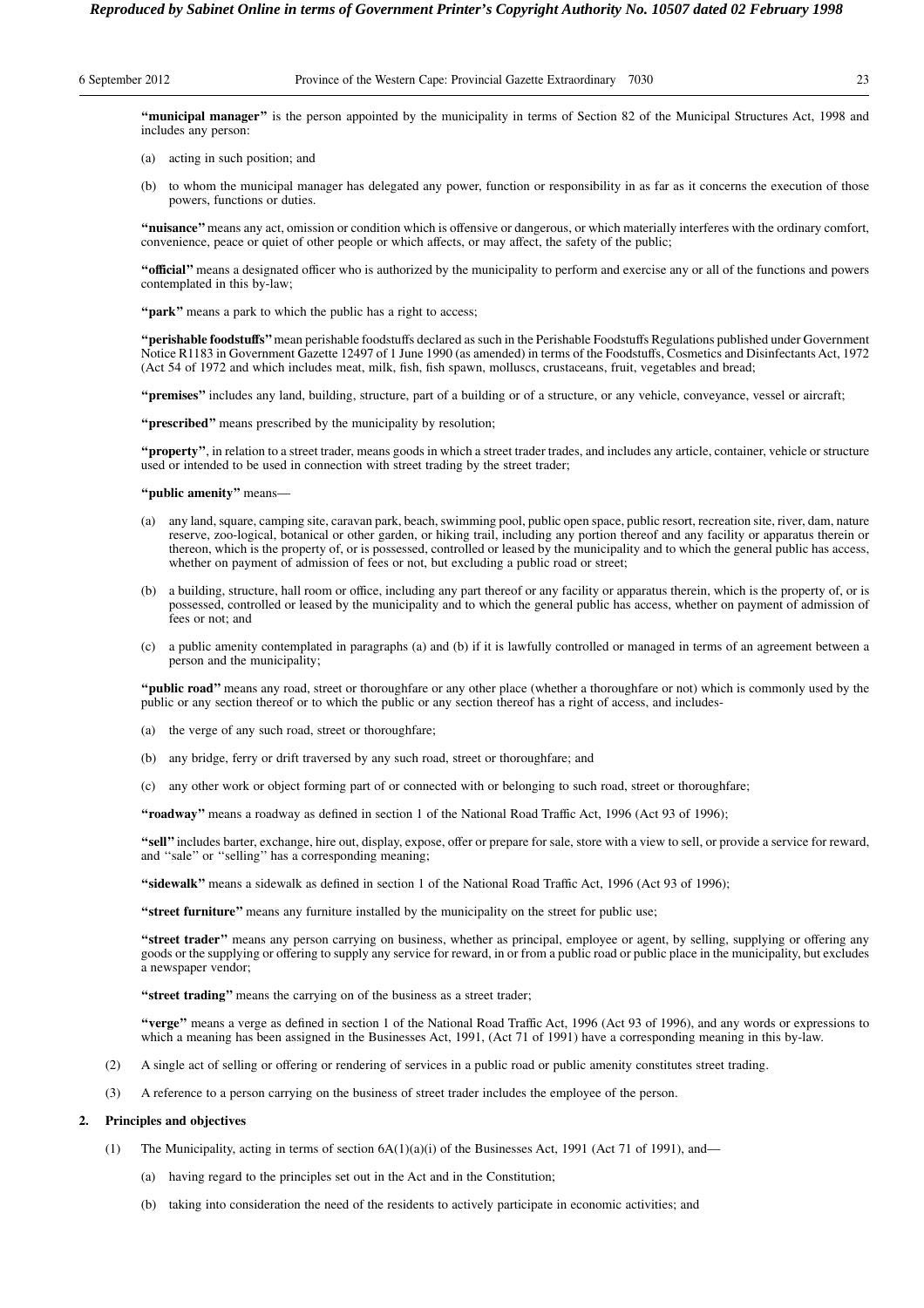| ۰. |  |
|----|--|
|    |  |

- (c) taking into consideration the need to maintain a clean, healthy and safe environment, in this by-law provides mechanisms, procedures and rules to manage street trading.
- (2) In the development and management of its obligations and the implementation of this by-law, the municipality also recognises the infrastructural, social and economical disparities and inequalities resulting from previous local government dispensations and shall strive to overcome such disparities and inequalities by supporting the new goals for local government as determined in section 152 of the Constitution.
- (3) In the implementation and enforcement of this by-law, the municipality may take into consideration the realities of the Hessequa area, the different customs, cultures, circumstances, geographical areas, kinds of premises levels of development and conventions and the municipality may use the devices provided for in this by-law, including the application of different norms, standards and guidelines, the granting of exemptions and the utilisation of liaison forums.

# **3. Application**

- (1) No person may conduct the business of a street trader without the written permission of the municipality.
- (2) The municipality may impose conditions when issuing a street trading permit and the municipality may indicate the area and time for which the permit is valid.
- (3) The municipality may suspend the validity of a street trading permit in a specific area or of street trading permits in general when a special event takes place, provided that the municipality shall post written notices to this effect on its notice boards and provided further that, where possible, written notices shall be served on individual street traders in the affected areas.
- (4) The municipality may refuse to renew a permit if there are any fines outstanding.

(5) This by-law applies to all persons who carry on the business of street trading within the area of jurisdiction of the Hessequa Municipality.

(6) A person who contravenes a provision of this section commits an offence.

#### **CHAPTER 1: GENERAL PROVISIONS APPLICABLE TO STREET TRADING**

#### **4. Restricted and prohibited areas**

- (1) The municipality may, in terms of section 6A(2)(a) of the Act and subject to the provisions of paragraphs (b) up to and including (j), declare any place in its area of jurisdiction to be an area in which street trading is restricted or prohibited.
- (2) The municipality may by public notice and by erected sign indicate such areas, and the notice and sign must indicate—
	- (a) the restriction or prohibition against street trading;
	- (b) if street trading is restricted—
		- (i) the boundaries of the area or stand set aside for restricted street trading;
		- (ii) the hours when street trading is restricted or prohibited; and
		- (iii) the goods or services in respect of which street trading is restricted or prohibited; and
	- (c) that the area has been let or otherwise allocated.
- (3) The municipality may change the areas contemplated in subsection (1) if the needs and circumstances of residents and street traders demand such reconsideration.
- (4) A person who carries on the business of a street trader in contravention of a notice contemplated in subsection (2) commits an offence.

# **5. Places where street trading is prohibited**

- (1) Unless the municipality has so permitted in terms of an agreement or by means of the display of a sign, no person may carry on the business of a street trader in any of the following places:
	- (a) In a garden or a park to which the public has a right of access; or
	- (b) on a verge contiguous to—
		- (i) a building belonging to, or occupied solely by the State or the municipality;
		- (ii) a church or other place of worship; or
		- (iii) a building declared to be a public monument under the National Heritage Resources Act, 1999.
- (2) No person may carry on the business of a street trader in any of the following places:
	- (a) in a place declared by the municipality under section  $6A(2)(a)$  of the Act as a place in which street trading is prohibited;
	- at a place where street trading obstructs the use of the sidewalk by pedestrians or interferes with the ability of persons using the sidewalk to view the goods displayed behind a shop display window or obscures such goods from view.
	- (c) within 5 metres of an intersection as defined in Regulation 322 of the National Road Traffic Regulations published under GN R225 in GG 20963 of 17 March 2000 in terms of the National Road Traffic Act, 1996 (Act 93 of 1996);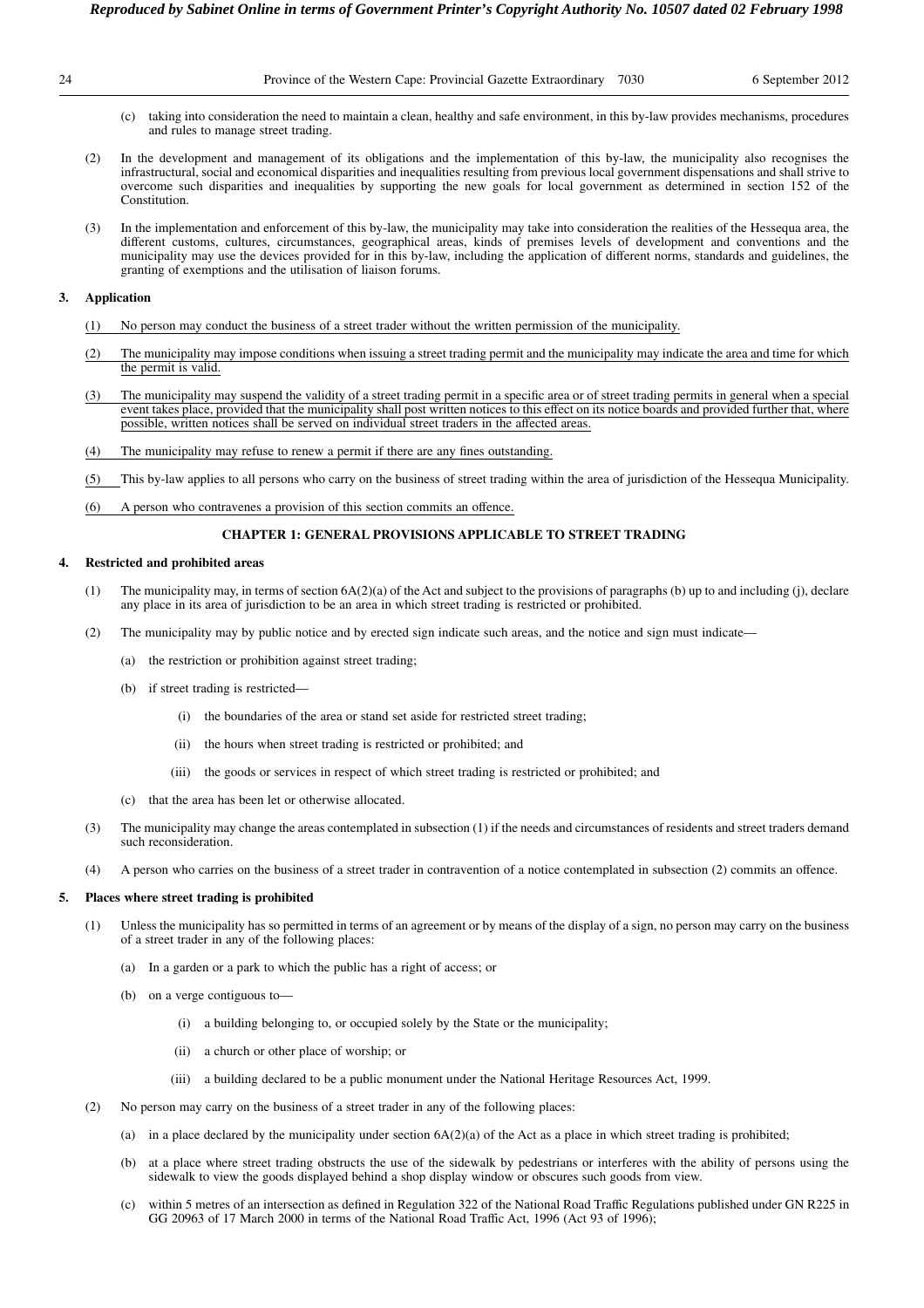- (d) at a place where street trading obstructs—
	- (i) a fire hydrant;
	- (ii) the entrance to, or exit from, a building;
	- (iii) vehicular traffic;
	- (iv) access to a pedestrian crossing, a parking or loading bay or any other facility for vehicular or pedestrian traffic;
	- (v) access to, or the use, of street furniture or any other facility designed for the use of the general public;
	- (vi) obscures a road traffic sign that is displayed in terms of the National Road Traffic Act, 1996; or
	- (vii) obscures a marking, notice or sign displayed or made in terms of this by-law;
- (e) on that half of a public road contiguous to a building which is used for residential purposes, if the owner or person who is in control or any occupier of the building objects thereto;
- (f) on a portion of a sidewalk or public amenity in contravention of a notice or sign erected or displayed by the municipality for the purposes of this by-law; or
- (g) within ten meters (10m) of the entrance to a financial institution or electronic banking facility.
- (3) A person to whom an area or stand has been let or allocated under paragraph (c) of section 6A(3) of the Act—
	- (a) must comply with the conditions of the lease of allocation;
	- (b) must be in possession of written proof that municipality has let or allocated the area or stand to him or her; and
	- (c) may not transfer any written proof that municipality has let or allocated the area or stand to him or her
- (4) No person may purchase or offer to purchase from a street trader any goods or service, including casual labour services, in or at a place where street trading is prohibited.
- (5) A person who contravenes a provision of this section commits an offence.

# **6. Duties of street trader**

- (1) A street trader must—
	- (a) when he or she concludes business for the day, remove his or her property, except if stored in any structure approved and permitted by the municipality, to a place which is not part of a public road or public amenity;
	- (b) when requested by an official of the municipality or a by a person who has been authorized to provide municipal services, move his or her property so as to permit the official or other person to carry out any work in relation to a public road, public amenity or service;
	- (c) keep the area or stand occupied by him or her in a clean and sanitary condition;
	- (d) ensure that the area is free of litter at all times, and must, when he or she concludes business for the day, dispose of litter generated by his or her business in receptacles provided by the municipality for the public;
	- (e) on request by an official of the municipality, move his or her property so as to permit the cleansing of the area where he or she is trading;
	- (f) regarding the size and location of the area or stand occupied by him or her,—
		- (i) ensure that the area which he or she uses does not exceed 6  $m<sup>2</sup>$  in size and not exceed 3 metres in length;
		- (ii) ensure that a space of not less than 1,5 metres is left between the wall of the shop (contiguous to which he or she conducts his or her business) and himself or herself; and
		- (iii) leave a space of not less than 2 metres from the kerb of the roadway.
- (2) A person who contravenes a provision of subsection (1) commits an offence.

# **7. Prohibited conduct**

- (1) A street trader—
	- (a) may not sleep or overnight at the area where he or she is trading, or at the area where another street trader is trading;
	- (b) may not place or stack his or her property in such a manner that it—
		- (i) constitutes a danger to any person or property; or
		- (ii) is likely to injure any person or cause damage to any property;
	- (c) may not dispose of litter in a manhole, storm water drain or other place not intended for the disposal of litter;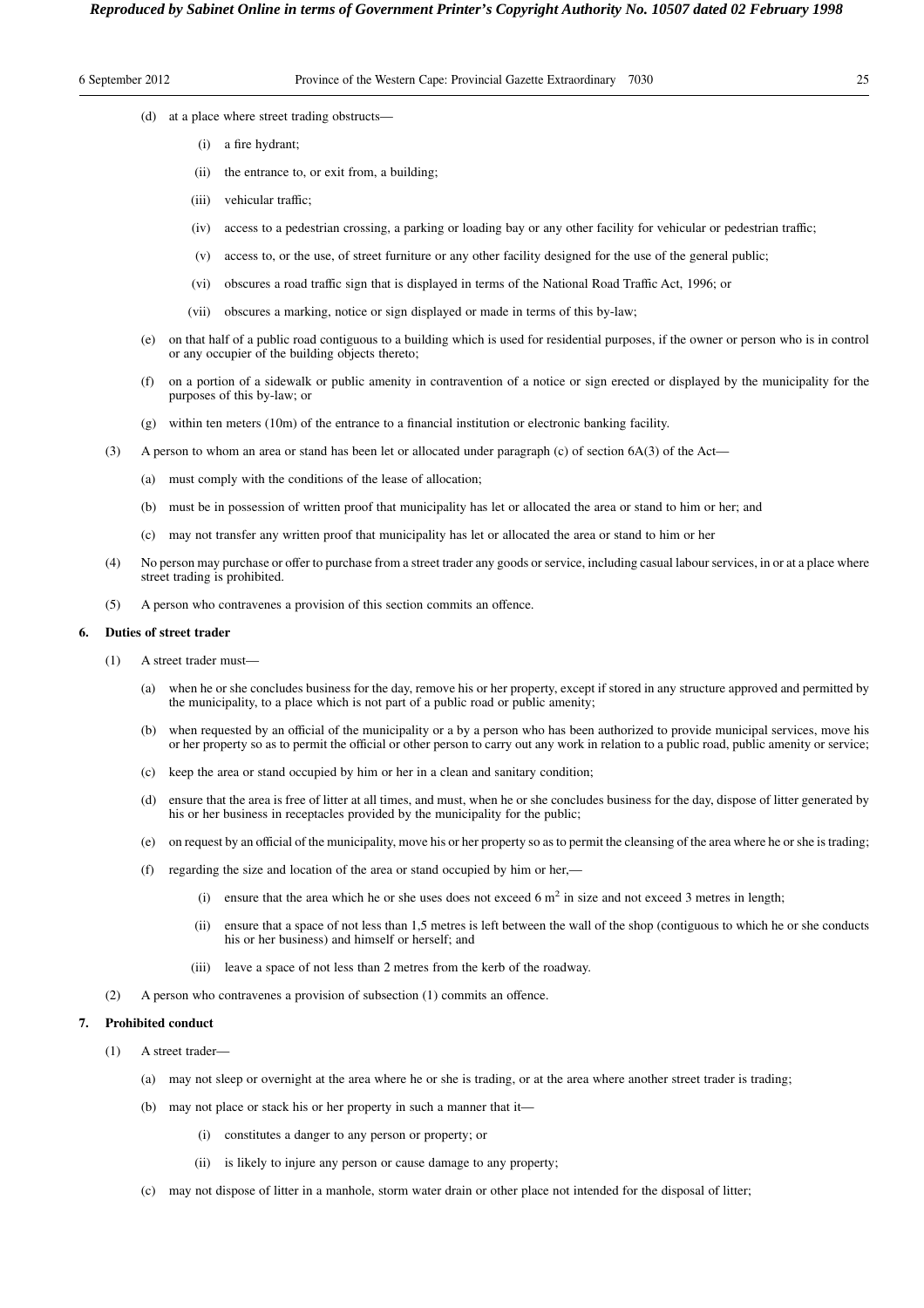| 26                                                                                                                                                                                                                                                                                                                                                                                                                                                                |     |                                                                                                                                                                    | 6 September 2012<br>Province of the Western Cape: Provincial Gazette Extraordinary 7030                                                                                                                                                                                                                                                                                                            |  |  |  |  |
|-------------------------------------------------------------------------------------------------------------------------------------------------------------------------------------------------------------------------------------------------------------------------------------------------------------------------------------------------------------------------------------------------------------------------------------------------------------------|-----|--------------------------------------------------------------------------------------------------------------------------------------------------------------------|----------------------------------------------------------------------------------------------------------------------------------------------------------------------------------------------------------------------------------------------------------------------------------------------------------------------------------------------------------------------------------------------------|--|--|--|--|
|                                                                                                                                                                                                                                                                                                                                                                                                                                                                   |     | may not release onto a public road or public amenity or into a storm water drain any fat, oil or grease in the course of conducting his<br>(d)<br>or her business; |                                                                                                                                                                                                                                                                                                                                                                                                    |  |  |  |  |
|                                                                                                                                                                                                                                                                                                                                                                                                                                                                   |     | (e)                                                                                                                                                                | may not allow smoke, fumes, noise, smells, or other substance arising from his or her activities to cause a nuisance or pollution of any<br>kind:                                                                                                                                                                                                                                                  |  |  |  |  |
|                                                                                                                                                                                                                                                                                                                                                                                                                                                                   |     | (f)                                                                                                                                                                | may not erect a structure for the purpose of providing shelter, except for a temporary structure to provide shelter against the weather<br>in which case the said shelter must be removed at the end of the day's business, provided that prior written approval to erect a structure<br>must be obtained from the municipality and the municipality may prescribe the materials that may be used; |  |  |  |  |
|                                                                                                                                                                                                                                                                                                                                                                                                                                                                   |     | (g)                                                                                                                                                                | may not place his or her property on the surface of a public road or in a public amenity;                                                                                                                                                                                                                                                                                                          |  |  |  |  |
|                                                                                                                                                                                                                                                                                                                                                                                                                                                                   |     | (h)                                                                                                                                                                | who conducts his or her business from a vehicle, may not park the vehicle or trailer in such a manner as to obstruct pedestrian or<br>vehicular traffic and must ensure that he or she complies with the provisions of the National Road Traffic Act, 1996;                                                                                                                                        |  |  |  |  |
|                                                                                                                                                                                                                                                                                                                                                                                                                                                                   |     | (i)                                                                                                                                                                | may not display his or her goods or other property on or in a building, without the consent of the owner, lawful occupier or person in<br>control of such building or property;                                                                                                                                                                                                                    |  |  |  |  |
|                                                                                                                                                                                                                                                                                                                                                                                                                                                                   |     | (i)                                                                                                                                                                | may not attach an object by any means to a building, structure, sidewalk, tree, parking meter, lamp, pole, electricity pole, telephone<br>booth, post box, traffic sign, bench or any other street furniture in or on a public road or public amenity;                                                                                                                                             |  |  |  |  |
|                                                                                                                                                                                                                                                                                                                                                                                                                                                                   |     | (k)                                                                                                                                                                | may not carry on his or her business in such a manner as to-                                                                                                                                                                                                                                                                                                                                       |  |  |  |  |
|                                                                                                                                                                                                                                                                                                                                                                                                                                                                   |     |                                                                                                                                                                    | create a nuisance;<br>(i)                                                                                                                                                                                                                                                                                                                                                                          |  |  |  |  |
|                                                                                                                                                                                                                                                                                                                                                                                                                                                                   |     |                                                                                                                                                                    | damage or deface the surface of a public road or public amenity or public or private property; or<br>(ii)                                                                                                                                                                                                                                                                                          |  |  |  |  |
|                                                                                                                                                                                                                                                                                                                                                                                                                                                                   |     |                                                                                                                                                                    | create a traffic hazard;<br>(iii)                                                                                                                                                                                                                                                                                                                                                                  |  |  |  |  |
|                                                                                                                                                                                                                                                                                                                                                                                                                                                                   |     | (1)                                                                                                                                                                | may not make an open fire that poses a health or environment hazard to any person or property or to street furniture;                                                                                                                                                                                                                                                                              |  |  |  |  |
|                                                                                                                                                                                                                                                                                                                                                                                                                                                                   |     |                                                                                                                                                                    | (m) may not, other than in a refuse receptacle approved or supplied by the municipality, accumulate, dump, store or deposit any litter on—                                                                                                                                                                                                                                                         |  |  |  |  |
|                                                                                                                                                                                                                                                                                                                                                                                                                                                                   |     |                                                                                                                                                                    | any land or premises;<br>(i)                                                                                                                                                                                                                                                                                                                                                                       |  |  |  |  |
|                                                                                                                                                                                                                                                                                                                                                                                                                                                                   |     |                                                                                                                                                                    | (ii)<br>any public road or public amenity or;                                                                                                                                                                                                                                                                                                                                                      |  |  |  |  |
|                                                                                                                                                                                                                                                                                                                                                                                                                                                                   |     |                                                                                                                                                                    | (iii)<br>any public or private property;                                                                                                                                                                                                                                                                                                                                                           |  |  |  |  |
|                                                                                                                                                                                                                                                                                                                                                                                                                                                                   |     | (n)                                                                                                                                                                | may not store his or her property in a manhole, storm water drain, public toilet, bus shelter, on the median between traffic lanes or in<br>a tree;                                                                                                                                                                                                                                                |  |  |  |  |
|                                                                                                                                                                                                                                                                                                                                                                                                                                                                   |     | (0)                                                                                                                                                                | may not carry on such business in a place or area in contravention of any prohibition or restriction approved by the municipality in<br>terms of section $6A(2)(a)$ of the Act;                                                                                                                                                                                                                    |  |  |  |  |
|                                                                                                                                                                                                                                                                                                                                                                                                                                                                   |     | (p)                                                                                                                                                                | may not trade in front of a formal business in goods that are similar to any goods offered for sale by such formal trader;                                                                                                                                                                                                                                                                         |  |  |  |  |
|                                                                                                                                                                                                                                                                                                                                                                                                                                                                   |     | (q)                                                                                                                                                                | may not allow children under the age of sixteen to accompany him or her trade on his or her behalf where they will be operating on<br>a public road:                                                                                                                                                                                                                                               |  |  |  |  |
|                                                                                                                                                                                                                                                                                                                                                                                                                                                                   |     | (r)                                                                                                                                                                | may not trade from door-to-door in any business centre as indicated in the municipality's zoning scheme; and                                                                                                                                                                                                                                                                                       |  |  |  |  |
|                                                                                                                                                                                                                                                                                                                                                                                                                                                                   |     | (s)                                                                                                                                                                | may not cause a nuisance by insisting, begging or intimidating any person to purchase goods.                                                                                                                                                                                                                                                                                                       |  |  |  |  |
|                                                                                                                                                                                                                                                                                                                                                                                                                                                                   | (2) |                                                                                                                                                                    | A person who contravenes a provision of subsection (1) commits an offence.                                                                                                                                                                                                                                                                                                                         |  |  |  |  |
| 8.                                                                                                                                                                                                                                                                                                                                                                                                                                                                |     |                                                                                                                                                                    | <b>Removal and impoundment</b>                                                                                                                                                                                                                                                                                                                                                                     |  |  |  |  |
| An official who reasonably suspects that property is being used or intended to be used in, or in connection with, street trading, whether or<br>(1)<br>not the property is in possession or under the control of any person may, subject to subsection (2), remove and impound the property which<br>he or she finds at a place where street trading is restricted or prohibited and which constitutes an infringement of any such restriction or<br>prohibition. |     |                                                                                                                                                                    |                                                                                                                                                                                                                                                                                                                                                                                                    |  |  |  |  |
|                                                                                                                                                                                                                                                                                                                                                                                                                                                                   | (2) |                                                                                                                                                                    | An official who acts under subsection (1) must, except in the case of goods that have been left or abandoned, issue to the street trader a receipt<br>for the property so removed and impounded and the receipt must contain the following particulars:                                                                                                                                            |  |  |  |  |
|                                                                                                                                                                                                                                                                                                                                                                                                                                                                   |     | (a)                                                                                                                                                                | the address where the impounded property will be kept and the period it will be kept;                                                                                                                                                                                                                                                                                                              |  |  |  |  |
|                                                                                                                                                                                                                                                                                                                                                                                                                                                                   |     | (b)                                                                                                                                                                | the conditions for the release of the impounded property; and                                                                                                                                                                                                                                                                                                                                      |  |  |  |  |
|                                                                                                                                                                                                                                                                                                                                                                                                                                                                   |     | (c)                                                                                                                                                                | that unclaimed property will be sold by public auction.                                                                                                                                                                                                                                                                                                                                            |  |  |  |  |
|                                                                                                                                                                                                                                                                                                                                                                                                                                                                   | (3) |                                                                                                                                                                    | If any impounded property is attached to immovable property or a structure, and the impounded property is under the apparent control of<br>a person present at that place, an official may order the person to remove the impounded property.                                                                                                                                                      |  |  |  |  |
|                                                                                                                                                                                                                                                                                                                                                                                                                                                                   | (4) |                                                                                                                                                                    | When a person fails to comply with an order to remove the impounded property, an official may take such steps as may be necessary to<br>remove the impounded property.                                                                                                                                                                                                                             |  |  |  |  |
|                                                                                                                                                                                                                                                                                                                                                                                                                                                                   |     |                                                                                                                                                                    |                                                                                                                                                                                                                                                                                                                                                                                                    |  |  |  |  |

(5) A person who hinders or obstructs an official in the performance of his or her duties under this section, or who refuses or fails to remove the object when ordered to do so by an official, commits an offence.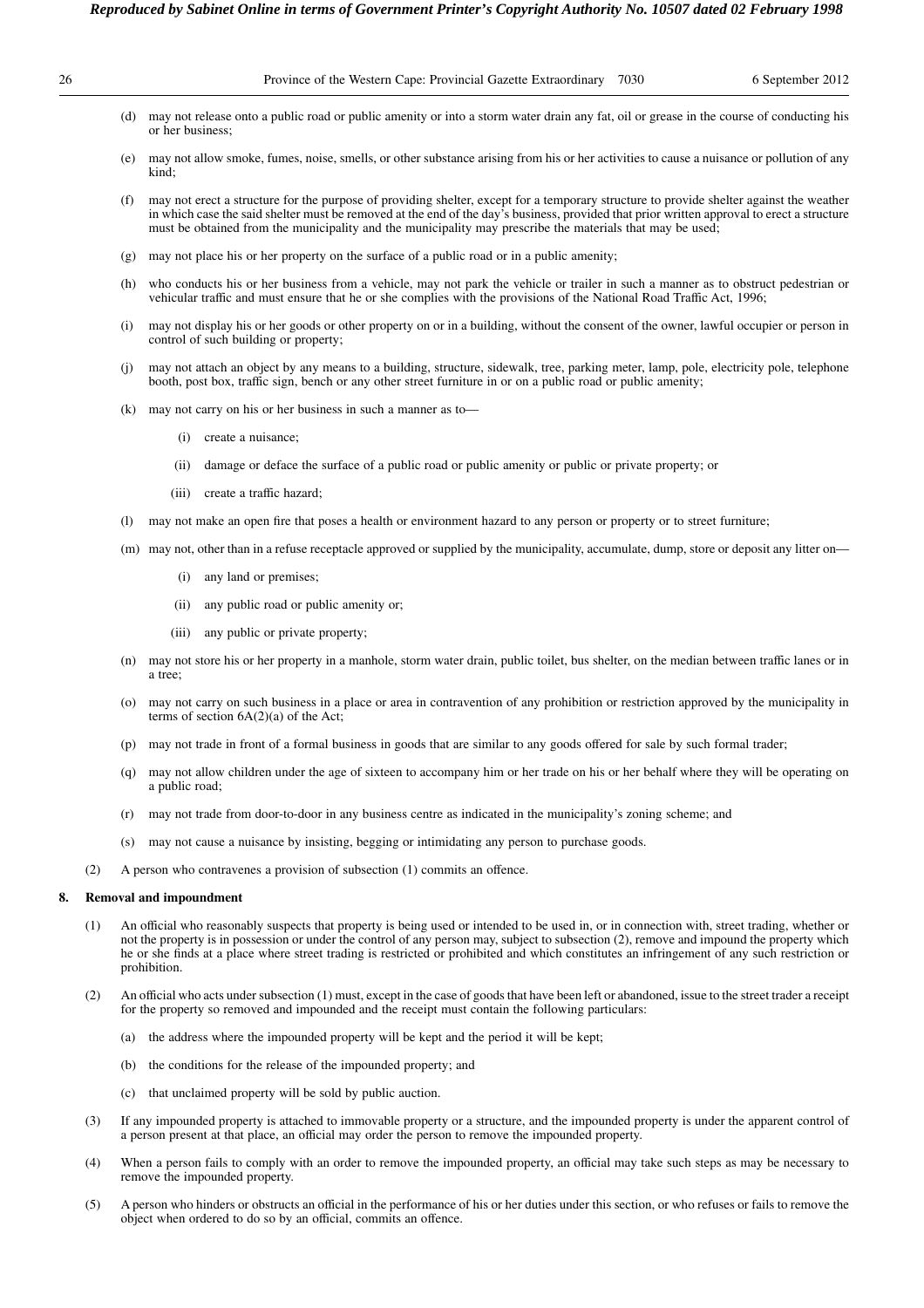| 6 September 2012 |  |
|------------------|--|
|------------------|--|

# **9. Confiscated goods register**

The Municipality must—

- (1) maintain a register containing the information contemplated in Schedule 1, which must be available for public inspection at all reasonable times; and
- (2) complete the confiscated goods register immediately upon the acceptance into the place of safekeeping and storage set aside for this purpose.

#### **10. Disposal of impounded goods**

- (1) Any perishable foodstuffs removed and impounded in terms of section 8(1) may, subject to subsection (2) be sold or destroyed or otherwise be disposed of in terms of any policy of the municipality within a reasonable time after its impoundment, provided that the property will at any time prior to its disposal be returned to the owner at the request of and upon submission of proof of ownership by the owner to the municipality.
- (2) The municipality is entitled to keep and dispose of any impounded perishable foodstuffs claimed by its owner in terms of subsection (1) until all reasonable expenses incurred by it or any fine issued by it have been paid.
- (3) The owner of any goods other than perishable foodstuffs already dealt with by the municipality in terms of subsections (1) and (2) who wishes to claim the return thereof must, within a period of 14 days of the date of the impoundment thereof, apply to the municipality and must present the receipt contemplated in section 8(2)(a), failing which the goods may be sold, subject to section 11.
- (4) In the event of the proceeds of any sale of goods contemplated by this section not being sufficient to defray any expenses incurred by the municipality, the owner thereof shall in terms of section 8(3)(a) remain liable for the difference.

#### **11. Sale of impounded goods**

- (1) If the owner of impounded goods, excluding perishable foodstuffs, fails to claim such goods and pay the prescribed fees as determined by the municipality from time to time within 14 days of the impoundment of the goods, the municipality must—
	- (a) apply to the Court for authority to sell the goods; and
	- (b) in the application contemplated in paragraph (a), provide the Court with proof that a statement as contemplated in sub-section (2) was lodged with the owner.
- (2) The statement contemplated in subsection (1)(b) must include the fees and costs due in terms of this by-law.
- (3) The Court, whether the amounts set forth in the statement contemplated in subsection (1)(b) are disputed or not, must—
	- (a) summarily enquire into the matter;
	- (b) enquire whether notice was given to the owner of the goods by the municipality; and
	- (c) make such order as it considers just and equitable, including an order—
		- (i) as to costs; and
		- (ii) on the process to be followed by the municipality in the sale of the confiscated goods.

## **12. Municipal employees and councillors may not purchase impounded goods**

Employees and councillors of the municipality, or a family member, or a close associate of any municipal employee or councillor, may not purchase any goods offered for sale in terms of this by-law, either personally or through any other person, directly or indirectly.

# **13. Newspaper vendors**

- (1) Any publisher of a newspaper that sells such newspaper by using vendors in or on a road must enter into an agreement with the municipality regarding the areas where and times during which such sales may be undertaken.
- (2) The municipality may determine the hours during which the sale of newspapers in terms of subsection (1) may be undertaken.
- (3) The municipality may levy a tariff for the sale of newspapers in or on any road within its area of jurisdiction.
- (4) Any publisher or vendor that contravenes the provisions of this section commits an offence.

# **CHAPTER 2: MISCELLANEOUS PROVISIONS**

#### **14. Penalty**

A person who has committed an offence in terms of these by-laws is, on conviction, and subject to penalties prescribed in any other law, liable to a fine or in default of payment, to imprisonment, or to such imprisonment without the option of a fine, or to both such fine and such imprisonment, and in the case of a successive or continuing offence, to a fine for every day such offence continues, or in default of payment thereof, to imprisonment.

# **15. Responsibility of persons employing street traders**

When an employee of a person who performs an act which contravenes a provision of this by-law, the employer is deemed to have committed the contravention him- or herself, unless he or she proves that-

(a) he or she did not permit such act;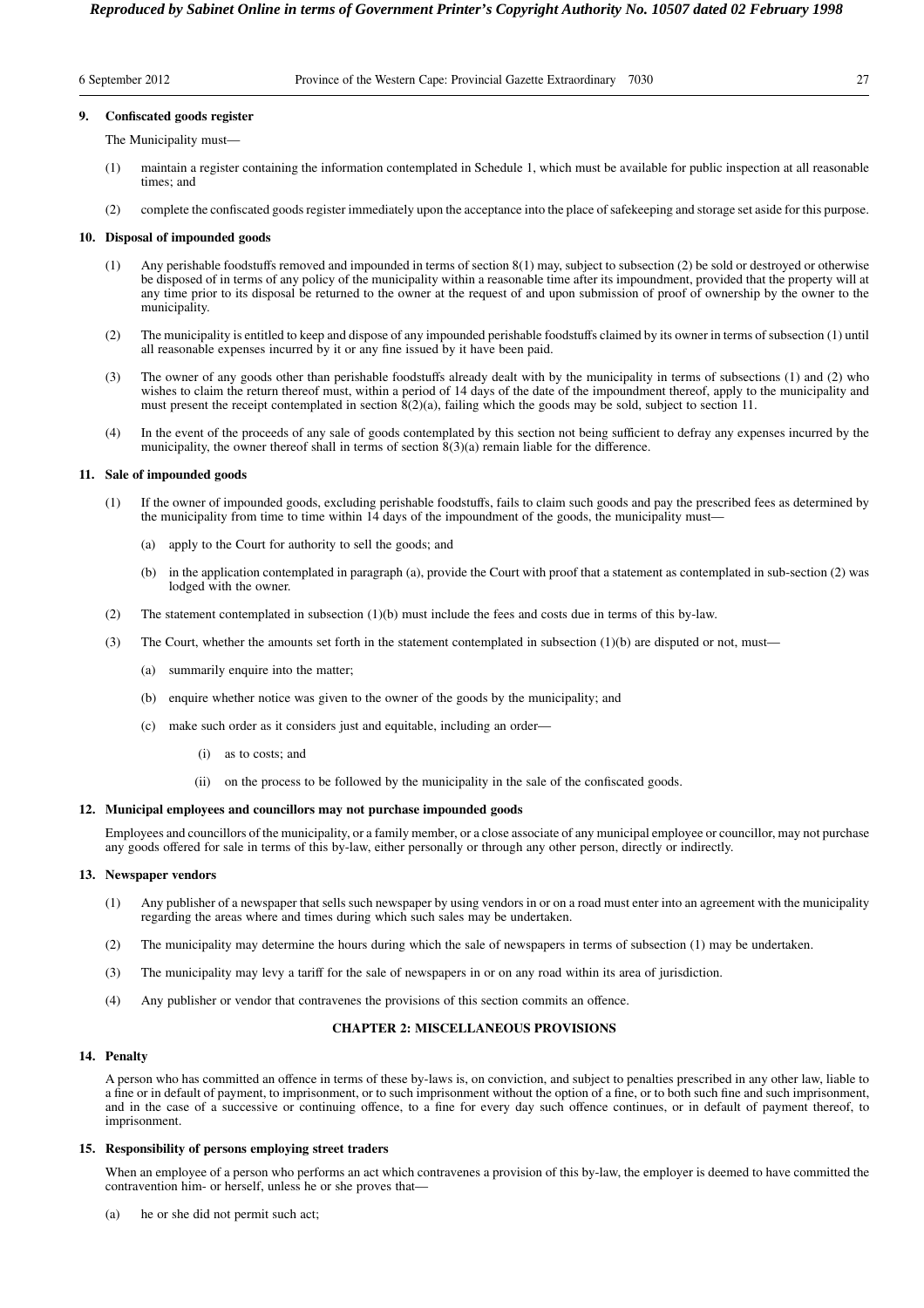- - (b) he or she took all reasonable steps to prevent the performance of the act; and
	- (c) it was not in the scope of the authority or the course of employment of the employee to perform an act which contravenes this by-law.

# **16. Indemnity**

The municipality will not be liable for any loss or damage suffered arising from the impoundment of any goods in terms of this by-law.

#### **17. Appeal**

Aperson whose rights are affected by a decision of the municipality may appeal against that decision by giving written notice of the appeal and the reasons therefore in terms of section 62 of the Local Government: Municipal Systems Act, Act 32 of 2000 to the municipal manager within 21 days of the date of the notification of the decision.

#### **18. Liaison forums in community**

- (1) The municipality may establish one or more liaison forums in a community for the purposes of—
	- (a) creating conditions for a local community to participate in the affairs of the municipality; and
	- (b) promoting economic development.
- (2) A liaison forum may consist of—
	- (a) a member of members of an interest group, or an affected person;
	- (b) a member or members of a ward committee in whose immediate area street trading is conducted;
	- (c) a designated official or officials of the municipality; and
	- (d) a councillor.
- (3) (a) The municipality may, when considering an application for an approval, or exemption certificate in terms of this by-law, request the input of a liaison forum.
	- (b) A liaison forum or any person or persons contemplated in subsection (2) may, on own initiative submit input to the municipality for consideration.

# **19. Revocation of by-laws**

The provisions of any by-laws previously promulgated by the municipality or by any of the disestablished municipalities now incorporated in the municipality are hereby repealed as far as they relate to matters provided for in these By-laws.

#### **20. Short title and commencement**

This by-law may be cited as the Hessequa Municipality Street Trading By-law and commences on the date of publication thereof in the Provincial Gazette.

# **SCHEDULE 1**

# **Confiscated Goods Register Information**

#### *(Section 9)*

A confiscated goods register must, at least, contain the following information—

- **1.** Place where goods are kept
- **2.** Date of receipt of goods
- **3.** Number and description of goods
- **4.** Name and address of person who seized the goods
- **5.** Name and address of owner of goods
- **6.** Name and address or description of place where goods were found
- **7.** Distance between place where animal was seized and pound
- **8.** Date of sale of goods
- **9.** Proceeds of sale of goods
- **10.** Name and address of purchaser
- **11.** Excess amount (if any) paid to owner or municipality
- **12.** Receipt number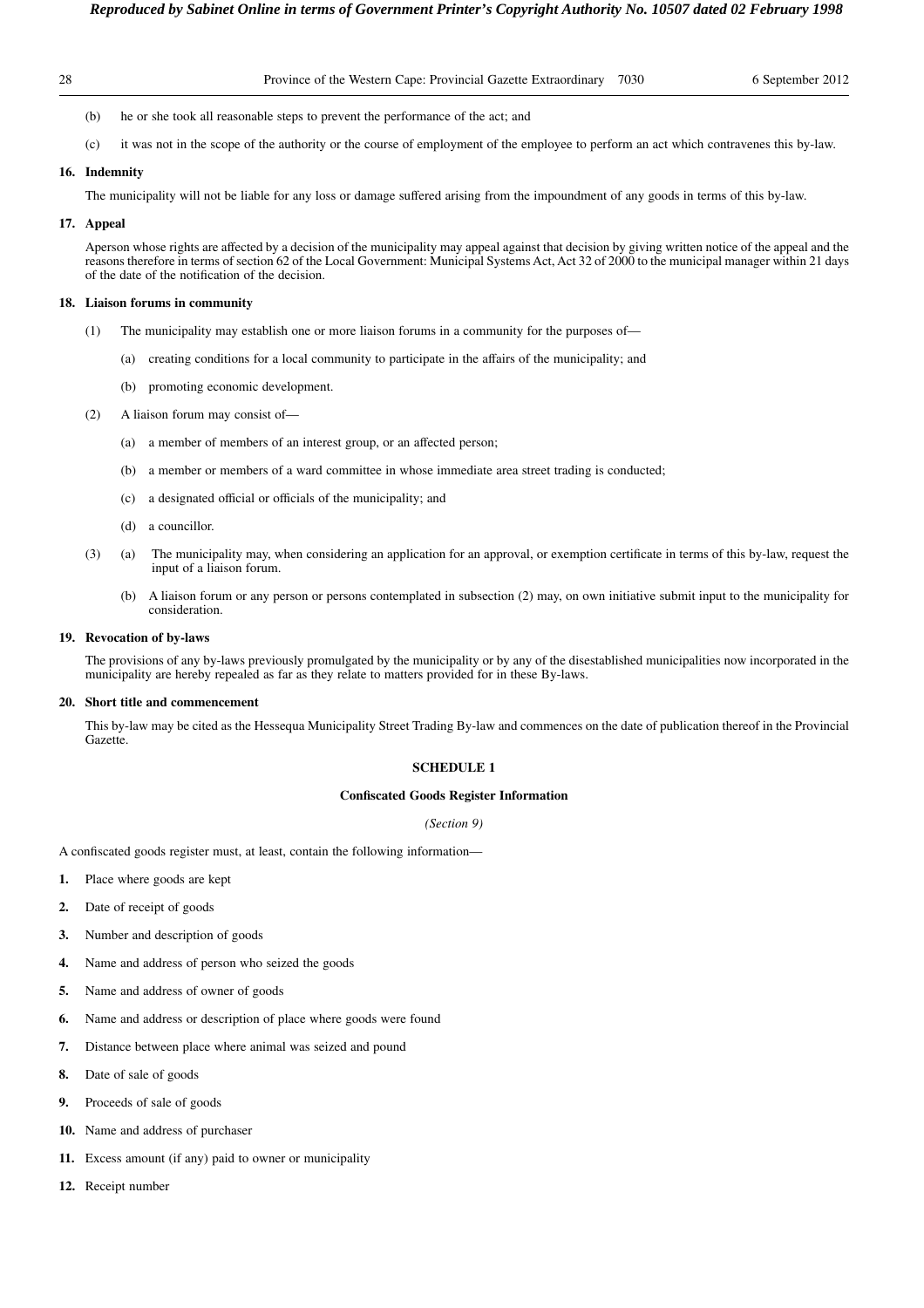# **HESSEQUA MUNISIPALITEIT: VERORDENING INSAKE STRAATHANDEL**

Ingevolge die bepalings van artikel 156 van die Grondwet van die Republiek van Suid-Afrika, 1996, bepaal die Hessequa Munisipaliteit soos volg:—

#### **Inhoudsopgawe**

- 1. Woordomskrywings
- 2. Beginsels en doelwitte
- 3. Toepassing

# **HOOFSTUK 1: ALGEMENE BEPALINGS VAN TOEPASSING OP STRAATHANDEL**

- 4. Beperkte en verbode gebiede
- 5. Plekke waar straathandel verbied word
- 6. Pligte van straathandelaars
- 7. Verbode gedrag
- 8. Verwydering en skut
- 9. Algemene goedere register
- 10. Wegdoening met geskutte goedere
- 11. Verkoop van geskutte goedere
- 12. Munisipale werknemers en raadslede mag nie geskutte goedere koop nie
- 13. Koerantverkopers

# **HOOFSTUK 2: ALGEMENE BEPALINGS**

- 14. Boete
- 15. Verantwoordelikheid van persone wat straathandelaars in diens neem
- 16. Vrywaring
- 17. Appèl
- 18. Skakelforums binne die gemeenskap
- 19. Herroeping van verordeninge
- 20. Kort titel en inwerkingtreding

# **1. Woordomskrywings**

(1) In hierdie verordening, behalwe as die sinsverband anders aandui, beteken—

**''Wet''** die Wet op Besighede 1991, (Wet 71 van 1991) en sluit dit die regulasies in wat ingevolge die Wet afgekondig is;

**''goedkeuring''** goedkeuring deur die munisipaliteit en het ''goedkeur'' 'n ooreenstemmende betekenis;

"tuin" 'n tuin waartoe die publiek die reg van toegang het;

"goedere" enige roerende saak en sluit dit enige lewende ding in;

**''kruising''** 'n kruising soos omskryf in die regulasies, afgekondig ingevolge die Nasionale Parkeerswet, 1996 (Wet 93 van 1996); ''**rommelstrooiing**'' enige voorwerp of goed wat deur 'n persoon weggegooi word in enige plek behalwe 'n goedgekeurde vullishouer wat vir daardie doel voorsien is, of by 'n afvalstortingsterrein of prosesseringsterrein;

**''motorvoertuig''** 'n motorvoertuig soos omskryf in artikel 1 van die Nasionale Padverkeerswet, 1996 (Wet 93 van 1996);

### **''munisipaliteit''**—

- (a) Die Hessequa Munisipaliteit, en sluit dit enige politieke struktuur, politieke ampsdraer, raadslid, behoorlik gemagtigde agent daarvan of enige werknemer wat ingevolge hierdie verordening optree uit hoofde van 'n mag wat in die munisipaliteit vestig en gedelegeer of gesubdelegeer is aan sodanige politieke struktuur, politieke ampsbekleer, raadslid, agent of werknemer, of
- (b) 'n Diensverskaffer wat 'n verantwoordelikheid nakom onder hierdie verordening, wat aan hom toegewys is ingevolge artikel 81(2) van die Plaaslike Regering: Munisipale Stelselswet, 2000 (Wet 32 van 2000), of enige ander wet soos die geval mag wees;

**''munisipale bestuurder''** 'n persoon deur die munisipaliteit aangestel ingevolge artikel 82 van die Munisipale Strukturewet, 1998 en sluit dit enige persoon in: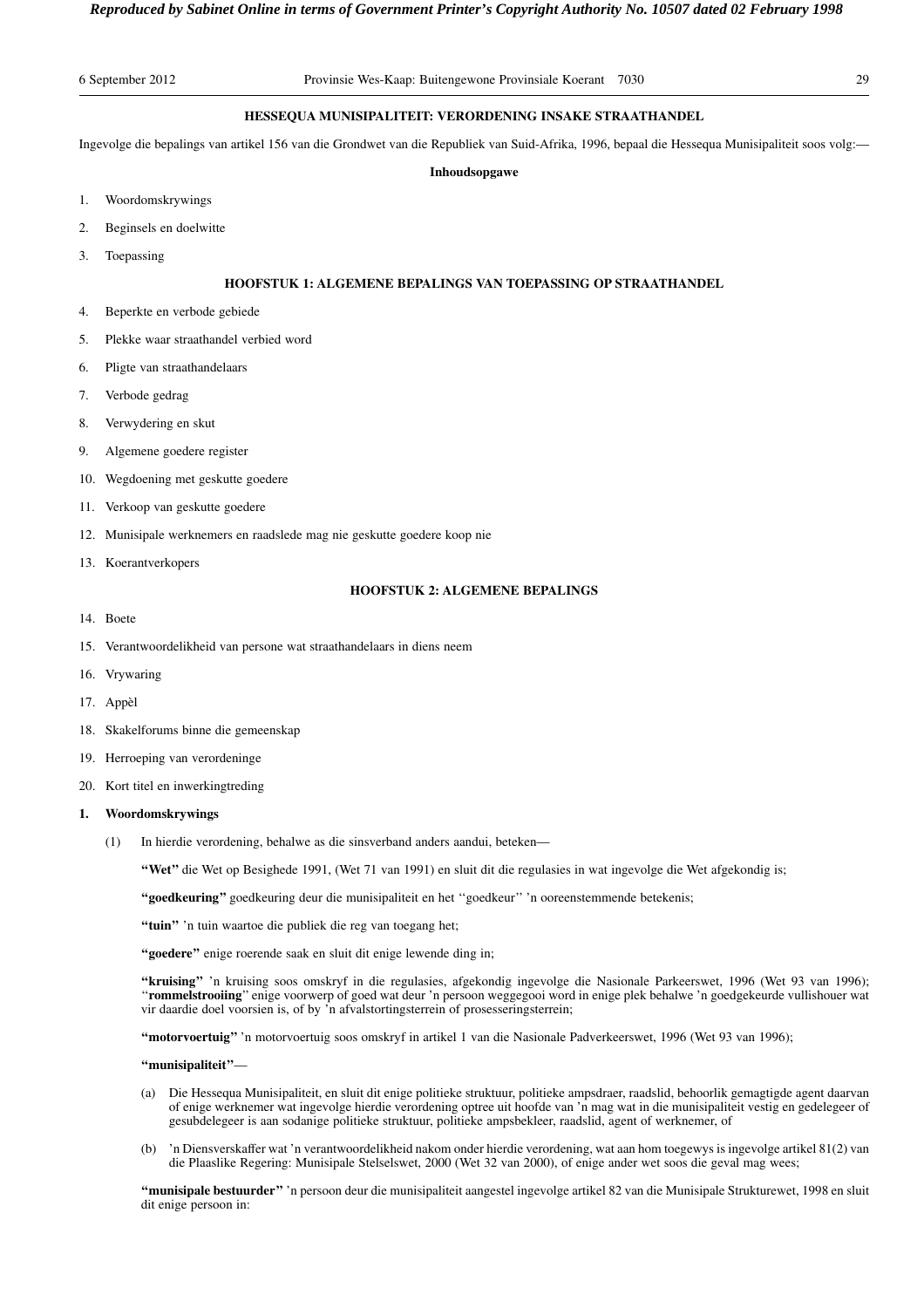(a) wat waarneem in sodanige pos; en

(b) aan wie die munisipale bestuurder enige mag, funksie of verantwoordelikheid gedelegeer het insoverre dit die uitvoering van daardie magte, funksies of verantwoordelikhede raak.

**''oorlas''** enige optrede, lating of toestand wat aanstootlik of gevaarlik is, of wat 'n wesenlike invloed het op die gewone gerief, gemak, vrede of stilte van ander mense of wat die veiligheid van die publiek beïnvloed of mag beïnvloed;

**''amptelik''** 'n aangewese beampte wat deur die munisipaliteit gemagtig is om enige of al die funksies en magte wat in hierdie verordening beoog word, te mag uitvoer of uitoefen;

**''park''** 'n park waartoe die publiek die reg van toegang het;

**''bederfbare eetgoed''** bederfbare eetgoed wat as sodanig in die Bederfbare Eetgoed Regulasies, afgekondig onder Goewerment Kennisgewing R1183 in Staatskoerant 12497 van 1 Junie 1990 (soos gewysig) kragtens die Wet op Eetgoed, Skoonheids- en Ontsmettingsmiddels, 1972 (Wet 54 van 1972) en sluit vleis, melk, vis, viseiers, weekdiere, skaaldiere, vrugte, groente en brood in;

**''perseel''**sluit enige grond, gebou, struktuur, gedeelte van 'n gebou of 'n struktuur, of enige voertuig, vervoermiddel, vaartuig of vliegtuig in;

**''voorgeskryf''** voorgeskryf deur die munisipaliteit volgens 'n besluit;

**''eiendom''** in verhouding tot 'n straathandelaar, beteken goedere waarmee 'n straathandelaar handel dryf, en sluit dit enige artikel, houer, voertuig of struktuur in wat gebruik word of wat beoog gebruik te word in verband met straathandel deur 'n straathandelaar;

**''openbare geriewe''**—

- (a) enige grond, vierkant, kampeerterrein, karavaanpark, strand, swembad, openbare oopruimte, openbare oord, ontspanningsterrein, rivier, dam, natuurreservaat, dieretuin, botaniese- of ander tuin, of wandelpad, insluitend enige gedeelte daarvan en enige gerief of apparaat daarin of daarop, wat die eiendom is van, of wat besit, beheer of gelewer word deur die munisipaliteit en waartoe die algemene publiek toegang het, hetsy deur betaling van toegangsgeld al dan nie, maar met uitsondering van 'n openbare pad of—straat;
- (b) 'n gebou, struktuur, saalvertrek of kantoor, insluitend enige gedeelte daarvan of enige gerief of apparaat daarin, wat die eiendom is van, of besit word, of benut, beheer of verhuur word deur die munisipaliteit en waartoe die algemene publiek toegang het, hetsy toegangsgelde betaal word al dan nie, en
- (c) 'n openbare gerief beoog by paragraaf (a) en (b) indien dit wettiglik beheer en bestuur word ingevolge 'n ooreenkoms tussen 'n persoon en die munisipaliteit;

**''openbare pad''** enige pad, straat of deurgang of enige ander plek (hetsy 'n deurgang al dan nie) wat algemeen deur die publiek of 'n gedeelte daarvan gebruik word en waartoe die publiek of enige gedeelte daarvan 'n reg van toegang het, insluitende—

- (a) die soom van enige sodanig pad, straat of deurgang;
- (b) enige brug, put of drif wat deur enige sodanige pad, straat of deurgang gekruis word; en
- (c) enige ander werk of voorwerp wat deel vorm van of verbind is met of behoort tot sodanige pad, straat of deurgang;

**''rypad''** 'n rypad soos omskryf in artikel 1 van die Nasionale Padverkeerswet, 1996, (Wet 93 van 1996);

**''verkoop''** ook ruil, omruil, verhuur, uitstal, blootstel, aanbied of voorberei vir verkoop, berg met die doel om te verkoop, of 'n diens verskaf teen vergoeding, en het ''verkoping'' of ''uitverkoping'' 'n ooreenstemmende betekenis; ''sypaadjie'' 'n sypaadjie soos omskryf in artikel 1 van die Nasionale Padverkeerswet, 1996 (Wet 93 van 1996);

**''straatmeubels''** enige meublement deur die munisipaliteit op die straat aangebring vir publieke gebruik;

**''straathandelaar''** enige persoon wat sake doen, hetsy as prinsipaal, werknemer of agent, deur enige goedere te verkoop, verskaf of aan te bied of die verskaffing of aanbod om enige diens teen vergoeding te verskaf, op of van 'n openbare pad of openbare plek in die munisipale gebied maar sluit 'n koerantverkoper uit;

**''straathandel''** om as straathandelaar sake te doen;

**''soom''** 'n soom soos omskryf in artikel 1 van die Nasionale Padverkeerswet, 1996 (Wet 93 van 1996), en enige woorde of uitdrukkings waaraan 'n betekenis geheg is in die Wet op Besighede 1991, (Wet 71 van 1991) het 'n ooreenstemmende betekenis in hierdie verordening.

- (2) 'n Enkele daad van verkoping of aanbieding of lewering van dienste op 'n openbare pad of 'n openbare gerief word as straathandel beskou.
- (3) 'n Verwysing na 'n persoon wat as straathandelaar sake doen, sluit die werknemer van die persoon in.

## **2. Beginsels en doelwitte**

- (1) Die Munisipaliteit wat ingevolge artikel 6 A (1) (a) (i) van die Wet op Besighede, 1991 (Wet 71 van 1991) optree, en—
	- (a) insoverre dit die beginsels in die Wet en Grondwet uiteengesit raak;
	- (b) met inagneming van die inwoners se behoeftes om aktief aan die ekonomiese aktiwiteite deel te neem; en
	- (c) met inagneming van die behoefte om 'n skoon, gesonde en veilige omgewing in stand te hou, voorsien in hierdie verordening meganismes, prosedures en reëls om straathandel te bestuur.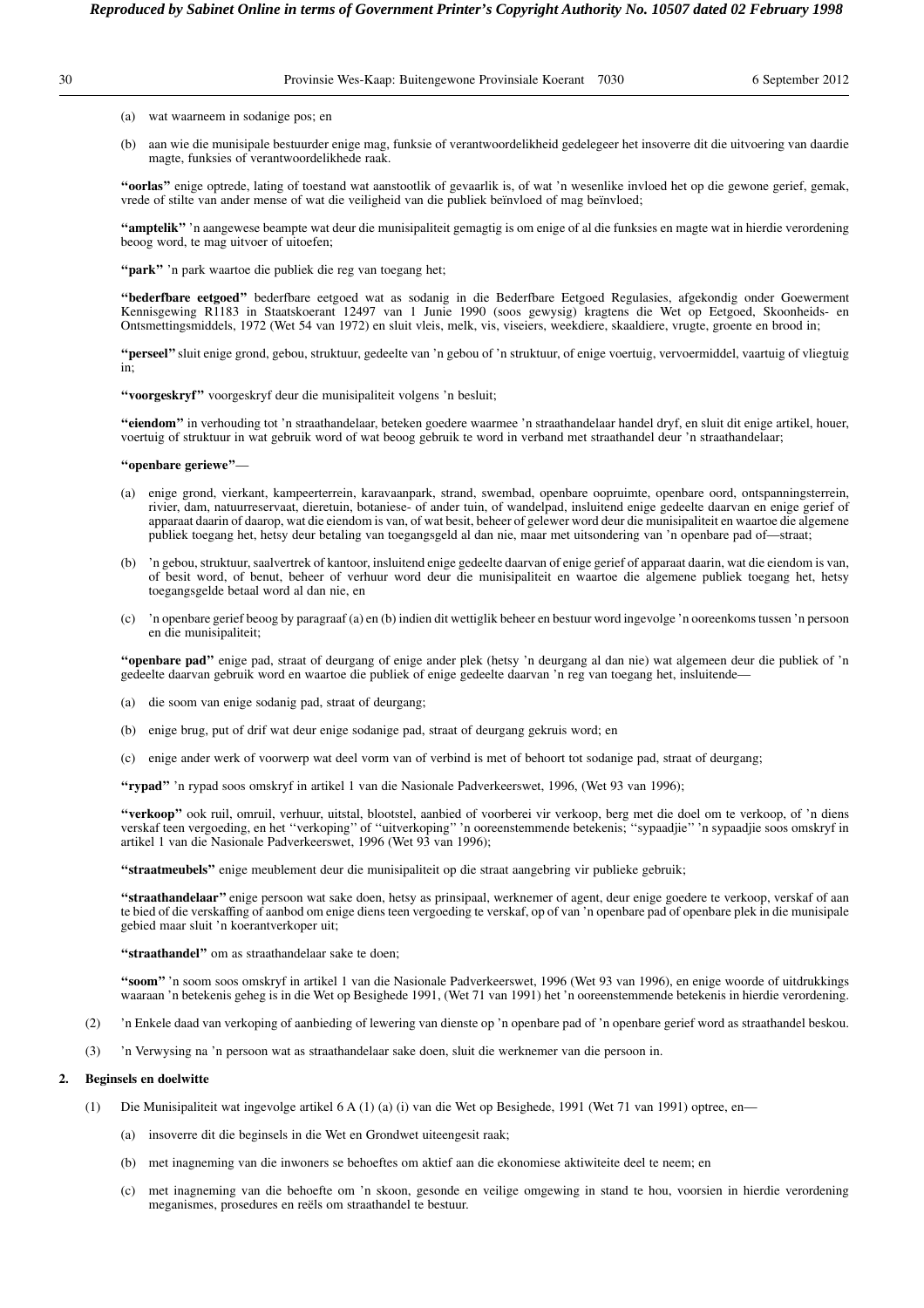| 6 September 2012 |
|------------------|
|------------------|

- (2) In die ontwikkeling en bestuur van sy verpligtinge en in die toepassing van hierdie verordening, erken die munisipaliteit ook die infrastrukturele, sosiale en ekonomiese teenstrydighede en ongelykhede wat uit vorige plaaslike regering handelings voortvloei en sal daarna streef om sodanige teenstrydighede en ongelykhede te oorkom deur die nuwe doelwitte vir plaaslike regering soos bepaal in artikel 152 van die Grondwet, te ondersteun.
- (3) In die toepassing en handhawing van hierdie verordening, mag die munisipaliteit die realiteit van die Eden Distriksgebied in ag neem, die verskillende gebruike, kulture, omstandighede, geografiese gebiede, soorte persele, vlakke van ontwikkeling en tradisies en mag die munisipaliteit gebruik maak van die idees in hierdie verordening voorsien, insluitend die toepassing van verskillende norme, standaarde en riglyne, die goedkeuring van vrystellings en die gebruik van skakelforums.

# **3. Toepassing**

- (1) Niemand mag die besigheid van 'n straathandelaar sonder die skriftelike goedkeuring van die munisipaliteit bedryf nie.
- (2) Wanneer die munisipaliteit 'n permit uitreik om straathandel te dryf mag dit voorwaardes stel en die gebied waar en tyd waarbinne handel gedryf mag word aandui.
- (3) Die munisipaliteit mag die geldigheid van 'n permit vir 'n sekere gebied opskort of straathandelpermitte in die algemeen opskort wanneer 'n spesiale geleentheid plaasvind, met dien verstande dat die munisipaliteit skriftelike kennisgewings te dien effekte op die munisipale kennisgewingborde sal aanbring en, waar moontlik, deur skriftelike kennisgewings op straathandelaars in die geaffekteerde gebiede te dien.
- (4) Die munisipalitei mag weier om 'n permit te hernu indien enige boetes uitstaande is.
- (5) Hierdie verordening is van toepassing op alle persone wat in straathandel sake doen binne die regsgebied van die Hessequa Munisipaliteit.
- (6) Enige persoon wat 'n bepaling van hierdie artikel oortree pleeg 'n misdryf.

# **HOOFSTUK 1: ALGEMENE BEPALINGS VAN TOEPASSING OP STRAATHANDEL**

#### **4. Beperkte en verbode gebiede**

- (1) Die munisipaliteit mag, ingevolge artikel 6A(2)(a) van die Wet en onderhewig aan die bepalings van paragraaf (6) tot en met en insluitend (j), enige plek binne sy regsgebied as 'n gebied verklaar waarbinne straathandel beperk of verbode is.
- (2) Die munisipaliteit mag by openbare kennisgewing en deur 'n opgerigte teken sodanige areas aandui, en die kennisgewing en teken moet—
	- (a) die beperkings of verbod op straathandel;
	- (b) indien straathandel beperk word—
		- (i) die grense van die gebied of staanplek ter syde gestel vir beperkte straathandel;
		- (ii) die ure waartussen straathandel beperk of verbied word; en
		- (iii) die goedere of dienste in verband waarmee straathandel beperk of verbied word; en
	- (c) dat die gebied uitverhuur is of andersins toegewys is, aandui.
- (3) Die munisispaliteit mag die gebiede beoog by sub-artikel (1) verander, indien die behoeftes en omstandighede van inwoners en straathandelaars sodanige heroorweging vereis.
- (4) 'n Persoon wat as 'n straathandelaar sake doen, teenstrydig met 'n kennisgewing in sub-artikel (2), begaan 'n misdryf.

# **5. Plekke waar straathandel verbode is**

- (1) Behalwe as die munisipaliteit dit toelaat ingevolge 'n ooreenkoms of by wyse van die vertoon van 'n teken, mag geen persoon as straathandelaar sake doen, binne enige van die volgende plekke nie:
	- (a) in 'n tuin of park waartoe die publiek die reg van toegang het; of
	- (b) 'n soom wat grens aan—
		- (i) 'n gebou wat behoort aan of slegs deur die Staat of die munisipaliteit beset word;
		- (ii) 'n kerk of ander plek van aanbidding; of
		- (iii) 'n gebou wat as openbare monument onder die Wet op Nasionale Erfenishulpbronne, 1999, verklaar is.
- (2) Geen persoon mag as 'n straathandelaar sake doen in enige van die volgende plekke nie:
	- (a) in 'n plek verklaar deur die munisipaliteit onder artikel 6A(2)(a) van die Wet, as 'n plek waarbinne straathandel verbode is;
	- (b) by 'n plek waar straathandel die gebruik van die sypaadjie deur voetgangers belemmer of inmeng met die vermoë van mense wat die sypaadjie gebruik om goedere wat agter 'n vertoonvenster uitgestal word, te besigtig of daardie goedere buite sig verberg;
	- (c) binne 5 meter van 'n kennisgewing soos omskryf in Regulasie 322 van die Nasionale Padverkeersregulasies afgekondig onder GK R225 in Staatskoerant 20963 van 17 Maart 2000, kragtens die Nasionale Padverkeerswet, 1996, (Wet 93 van 1996);
	- (d) op 'n plek waar straathandel—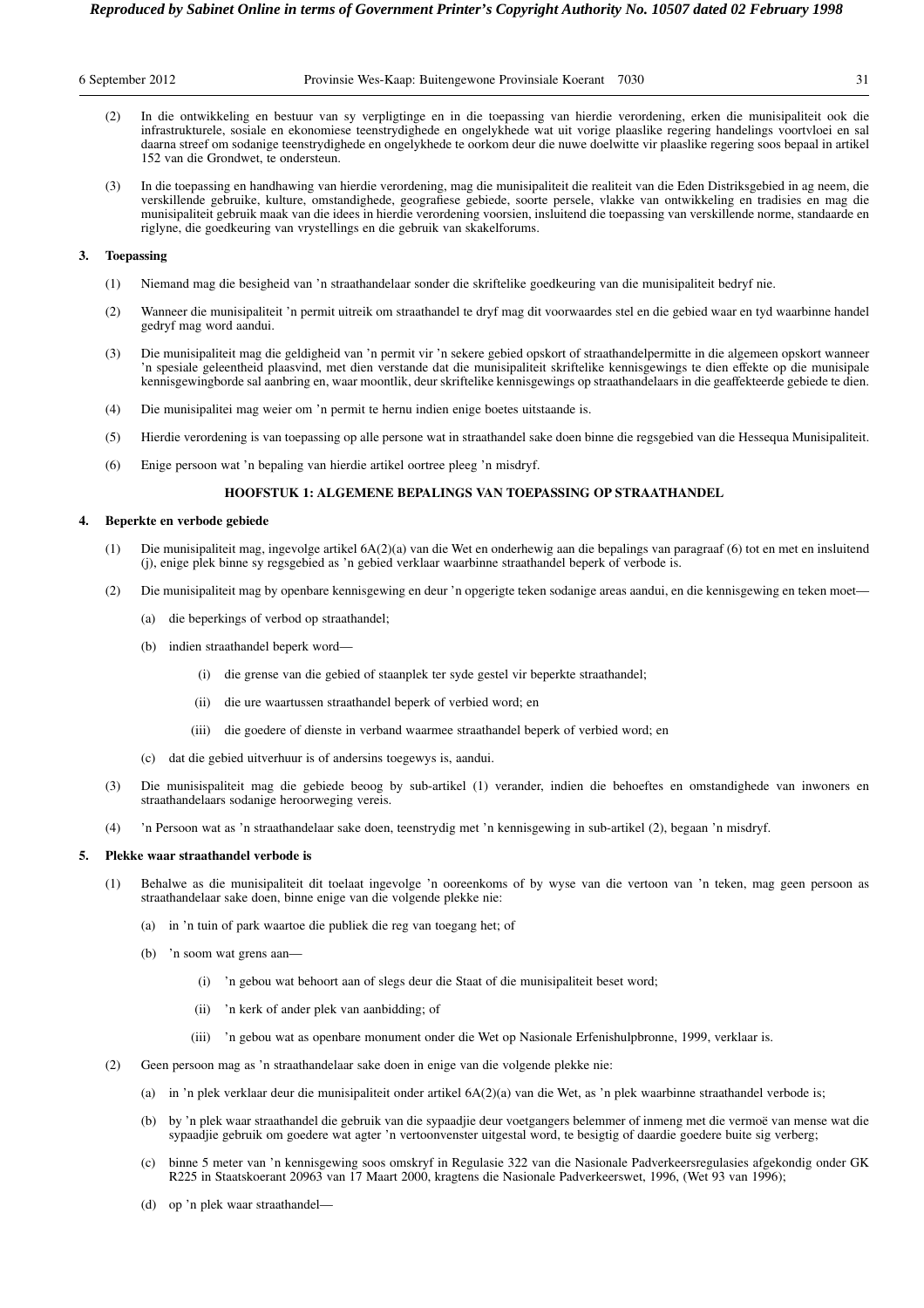|    | Reproduced by Sabinet Online in terms of Government Printer's Copyright Authority No. 10507 dated 02 February 1998 |      |                  |
|----|--------------------------------------------------------------------------------------------------------------------|------|------------------|
| 32 | Provinsie Wes-Kaap: Buitengewone Provinsiale Koerant                                                               | 7030 | 6 September 2012 |

- (i) 'n brandkraan;
- (ii) die ingang tot of uitgang van 'n gebou;
- (iii) voertuig verkeer;
- (iv) toegang tot 'n voetoorgang, 'n parkeer- of oplaaiplek of enige ander gerief vir voertuig- of voetganger verkeer;
- (v) toegang tot, of die gebruik van straatmeublement of enige ander gerief ontwerp vir gebruik deur die algemene publiek;
- (vi) 'n padverkeersteken wat vertoon word ingevolge die Nasionale Padverkeerswet, 1996;
- (vii) 'n merk, kennisgewing of teken vertoon of gemaak ingevolge hierdie verordening, versper;
- (e) op daardie gedeelte van 'n openbare pad wat aan 'n gebou wat vir woondoeleindes gebruik word, grens, indien die eienaar of persoon in beheer of enige inwoner van die gebou beswaar maak daarteen;
- (f) op 'n gedeelte van 'n sypaadjie of openbare gerief, teenstrydig met 'n kennisgewing of teken deur die munisipaliteit opgerig of vertoon, vir die doeleindes van hierdie verordening; of
- (g) binne tien meter (10m) van die ingang van 'n finansiële instelling of elektroniese bank gerief.
- (3) 'n Persoon aan wie 'n gebied of staanplek verhuur of toegeken is onder paragraaf (c) van artikel 6A(3) van die Wet—
	- (a) moet voldoen aan die bepalings van die huurkontrak van toekenning;
	- (b) moet in besit wees van skriftelike bewys dat die munisipaliteit die gebied of staanplek aan hom of haar toegeken het; en
	- (c) mag nie enige skriftelike bewys dat die munisipaliteit 'n gebied of staanplek aan hom toegeken het, oordra nie.
- (4) Geen persoon mag enige goedere of dienste,insluitend dienste van los werkers in of by 'n plek waar straathandel verbied word, koop of aanbied om dit te koop nie.
- (5) 'n Persoon wat 'n bepaling van hierdie artikel oortree, begaan 'n misdryf.

# **6. Pligte van 'n straathandelaar**

- (1) 'n Straathandelaar moet—
	- (a) wanneer hy of sy sake vir die dag afsluit, sy of haar eiendom verwyder, behalwe as dit gestoor word in 'n struktuur wat deur die munisipaliteit goedgekeur en toegelaat is, na 'n plek wat nie deel van 'n openbare pad of openbare gerief vorm nie;
	- (b) wanneer deur 'n beampte van 'n munisipaliteit versoek of deur 'n persoon wat gemagtig is om munisipale dienste te voorsien, sy of haar eiendom skuif ten einde die beampte of ander persoon toe te laat om enige werk in verband met 'n openbare pad, openbare gerief of diens, uit te voer;
	- (c) die gebied of staanplek deur hom of haar beset in 'n skoon en higiëniese toestand hou;
	- (d) toesien dat die gebied altyd vry van rommel is, en moet, wanneer hy of sy hul sake vir die dag afsluit, wegdoen met rommel wat uit sy of haar besigheid ontstaan het, in houers wat deur die munisipaliteit vir die publiek voorsien is;
	- (e) op versoek van 'n beampte van die munisipaliteit, sy of haar eiendom skuif ten einde die gebied waar hy of sy handel dryf, skoon te maak;
	- (f) ten opsigte van die grootte en ligging van die gebied of staanplek deur hom of haar beset,—
		- (i) toesien dat die gebied wat hy of sy gebruik, nie  $6m<sup>2</sup>$  in grootte en nie 3 meter in lengte oorskry nie;
		- (ii) toesien dat 'n ruimte van nie minder nie as 1,5 meter tussen die muur van die winkel (aangrensend aan waar hy of sy, sy of haar besigheid bedryf) en homself of haarself; en
		- (iii) 'n ruimte laat wat nie minder is as 0,5 meter van die randsteen van die ryvlak nie.
- (2) 'n Persoon wat 'n bepaling van sub-artikel (1) oortree, begaan 'n misdryf.

#### **7. Verbode optrede**

- (1) 'n Straathandelaar—
	- (a) mag nie slaap of oornag by die gebied waar hy of sy handel dryf nie, of by die gebied waar 'n ander straathandelaar handel dryf nie;
	- (b) mag nie sy of haar eiendom so plaas of opstapel op so 'n wyse dat dit—
		- (i) 'n gevaar vir enige persoon of eiendom uitmaak nie; of
		- (ii) waarskynlik enige persoon kan beseer of skade aan enige eiendom veroorsaak nie;
	- (c) mag nie rommel in 'n mangat, stormwater afvoerpyp of ander plek wat nie vir die wegdoen van rommel bedoel is, stort nie;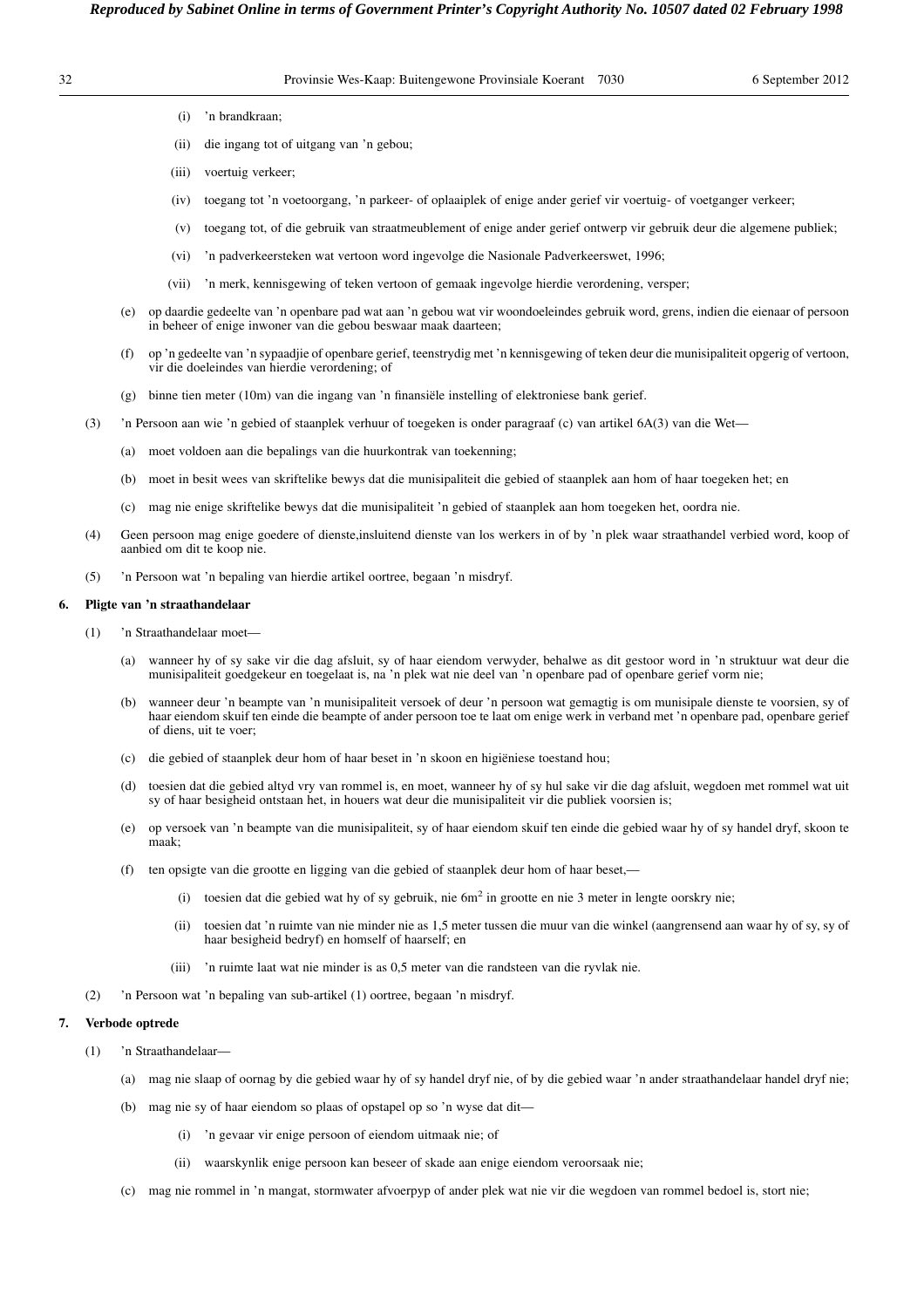| 6 September 2012 |                                                                                                                                                                                                                                                                                                                                                                                                                                                  | Provinsie Wes-Kaap: Buitengewone Provinsiale Koerant 7030                                                                                                                                                                                                                                                                                                                                                                                     | 33 |  |  |
|------------------|--------------------------------------------------------------------------------------------------------------------------------------------------------------------------------------------------------------------------------------------------------------------------------------------------------------------------------------------------------------------------------------------------------------------------------------------------|-----------------------------------------------------------------------------------------------------------------------------------------------------------------------------------------------------------------------------------------------------------------------------------------------------------------------------------------------------------------------------------------------------------------------------------------------|----|--|--|
| (d)              |                                                                                                                                                                                                                                                                                                                                                                                                                                                  | mag nie op 'n openbare pad, of openbare gerief of in 'n stormwater afvoerpyp, enige vet, olie of ghries wat in die uitvoering van sy<br>of haar besigheid gebruik is, laat uitloop nie;                                                                                                                                                                                                                                                       |    |  |  |
|                  |                                                                                                                                                                                                                                                                                                                                                                                                                                                  | (e) mag nie toelaat dat rook, gasse, geraas, reuke of ander stof wat uit sy of haar aktiwiteit voortspruit, 'n oorlas of besoedeling van enige<br>aard, veroorsaak nie;                                                                                                                                                                                                                                                                       |    |  |  |
| (f)              |                                                                                                                                                                                                                                                                                                                                                                                                                                                  | mag nie 'n struktuur oprig vir die doel van 'n skuiling nie, met uitsondering van 'n tydelike struktuur ten einde skuiling teen die weer<br>te bied, in welke geval die skuiling aan die einde van die dag se sake verwyder moet word, met dien verstande dat die munisipaliteit<br>se goedkeuring vir die oprigting van so 'n skuiling vooraf verkry moet word en dat die munisipaliteit mag voorskryf watter materiaal<br>gebruik mag word; |    |  |  |
| (g)              |                                                                                                                                                                                                                                                                                                                                                                                                                                                  | mag nie sy of haar eiendom op die oppervlakte van 'n openbare pad of openbare gerief plaas nie;                                                                                                                                                                                                                                                                                                                                               |    |  |  |
| (h)              |                                                                                                                                                                                                                                                                                                                                                                                                                                                  | wat sy of haar sake vanuit 'n voertuig doen, mag nie die voertuig of sleepwa op so 'n manier parkeer dat voetganger- of voertuigverkeer<br>versper word nie en moet toesien dat hy of sy aan die bepalings van die Nasionale Padverkeerswet, 1996, voldoen;                                                                                                                                                                                   |    |  |  |
| (i)              |                                                                                                                                                                                                                                                                                                                                                                                                                                                  | mag nie sy of haar ware of ander eiendom op of in 'n gebou uitstal sonder die toestemming van die eienaar, wettige inwoner of persoon<br>in beheer van sodanige gebou of eiendom nie;                                                                                                                                                                                                                                                         |    |  |  |
| (i)              |                                                                                                                                                                                                                                                                                                                                                                                                                                                  | mag nie 'n voorwerp op enige wyse aan 'n gebou, struktuur, sypaadjie, boom, parkeermeter, lamp, paal, elektriese paal, telefoonhokkie,<br>posbus, verkeersteken, bank of enige ander straatmeublement in of op 'n openbare pad of openbare gerief heg nie;                                                                                                                                                                                    |    |  |  |
| (k)              |                                                                                                                                                                                                                                                                                                                                                                                                                                                  | mag nie sy of haar sake op so 'n wyse bedryf dat dit—                                                                                                                                                                                                                                                                                                                                                                                         |    |  |  |
|                  | (i)                                                                                                                                                                                                                                                                                                                                                                                                                                              | 'n oorlas skep;                                                                                                                                                                                                                                                                                                                                                                                                                               |    |  |  |
|                  | (ii)                                                                                                                                                                                                                                                                                                                                                                                                                                             | die oppervlakte van 'n openbare pad of openbare gerief of openbare of private eiendom beskadig of ontsier nie; of                                                                                                                                                                                                                                                                                                                             |    |  |  |
|                  | (iii)                                                                                                                                                                                                                                                                                                                                                                                                                                            | 'n gevaar vir verkeer veroorsaak nie;                                                                                                                                                                                                                                                                                                                                                                                                         |    |  |  |
| (1)              |                                                                                                                                                                                                                                                                                                                                                                                                                                                  | mag nie 'n oop vuur wat 'n gesondheids- of omgewingsgevaar vir enige persoon of eiendom of vir straatmeublement inhou, maak nie;                                                                                                                                                                                                                                                                                                              |    |  |  |
|                  |                                                                                                                                                                                                                                                                                                                                                                                                                                                  | (m) mag nie, anders as in 'n vullishouer goedgekeur en voorsien deur die munisipaliteit, enige rommel op-                                                                                                                                                                                                                                                                                                                                     |    |  |  |
|                  | (i)                                                                                                                                                                                                                                                                                                                                                                                                                                              | enige grond of perseel                                                                                                                                                                                                                                                                                                                                                                                                                        |    |  |  |
|                  | (ii)                                                                                                                                                                                                                                                                                                                                                                                                                                             | enige openbare pad of openbare gerief; of                                                                                                                                                                                                                                                                                                                                                                                                     |    |  |  |
|                  | (iii)                                                                                                                                                                                                                                                                                                                                                                                                                                            | enige openbare of privaat eiendom, versamel, stort, berg of deponeer nie;                                                                                                                                                                                                                                                                                                                                                                     |    |  |  |
| (n)              |                                                                                                                                                                                                                                                                                                                                                                                                                                                  | mag nie sy of haar eiendom in 'n mangat, stormwater afvoerpyp, openbare toilet, bushalte, op die midiaan tussen verkeersbane of in<br>'n boom, bêre nie; en                                                                                                                                                                                                                                                                                   |    |  |  |
| (0)              |                                                                                                                                                                                                                                                                                                                                                                                                                                                  | mag nie sodanige besigheid bedryf in 'n plek of gebied teenstrydig met enige verbod of beperking wat deur die munisipaliteit ingevolge<br>artikel 6A(2)(a) van die Wet, goedgekeur is nie;                                                                                                                                                                                                                                                    |    |  |  |
| (p)              |                                                                                                                                                                                                                                                                                                                                                                                                                                                  | mag nie handel dryf voor 'n formele besigheid met goedere wat soortgelyk is aan goedere wat deur sodanige formele handelaar te koop<br>aangebied word nie;                                                                                                                                                                                                                                                                                    |    |  |  |
| (q)              |                                                                                                                                                                                                                                                                                                                                                                                                                                                  | mag nie kinders onder die ouderdom van sestien toelaat om hom of haar te vergesel of namens hom of haar handel te dryf, waar langs<br>'n openbare pad handel gedryf word nie;                                                                                                                                                                                                                                                                 |    |  |  |
| (r)              |                                                                                                                                                                                                                                                                                                                                                                                                                                                  | mag nie van deur-tot-deur in enige sakesentrum soos in die munisipale soneringskema aangedui, handel dryf nie; en                                                                                                                                                                                                                                                                                                                             |    |  |  |
| (s)              |                                                                                                                                                                                                                                                                                                                                                                                                                                                  | mag nie 'n oorlas veroorsaak deur aan te dring, te bedel of mense te intimideer om goedere te koop nie.                                                                                                                                                                                                                                                                                                                                       |    |  |  |
| (2)              |                                                                                                                                                                                                                                                                                                                                                                                                                                                  | 'n Persoon wat 'n bepaling van sub-artilel (1) oortree, begaan 'n misdryf.                                                                                                                                                                                                                                                                                                                                                                    |    |  |  |
| 8.               | Verwydering en skut                                                                                                                                                                                                                                                                                                                                                                                                                              |                                                                                                                                                                                                                                                                                                                                                                                                                                               |    |  |  |
| (1)              | 'n Beampte wat 'n redelike vermoede het dat eiendom gebruik word of beoog word vir die gebruik in, of in verband met, straathandel, hetsy<br>die eiendom in besit is of onder beheer is van enige persoon al dan nie, onderhewig aan sub-artikel (2), mag die eiendom wat hy of sy vind<br>by 'n plek waar straathandel beperk of verbied word, en wat 'n oortreding van enige sodanige beperking of verbod verteenwoordig,<br>verwyder of skut. |                                                                                                                                                                                                                                                                                                                                                                                                                                               |    |  |  |
| (2)              |                                                                                                                                                                                                                                                                                                                                                                                                                                                  | 'n Beampte wat onder sub-artikel (1) optree moet, behalwe in die geval van goedere wat gelaat of agtergelaat is, 'n kwitansie aan die<br>straathandelaar uitreik vir die eiendom wat op daardie wyse verwyder of geskut is en die kwitansie moet die volgende besonderhede bevat:                                                                                                                                                             |    |  |  |
| (a)              |                                                                                                                                                                                                                                                                                                                                                                                                                                                  | die adres waar en die tydperk waarvoor die geskutte eiendom gehou sal word;                                                                                                                                                                                                                                                                                                                                                                   |    |  |  |
| (b)              |                                                                                                                                                                                                                                                                                                                                                                                                                                                  | die voorwaardes vir die aflossing van die geskutte goedere; en                                                                                                                                                                                                                                                                                                                                                                                |    |  |  |
| (c)              |                                                                                                                                                                                                                                                                                                                                                                                                                                                  | dat onopgeëiste eiendom by wyse van 'n openbare veiling verkoop sal word.                                                                                                                                                                                                                                                                                                                                                                     |    |  |  |
| (3)              |                                                                                                                                                                                                                                                                                                                                                                                                                                                  | Indien enige geskutte eiendom verbind is tot onroerende goed of 'n struktuur, en die geskutte eiendom is skynbaar onder beheer van 'n<br>persoon wat by die plek teenwoordig is, mag 'n beampte die persoon beveel om die geskutte eiendom te verwyder.                                                                                                                                                                                       |    |  |  |

(4) Wanneer 'n persoon versuim om te voldoen aan 'n bevel om geskutte eiendom te verwyder, mag 'n beampte sodanige stappe doen as wat nodig mag wees ten einde die geskutte eiendom te verwyder.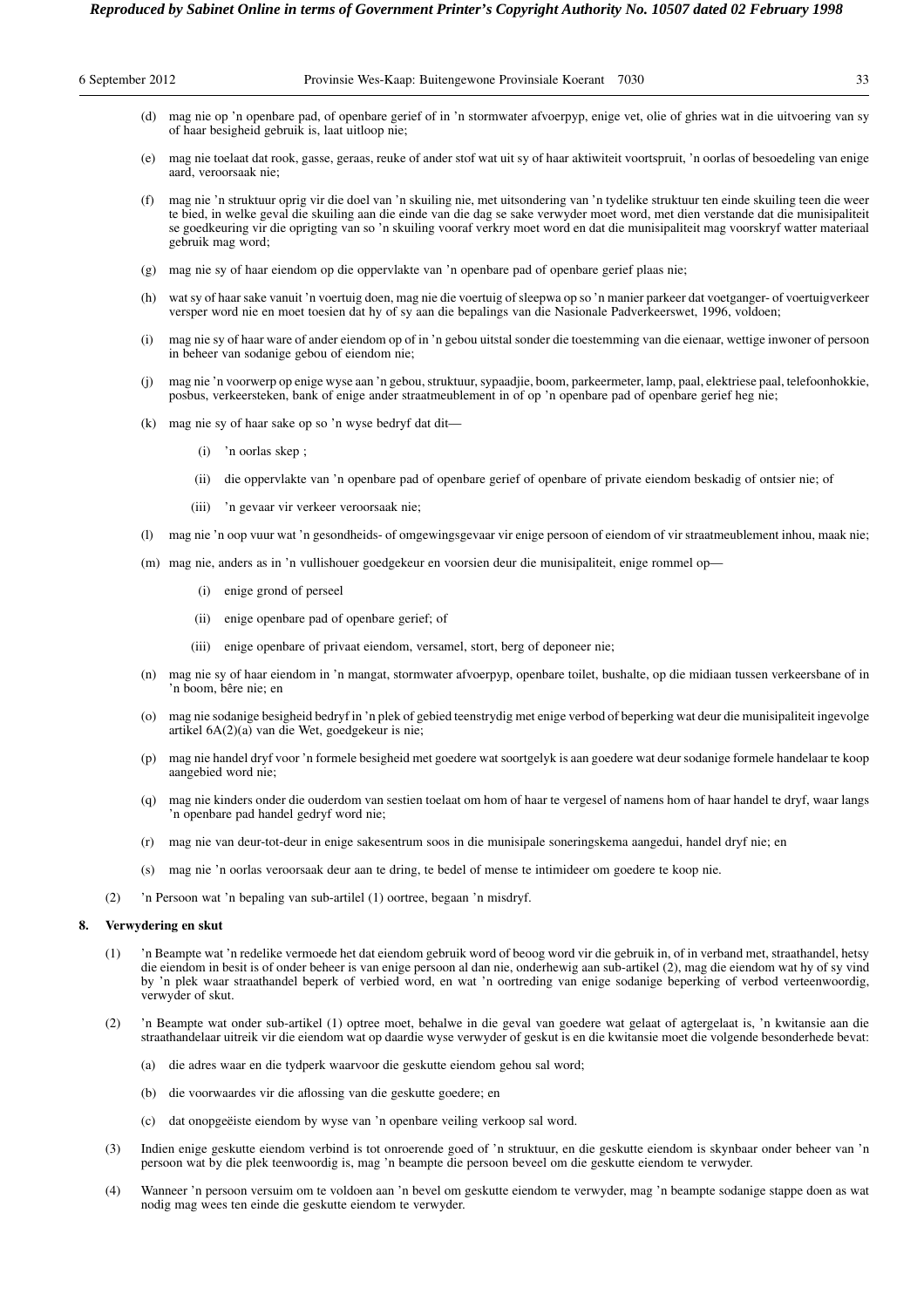|  | Provinsie Wes-Kaap: Buitengewone Provinsiale Koerant 7030 |  |  |
|--|-----------------------------------------------------------|--|--|
|  |                                                           |  |  |
|  |                                                           |  |  |

(5) 'n Persoon wat 'n beampte in die uitvoering van sy of haar pligte onder hierdie artikel verhinder of belemmer, of wat weier of versuim om die voorwerp op bevel van 'n beampte te verwyder, begaan 'n misdryf.

# **9. Beslagleggingsregister**

Die munisipaliteit moet—

- (1) 'n register byhou wat die inligting, beoog by Skedule 1, bevat en wat te alle redelike tye vir publieke insae beskikbaar moet wees; en
- (2) die beslagleggingsregister onmiddellik voltooi, met die aanvaarding van goedere by die plek van veiligheid of berging, wat vir hierdie doel daargestel is.

# **10. Wegdoening met geskutte goedere**

- (1) Enige bederfbare eetware wat ingevolge artikel 8(1) verwyder en geskut is mag, onderhewig aan sub-artikel (2) verkoop of vernietig word of op 'n ander wyse mee weggedoen word kragtens enige beleid van die munisipaliteit binne 'n redelike tydperk nadat dit geskut is, met dien verstande dat die eiendom op enige stadium voor wegdoening daarvan, aan die eienaar terugbesorg kan word, op versoek van en by voorlegging van bewys van eienaarskap deur die eienaar aan die munisipaliteit.
- (2) Die munisipaliteit is geregtig daarop om enige bederfbare eetware wat deur die eienaar daarvan opgeëis word, te hou of daarmee weg te doen totdat alle redelike uitgawes deur hom aangegaan en boetes deur hom uitgereik, betaal is.
- (3) Die eienaar van enige goedere uitgesonderd bederfbare eetware wat alreeds deur die munisipaliteit hanteer is ingevolge sub-artikel (1) en (2), wat dit wil terugeis moet, binne 'n tydperk van 14 dae vanaf datum dat dit geskut is, by die munisipaliteit aansoek doen en moet die kwitansie beoog by artikel 8(2)(a) toon, by versuim waarvan die goedere verkoop mag word, onderhewig aan artikel 11.
- (4) In die geval dat die opbrengs van enige verkoping van goedere beoog onder hierdie artikel nie voldoende is om die uitgawes deur die munisipaliteit aangegaan te dek nie, sal die eienaar daarvan steeds, ingevolge artikel 8(3)(a),verantwoordelik wees vir die balans.

# **11. Verkoop van geskutte goedere**

- (1) Indien die eienaar van geskutte goedere, met uitsondering van bederfbare eetware, versuim om sodanige goedere op te eis, en die voorgeskrewe gelde soos deur die munisipaliteit van tyd tot tyd bepaal, te betaal, moet die munisipaliteit binne 14 dae van die skut van goedere—
	- (a) by die hof aansoek doen vir magtiging om die goedere te verkoop; en
	- (b) in die aansoek beoog by paragraaf (a), die Hof voorsien van bewyse dat 'n verklaring beoog by sub-artikel (2) deur die einaar ingedien is.
- (2) Die verklaring beoog by sub-artikel (1)(b) moet die gelde en kostes wat verskuldig is ingevolge hierdie verordening, insluit.
- (3) Die Hof moet, ongeag of die bedrae in die verklaring beoog by sub-artikel (1)(b) betwis word of nie—
	- (a) summier die saak ondersoek;
	- (b) vasstel of die einaar van goedere in kennis gestel is deur die munisipaliteit; en
	- (c) sodanige bevel maak wat dit as reg en haalbaar beskou, insluitend 'n bevel—
		- (i) ten opsigte van koste; en
		- (ii) rakende die proses wat die munisipaliteit moet volg ten opsigte van die verkoping van goedere waarop beslag gelê is.

#### **12. Munisipale werknemers en raadslede mag nie geskutte goedere koop nie**

Werknemers en raadslede van die munisipaliteit, of 'n familielid, of nabye verbintenis van enige munisipale werknemer of raadslid, mag nie enige goedere wat te koop aangebied word kragtens hierdie verordening, hetsy persoonlik of deur enige ander persoon, direk of indirek, koop nie.

#### **13. Koerantverkopers**

- (1) Enige uitgewer van 'n koerant wat sodanige koerant deur verkopers in of op 'n pad verkoop, moet 'n ooreenkoms met die munisipaliteit sluit ten opsigte van die gebiede waar en tye waartydens sodanige verkope onderneem mag word.
- (2) Die munisipaliteit mag die ure bepaal waartydens die verkoop van koerante ingevolge sub-artikel (1) onderneem mag word.
- (3) Die munisipaliteit mag 'n tarief hef vir die verkoop van koerante in of op 'n pad binne sy regsgebied.
- (4) Enige uitgewer of verkoper wat die bepalings van hierdie artikel oortree, begaan 'n misdryf.

# **HOOFSTUK 2: ALLERLEI BEPALINGS**

# **14. Boete**

'n Persoon wat 'n misdryf ingevolge hierdie verordening begaan het, stel by skuldigbevinding, en onderhewig aan boetes voorgeskryf in enige ander wet, hom of haarself bloot aan 'n boete of by versuim om te betaal, tot tronkstraf, of tot sodanige tronkstraf sonder die opsie van 'n boete, of tot beide sodanige boete en sodanige tronkstraf, en in die geval van 'n daaropvolgende of voortgesette oortreding, tot 'n boete vir elke dag wat sodanige oortreding voortduur, of by versuim van betaling daarvan, tot tronkstraf.

**15.** Verantwoordelikheid van persone wat straathandelaars in diens neem Wanneer 'n werknemer van 'n persoon 'n daad uitvoer wat strydig is met die bepalings van hierdie verordening, word die werkgewer self geag die oortreding te begaan het, tensy hy of sy kan bewys dat—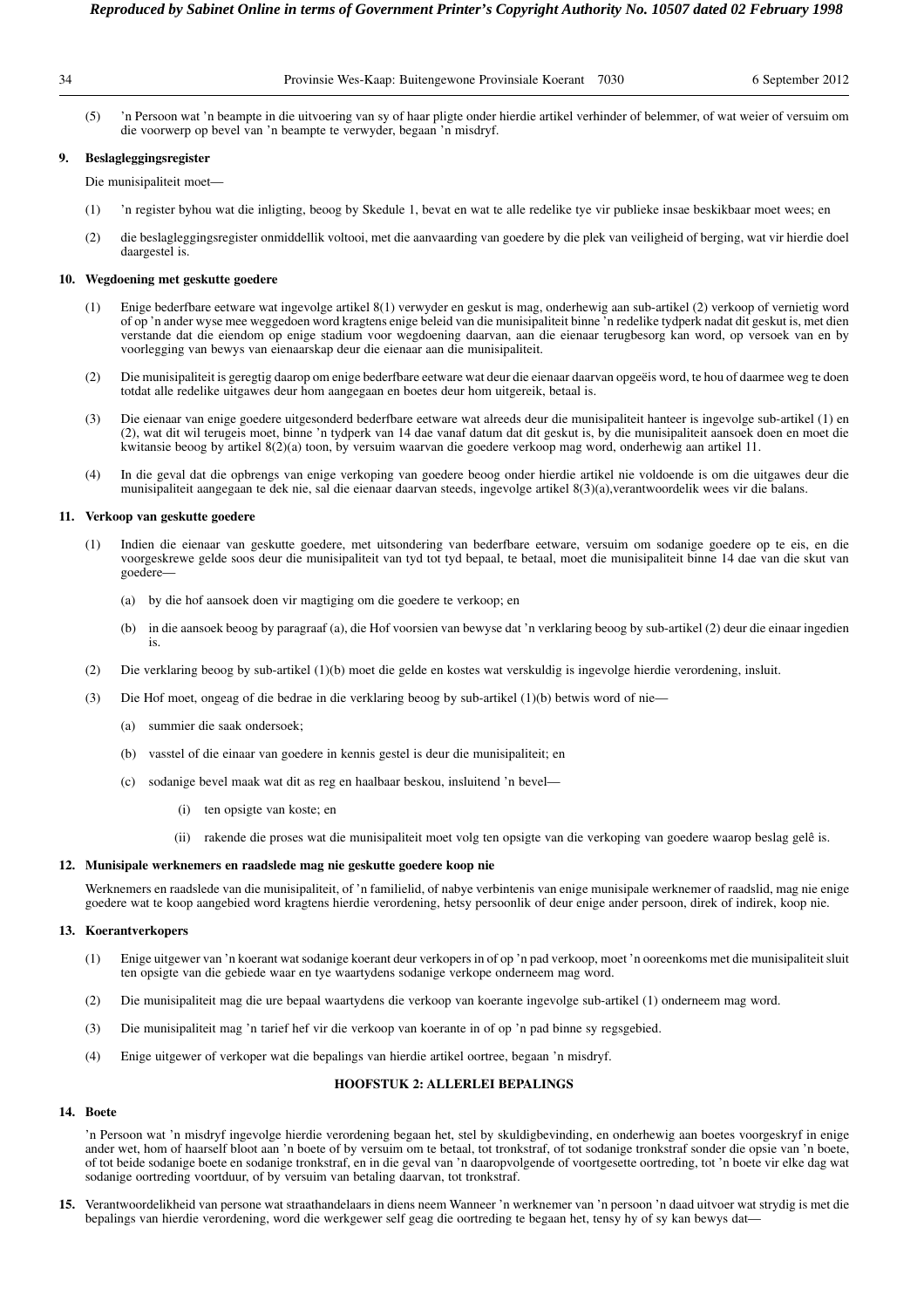| 6 September 2012 |  |
|------------------|--|
|------------------|--|

- (a) hy of sy nie sodanige daad toegelaat het nie;
- (b) hy of sy alle redelike stappe gedoen het om die uitvoering van die daad te voorkom; en
- (c) dit nie binne die bestek van die magtiging of die beloop van die werknemer se aanstelling was om 'n daad uit te voer wat strydig met hierdie verordening is nie.

# **16. Vrywaring**

Die munisipaliteit sal nie aanspreeklik wees vir enige verlies of skade gely as gevolg van die skut van enige goedere ingevolge hierdie verordening nie.

# **17. Appèl**

'n Persoon wie se regte beïnvloed word deur 'n besluit van die munisipaliteit mag teen so 'n besluit appelleer deur skriftelik kennis te gee van die appèl en die redes daarvoor ingevolge artikel 62 van die Plaaslike Regering: Munisiple Stelselswet, 2000 (Wet 32 van 2000) aan die munisipale bestuurder binne 21 dae vanaf datum van kennisgewing van die besluit.

#### **18. Skakelforums binne die gemeenskap**

- (1) Die munisipaliteit mag een of meer skakelforums binne 'n gemeenskap vestig vir die doeleindes van—
	- (a) die skepping van omstandighede vir 'n plaaslike gemeenskap om deel te neem aan die sake van die munisipaliteit; en
	- (b) bevordering van ekonomiese welvaart.
- (2) 'n Skakelforum mag bestaan uit—
	- (a) 'n lid of lede van 'n belangegroep, of geaffekteerde persoon;
	- (b) 'n lid of lede van 'n wykskomitee in wie se onmiddellike gebied straathandel plaasvind;
	- (c) 'n aangewese beampte of beamptes van die munisipaliteit; en
	- (d) 'n raadslid.
- (3) (a) Die munisipaliteit mag, wanneer 'n aansoek vir goedkeuring, of 'n sertifikaat om vrystelling ingevolge hierdie verordening, oorweeg word, die insette van 'n skakelforum versoek.
	- (b) 'n Skakelforum of enige persoon of persone beoog by sub-artikel (2) mag, op eie inisiatief insette aan die munisipaliteit voorlê vir oorweging.

# **19. Herroeping van Verordeninge**

Die bepalings van enige verordening wat voorheen deur die munisipaliteit of enige ontbinde munisipaliteite wat nou by hierdie munisipaliteit ingelyf, afgekondig is, word hiermee herroep vir soverre dit verband hou met sake in hierdie Verordeninge voorsien.

# **20. Kort title en inwerkingtreding**

Hierdie verordening staan bekend as die Hessequa Munisipaliteit Verordening insake Straathandel en tree in werking op die datum van afkondiging daarvan in die Provinsiale Koerant.

# **SKEDULE 1**

# **Beslagleggingsregister Inligting**

# (*Artikel 9)*

'n Beslagleggingsregister moet ten minste die volgende inligting bevat—

- **1.** Plek waar goedere gehou word
- **2.** Datum van ontvangs van goedere
- **3.** Getal en beskrywing van goedere
- **4.** Naam en adres van persoon wat op goedere beslag gelê het
- **5.** Naam en adres van eienaar van goedere
- **6.** Naam en adres of beskrywing van plek waar goedere gevind is
- **7.** Afstand tussen plek waar goedere op beslag gelê is en die skut
- **8.** Datum van verkoping van goedere
- **9.** Opbrengs van verkoopte goedere
- **10.** Naam en adres van koper
- **11.** Oorskot bedrag (indien enige) aan die eienaar of munisipaliteit betaal
- **12.** Kwitansie nommer